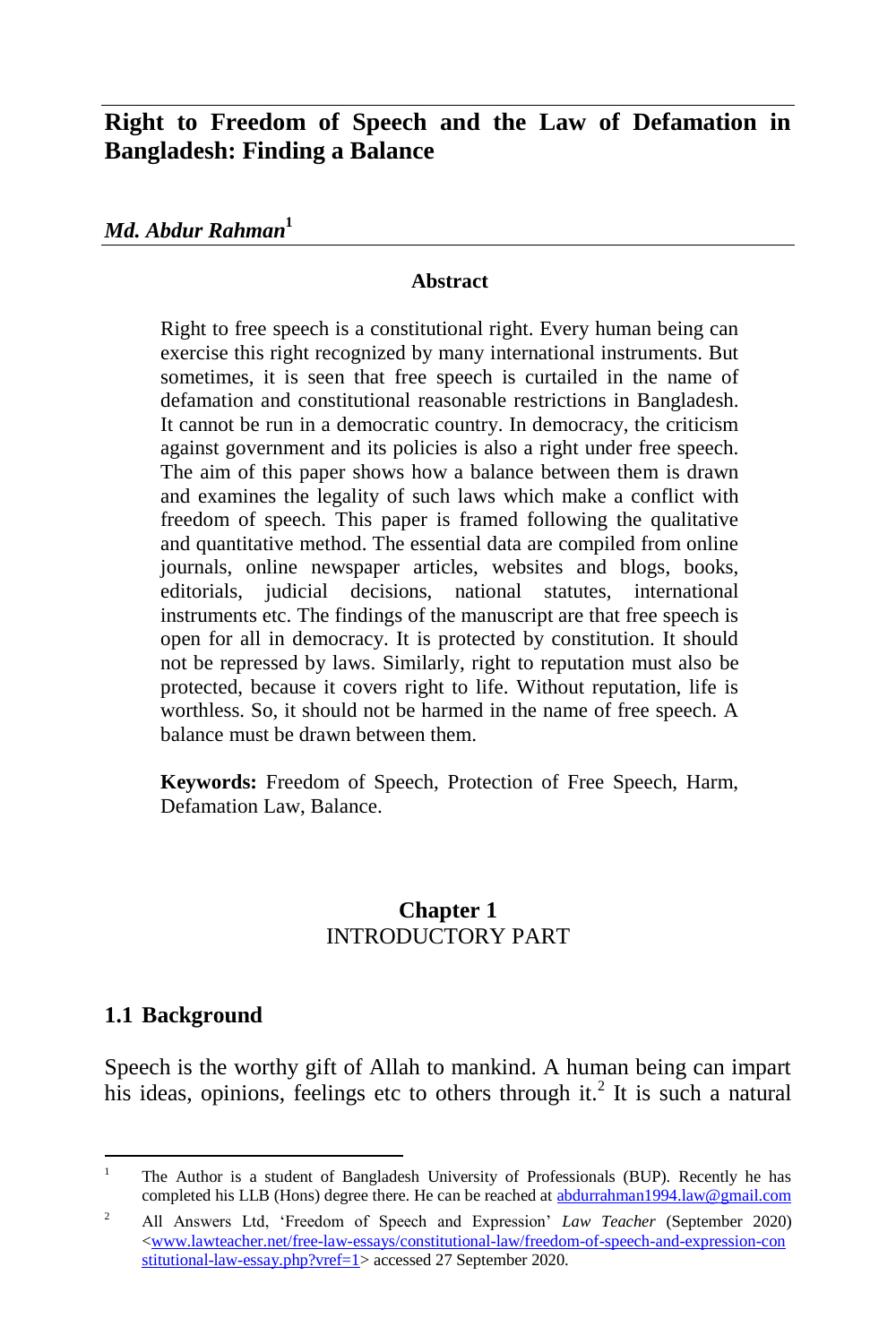right which is inherently acquired each human being on birth.<sup>3</sup> Everyone can enjoy the right for his mental publication. He can exercise this right without being obstructed. This is indispensable to the progress and growth of human personality and every person should be free in his thought and conscience.<sup>4</sup> At present, this right has got its place in many international documents like Article 02, 19 of UDHR, Article 19 of ICCPR, Article 10 of ECHR etc.<sup>5</sup> Along with these, it is also found in the constitution of Bangladesh.

Though it is said that this right is protected by constitution, it is limited in some arenas. At this, the chance of practicing this right has been shrunk or narrow. This right is also influenced by defamation laws such as the grounds of Article 39 (2), the constitution of Bangladesh, section 171 (G), 499, 500, 501, 502 of the Penal Code 1860, section 57 of the ICT Act 2006, section 198 of the Code of Criminal Procedure 1898 etc.

In this paper, the author will try to discuss the concept and perspective of freedom of speech and its place in the defamation laws, then, try to detect the relationship between free speech and laws of defamation in Bangladesh and to find out a balance. Finally, what the scenario of freedom of speech going on in Bangladesh and its impact in Bangladesh will also be discussed.

# **1.2 Objectives**

The aims of the research paper are to show how the right to freedom of speech is exercised by human being. It identifies the scenario of freedom of speech restricted by laws of defamation in Bangladesh. It exhibits how the balance between freedom of speech and law of defamation in Bangladesh is drawn. It finds out whether any new law is needed for making a balance between them.

## **1.3 Rationale (Significance) of this Research**

This paper undoubtedly bears a great significance to us. It lays down how the balance is ensured between right to freedom of speech and law of defamation. It is known to all; in our country right to freedom of speech is not exercised completely owing to have some defamatory provisions in the

<sup>&</sup>lt;sup>-</sup><br>3 ibid

<sup>&</sup>lt;sup>4</sup> Dewan Anwarul Asif, 'Restriction on the freedom of speech and expression and its effect on democracy: An evaluation in light of the Constitution of the People's Republic of Bangladesh' (2015) 9 (1) World Vision  $\frac{\text{http://bv-f.org/WV-09/15.%20WV%20Final.-9.pdf}}{$  accessed 26 September 2020.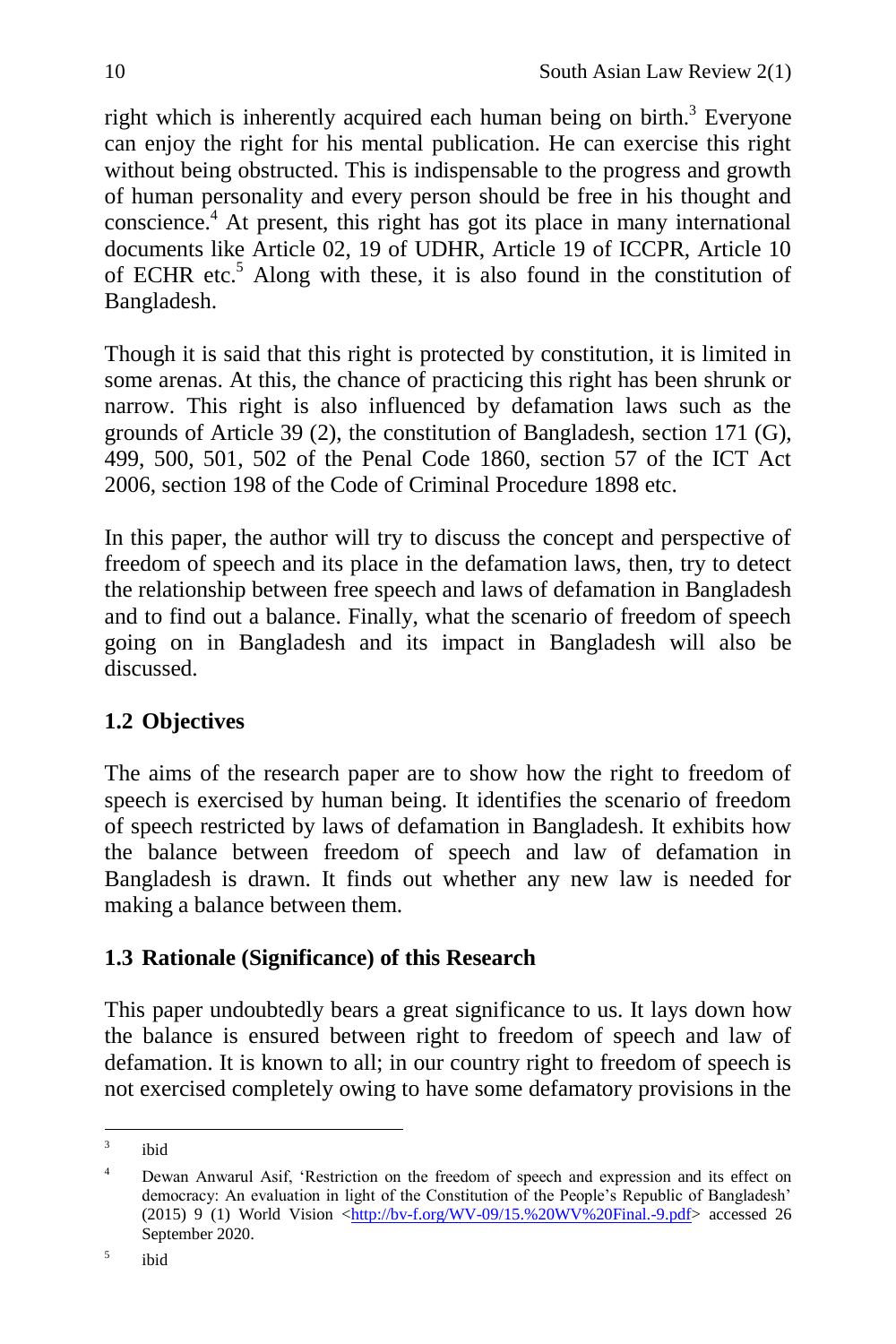laws of Bangladesh. On the other hand, right to freedom of speech is recognized in our constitution as well as in the many international documents. But due to have the defamatory laws, which make conflict with the recognized right, in Bangladesh. This paper focuses the scenario of them in the context of Bangladesh.

# **1.4 Problem Statement**

This paper faces a problem regarding application of law of defamation and enforcement of fundamental right. Their implication creates a contradiction to the mind of human being. For this contradiction, people abstain themselves from enjoying the fundamental right. In the perspective of Bangladesh, we see if anyone expresses his opinion about government activities, he or she is arrested immediately. Here the laws of defamation are abused badly. Section 57 of the ICT Act 2006 is one of them. Here are recorded some practical bitter situations where free speech is not protected. The following instances give us such messages.

A criminal defamation case was initiated against some journalists for publishing the corruption of a Member of Parliament (MP) of the district of Patuakhali.<sup>6</sup> Another instance is that a university teacher published a scandalous status against government about the death of a couple for road accident on his Facebook. Being outside of the country, he could not be appeared before the court. For this, the court awarded him imprisonment not exceeding 6 months for the contempt of court.<sup>7</sup>

The most outstanding examples were held in 2018. A citizen had been arrested for criticizing against government regarding Road Safety movement on his Facebook live. During the Road Safety movement, he tried to state that the prime minister came in power illegally. She has no mandate to continue, bank looting is done her associates, kidnapping, extra judicial killing, etc are also held in her period. It is time to be overthrown.<sup>8</sup> For this comment, his three cell phones with other devices were seized. He was sent to jail under section 57(2) of ICT Act 2006. Another example is that an open-minded journalist and writer, was exiled from the country.

 $\overline{a}$ <sup>6</sup> Reporter, 'Freedom of Expression in Bangladesh: Annual Report' *Article 19* (2017) [<www.article19.org/ wp-content/uploads/2018/05/FoE-Report-2017-Final-Draft-02.05.2018-no](http://www.article19.org/%20wp-content/uploads/2018/05/FoE-Report-2017-Final-Draft-02.05.2018-no-mark-up.pdf)[mark-up.pdf>](http://www.article19.org/%20wp-content/uploads/2018/05/FoE-Report-2017-Final-Draft-02.05.2018-no-mark-up.pdf) accessed 26 August 2020.

<sup>7</sup> Court Correspondent, 'Jahangirnagar University teacher gets 3-years prison term for wishing PM Hasina's death' *BD News24* (Dhaka, 12 August 2015) 2 <https://bdnews24.com/bangladesh/ [2015/08/12/jahangirnagar-university-teacher-gets-3-year-prison-term-for-wishing-pm-hasinas](https://bdnews24.com/bangladesh/%202015/08/12/jahangirnagar-university-teacher-gets-3-year-prison-term-for-wishing-pm-hasinas-death)death accessed 27 August 2020.

<sup>8</sup> [Ashif Islam Shaon,](https://www.dhakatribune.com/author/ashif-islam-shaon) 'The question of Section 57' *Dhaka Tribune* (Dhaka, 10 August 2018) [<www.dhakatribune.com/bangladesh/law-rights/2018/08/10/the-question-of-section-57>](http://www.dhakatribune.com/bangladesh/law-rights/2018/08/10/the-question-of-section-57) accessed 02 February 2021.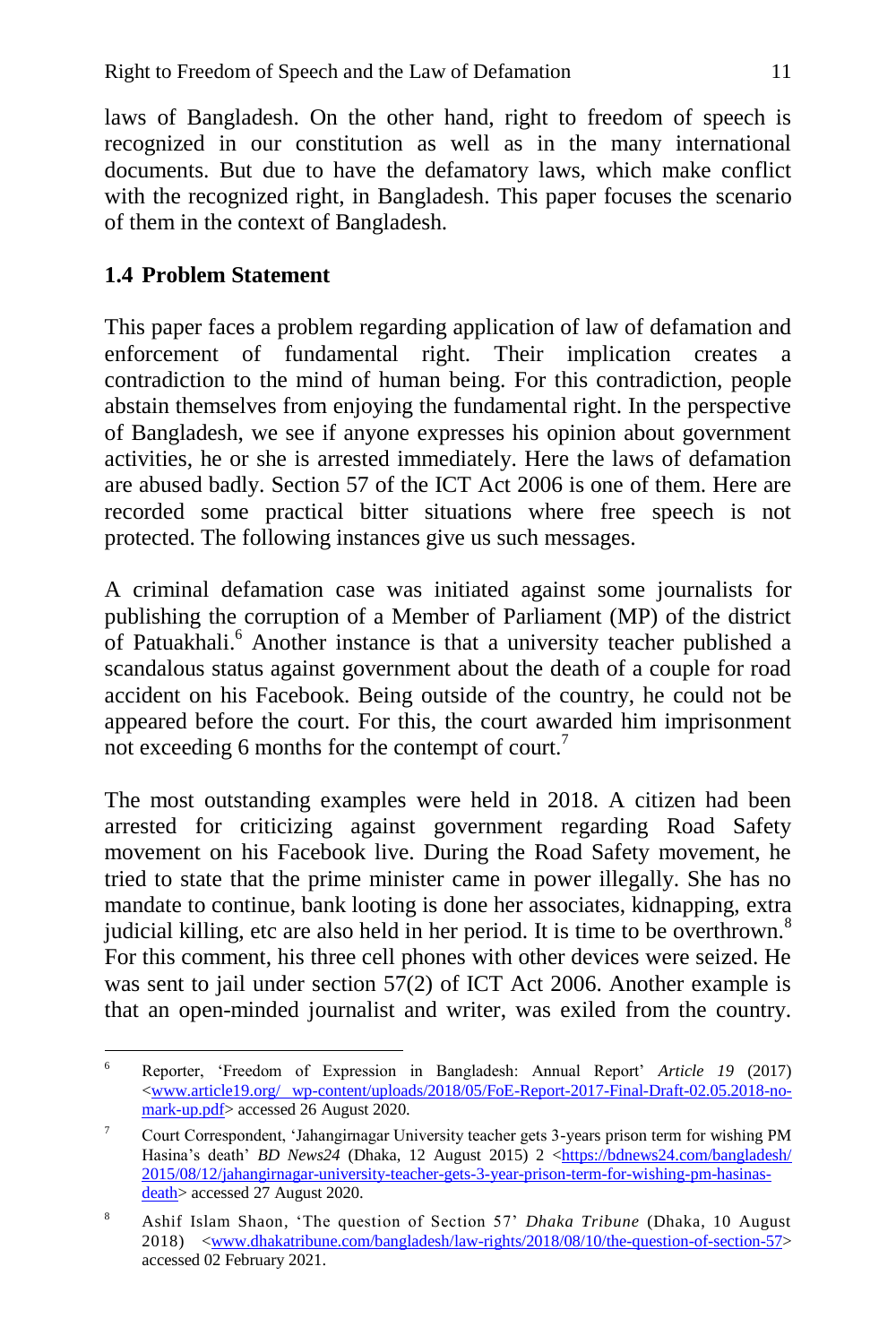She opined openly against the religious sentiment. She made a blasphemous comment which was inconsistent with Islam.<sup>9</sup>

# **1.5 Research Questions**

This paper seeks the answers to the following mentioned questions. The first one is, is free speech a fundamental right to all human beings? The second one is what is the relation between freedom of expression and the law of defamation? And the third one is, should the parliament enact any new law or amend the existing laws to draw a balance between the laws of defamation and the right to freedom of speech?

# **1.6 Hypothesis**

If the parliament enact new law or amend existing law, then it may be possible to make a balance between the law of defamation and the right to freedom of speech. This initiative may play an important role to reduce the abuse of existing defamation laws and may protect fundamental right freedom of speech.

## **1.7 Scope of the Research**

There is much scope in doing this research. This paper is going to be prepared in the context of Bangladeshi people's liberty of speech and the application of defamation laws in Bangladesh. This paper tries to focus whether these laws curtail their fundamental rights or regulate their freedom in speech. This manuscript tries to find out how these laws are used and how fundamental right 'right to free speech' is protected.

## **1.8 Literature review**

After searching on Google scholar, the author has found the following articles which are relevant to the research title. For making the research paper unique, a short review on these articles is stated here:

Weaver and Partlett review the decision of the *Sullivan* case decision and the current expansion of eligible privilege. In their paper, they have showed how the balance between free speech and majesty in a free democratic society has switched strongly state to state in the side of free speech under constitutional, historical, and social settings. They showed us that tolerance is the way which can differ the balance of free speech and

 $\overline{a}$ Md. Mahmudul Hasan, 'Free speech, ban and 'fatwa': A study of the Taslima Nasrin affair' (2010) 46 (5) Journal of Postcolonial Writing  $540-552 \leq$ www.tandfonline.com/doi/abs/10. [1080/17449855.2010.517061>](http://www.tandfonline.com/doi/abs/10.%201080/17449855.2010.517061) accessed 28 November 2021.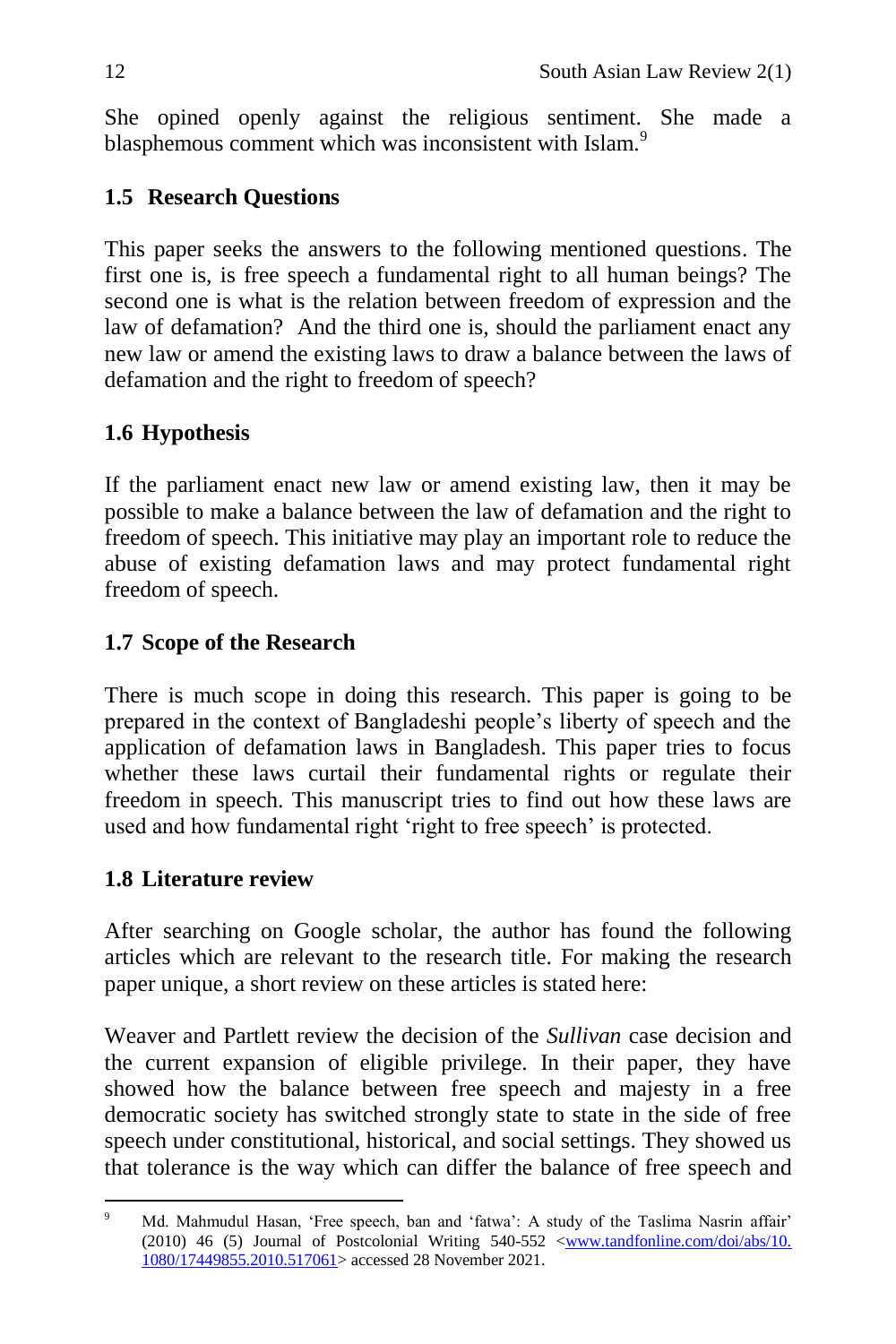person's prestige. The authors did not touch Bangladeshi perspective in their paper. They just focused the case according to their state's prospect.<sup>10</sup>

Badruzzaman focuses the right to freedom of speech and right to privacy. In his dissertation, he shows how right to privacy  $\&$  free speech are protected by law and what the inconsistencies of ICT Act 2013 (amended) are. He did not mention about the laws of defamation in Bangladesh and the relation of free speech with it. $^{11}$ 

Alam and Islam show how social networking websites are being illegally used in committing crimes, particularly defamation, in online environment in Bangladesh as well as Malaysia and how the legal frameworks and the outlook of judiciaries of these jurisdictions on the current matter, plays an important role here. The writer did not refer the connection of free speech and laws of defamation in Bangladesh.<sup>12</sup>

Khan develops the idea of the right to freedom of expression in the international Regime and argues why a government should have the power to restrict expression on the grounds and what kind of expression should be regulated and how that should be done. The writer did not assert anything about the balance of free speech and laws of defamation in Bangladesh.<sup>13</sup>

Kashyap examines the effectiveness of the laws governing the crimes of cyber defamation in India, the responsibilities in which the initial publishers and the Internet Service Providers (ISPs) can be made liable, and the redress and compensation are executed by judicial decisions. The

 $10<sup>10</sup>$ Russell L Weaver and David F Partlett, 'Defamation, free speech and democratic governance' (2006) 50 (1) NYLS <https://digitalcommons.nyls.edu/cgi/viewcontent.cgi?article=1287& [context=nyls\\_law\\_review>](https://digitalcommons.nyls.edu/cgi/viewcontent.cgi?article=1287&%20context=nyls_law_review) accessed 26 August 2020.

<sup>&</sup>lt;sup>11</sup> Mohammad Badruzzaman, 'Controversial Issues of Section-57 of the ICT Act, 2006: A Critical Analysis and Evaluation' (2016) 21 (1) IOSR-JHSS 62-71 <www.iosrjournals.org/iosr-jhss/ [papers/Vol.%2021%20Issue1/Version-2/L021126271.pdf>](http://www.iosrjournals.org/iosr-jhss/%20papers/Vol.%2021%20Issue1/Version-2/L021126271.pdf) accessed 26 August 2020.

<sup>&</sup>lt;sup>12</sup> Shahin Alam and Md. Zahidul Islam, 'Offensive Statements on Social Networking Platforms with the special reference to Cyber Defamation: A Comparative Analysis between Malaysia and Bangladesh' (2015) 1 (3) Journal of Asian and African Social Science and Humanities 40-57  $\langle$ www.researchgate.net/publication/330737801\_Offensive\_Statements\_on\_Social\_Networking\_ [Platforms\\_with\\_the\\_special\\_reference\\_to\\_Cyber\\_Defamation\\_A\\_Comparative\\_Analysis\\_betwee](http://www.researchgate.net/publication/330737801_Offensive_Statements_on_Social_Networking_Platforms_with_the_special_reference_to_Cyber_Defamation_A_Comparative_Analysis_between_Malaysia_and_Bangladesh_Offensive_Statements_on_Social_Networking_Plat) [n\\_Malaysia\\_and\\_Bangladesh\\_Offensive\\_Statements\\_on\\_Social\\_Networking\\_Plat>](http://www.researchgate.net/publication/330737801_Offensive_Statements_on_Social_Networking_Platforms_with_the_special_reference_to_Cyber_Defamation_A_Comparative_Analysis_between_Malaysia_and_Bangladesh_Offensive_Statements_on_Social_Networking_Plat) accessed 26 August 2020.

<sup>&</sup>lt;sup>13</sup> Arafat Hosen Khan, 'Restrictions on Freedom of Expression: Getting the Right Balanced' (2015) 6 (6) Journal of International relations [<www.iip-bd.org/wp-content/uploads/2020/03/](http://www.iip-bd.org/wp-content/uploads/2020/03/%20Restrictions-on-Freedom-of-Expression.pdf)  [Restrictions-on-Freedom-of-Expression.pdf>](http://www.iip-bd.org/wp-content/uploads/2020/03/%20Restrictions-on-Freedom-of-Expression.pdf) accessed 28 August 2020.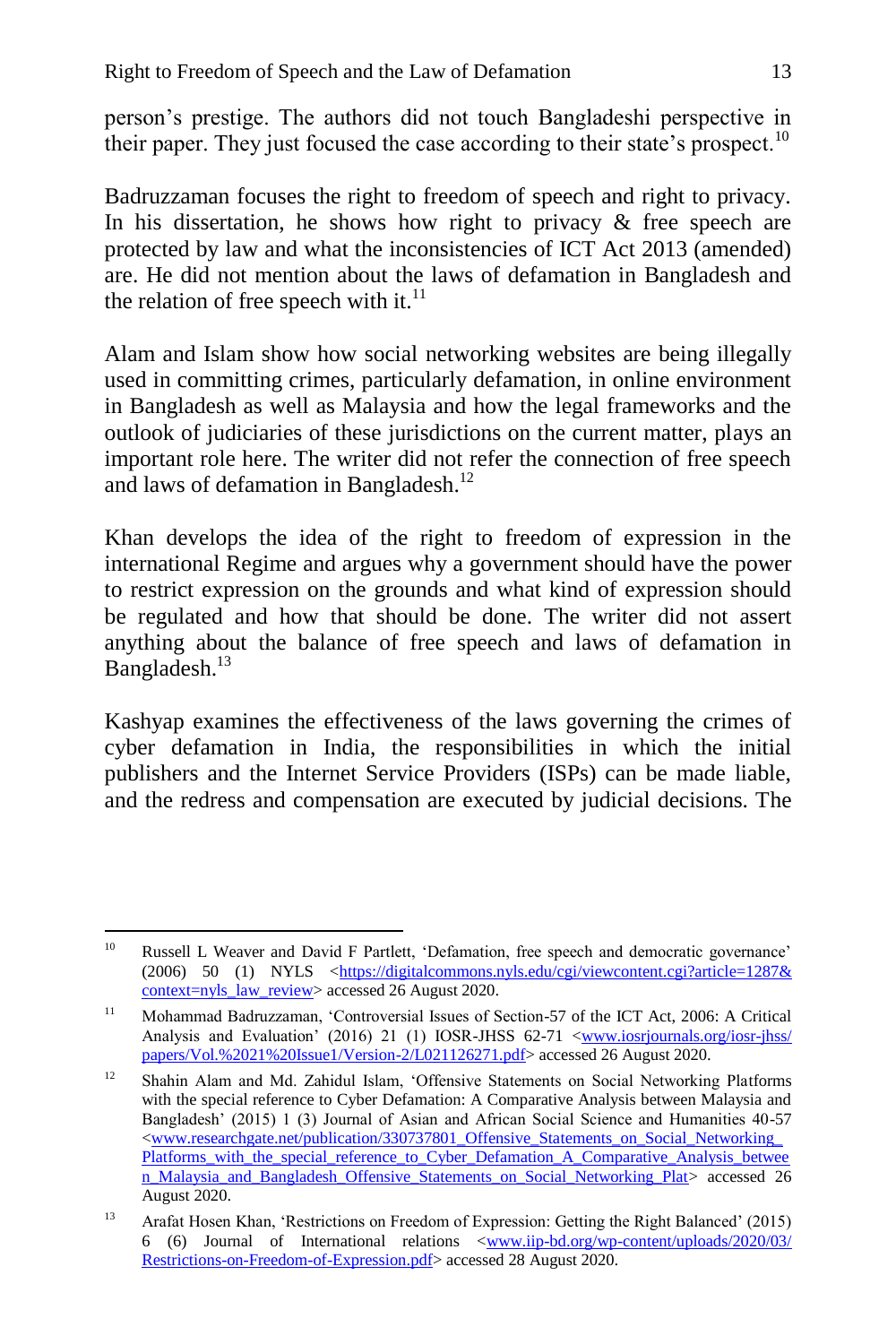researchers did not say anything about the balance of free speech and laws of defamation in Bangladesh.<sup>14</sup>

Belnap examines the defamation's history treating it as a doctrine, the basis of universal human rights, and the query of whether the scandal of pious resolutions could proceed to allow restrictions on the human rights of free speech. The author skipped the defamation laws of Bangladesh and the constitutional rights. $15$ 

Hoque highlights the means of sharing free speech like Facebook. He praised in his dissertation that the role of social network site 'Facebook' which may be the centre of exercising freedom of thought and other fundamental rights in the digital era of Bangladesh. The writer skipped the conflict of such free speech and defamation laws in Bangladesh.<sup>16</sup>

Islam and Rahman explore the theoretical dynamics of the current contemporary issues of Bangladesh in their dissertation. The indicators of media freedom, improved by Freedom House and reporters without borders, have been analysed to realize the present contradictory issues. The authors said nothing about the right to free speech and defamation laws in Bangladesh.<sup>17</sup>

## **1.9 Methodological Approach**

This paper is framed following the qualitative method. Depending on internet, the necessary data has been compiled for preparing this research paper. The research work is accomplished with secondary data. The necessary data are compiled from newspapers, books, editorials, articles, journals and magazines, blogs, websites, judicial decisions, international conventions and declarations, national statutes etc.

 $14$ Amit Kashyap, 'Defamation in internet age: law  $\&$  issues in India' (2016) 1 (1) IJIEMT [<www.onlinejournal.org.uk/index.php/IJIEMT/article/download/68/33>](http://www.onlinejournal.org.uk/index.php/IJIEMT/article/download/68/33) accessed 27 August 2020.

<sup>&</sup>lt;sup>15</sup> Allison G Belnap, 'Defamation of Religions: A Vague and Overbroad Theory that Threatens Basic Human Rights' (2010) (2) BYU <https://digitalcommons.law.byu.edu/cgi/ viewcontent. [cgi?article=2521&context=lawreview>](https://digitalcommons.law.byu.edu/cgi/%20viewcontent.%20cgi?article=2521&context=lawreview) accessed 27 August 2020.

<sup>&</sup>lt;sup>16</sup> SM Shyful Hoque, 'Freedom of Thought and Social Networking in Bangladesh: Case Studies on Facebook' (2017) 17 (1) Banglavision [<http://bv-f.org/VOL-17/05.%20BV%20Final.pdf>](http://bv-f.org/VOL-17/05.%20BV%20Final.pdf) accessed 28 August 2020.

<sup>&</sup>lt;sup>17</sup> Aminul Islam and Mashihur Rahman, 'A Conceptual Analysis and Understanding of Press Freedom from Bangladesh Perspective' (2016) 9 (1) Global Media Journal 1-12 <www.aiou.edu. pk/sab/gmj/GMJ%20Spring%202016/Article\_3.pdf> accessed 28 August 2020.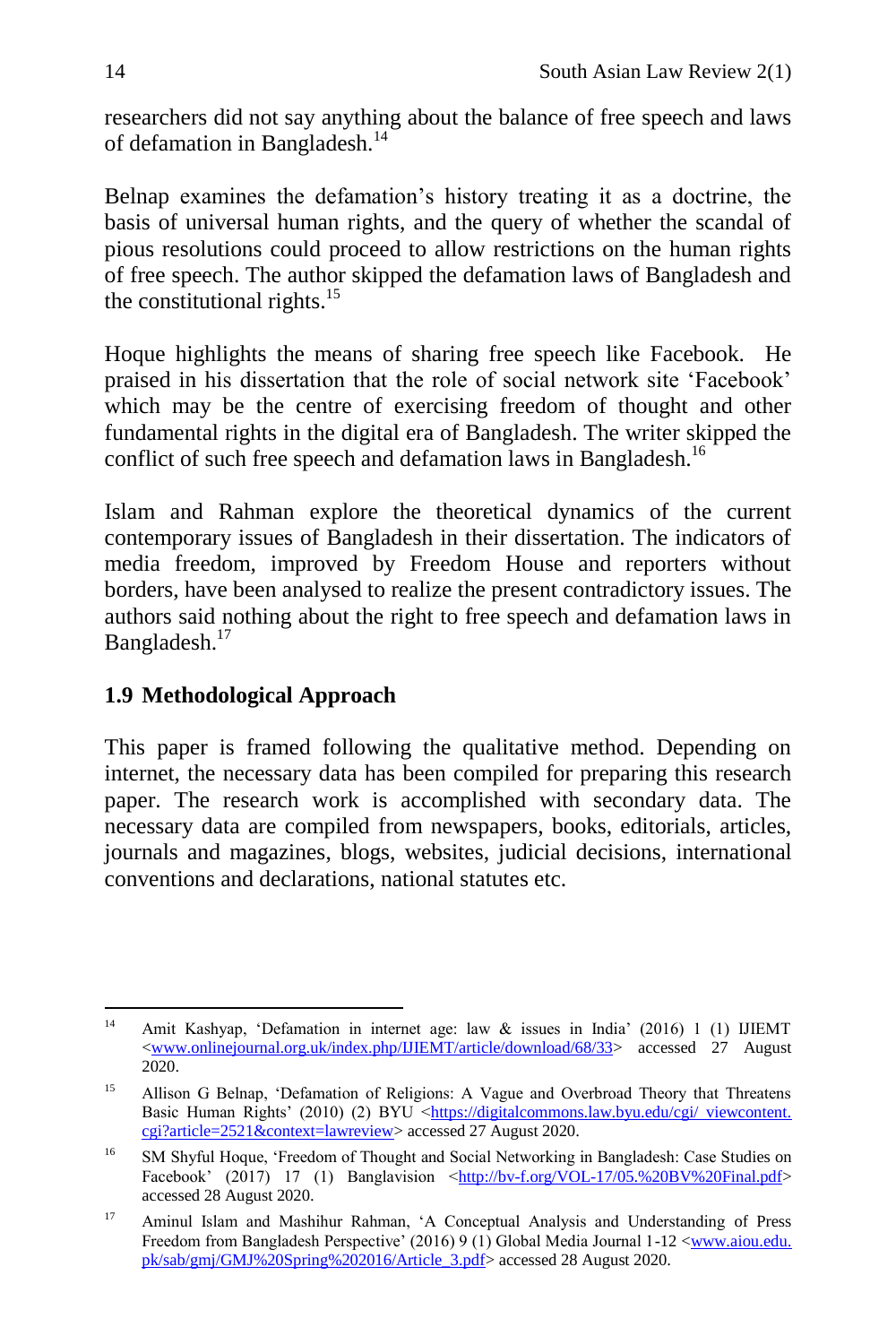### **1.10 Limitation of the Research**

To prepare this paper completely, some barriers are identified to the researcher. The lack of resources relevant to the paper title is severely arisen to the researcher. It is very difficult to prepare this paper based on only web sources. The shortage of time is another barrier. It is not possible to make this paper explored broadly for the time limitation. During this progress of research, the COVID-19 pandemic is going on severely. It interrupts the work of research in many ways. For this, the relevant interviews regarding this paper cannot be held. The main problem of making this paper is the slow speediness of internet. It has interrupted the researcher and has killed valuable time.

### **1.11 Chapter Formation**

Chapter 01 lays down about Background, Statement of the Problem, Objectives of the Study, Research Questions, Research Methodology, Literature Review, Justification/Significance of the Study, Scope and Limitation of the Study etc. Chapter 02 asserts about the theoretical framework with some clues. Chapter 03 exposes about Bangladeshi scenario what is going on here. Chapter 04 states about the relevant legal analysis, case laws, legal principles, interpretations of statutes etc. Chapter 05 deals with about the observations and findings of the author and how to solve the identified problems etc. This chapter provides a concluding remark. On the eve of ending the research, an impressive bibliography is also attached here.

### **Chapter 2** THEORETICAL FRAMEWORK

### **2.1 Definition**

Free speech is the capacity to contemplate and talk freely and to get information from people without fear of restriction or repression by the government. It refers to the right to express one's opinions freely through publications or speaking or any other mode.<sup>18</sup> Through it, people can communicate their ideas and opinions with others without governmental

<sup>18</sup> <sup>18</sup> Dheerajendra Patanjali, *'*Freedom of Speech and Expression *India v America* - A study' (2010) 3 (4) India Law Journal [<www.indialawjournal.org/archives/volume3/issue\\_4/article\\_by\\_ dhee](http://www.indialawjournal.org/archives/volume3/issue_4/article_by_%20dhee%20rajendra.html)  [rajendra.html](http://www.indialawjournal.org/archives/volume3/issue_4/article_by_%20dhee%20rajendra.html)*>* accessed 25 January 2020.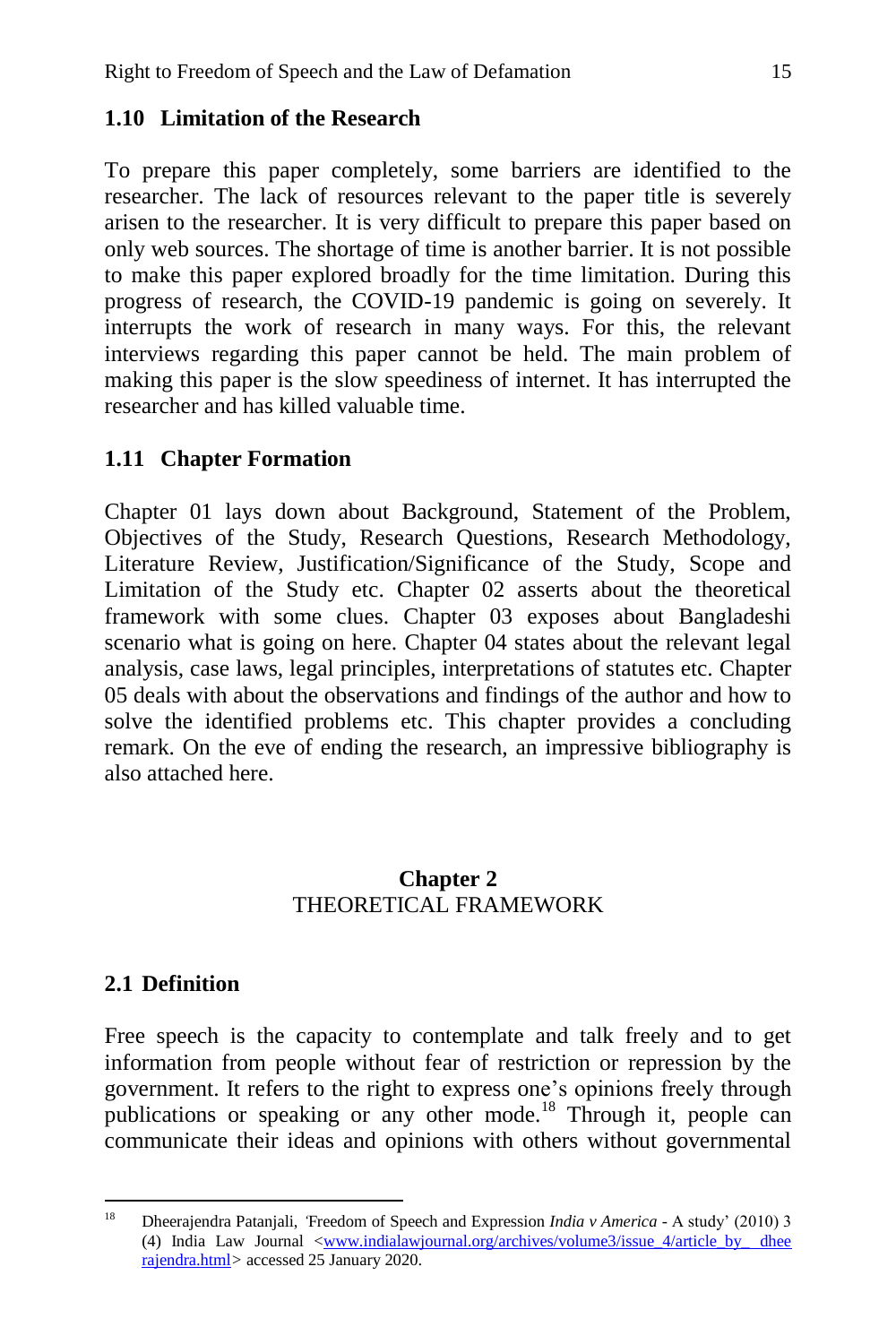interference. It is the backbone of every democratic society and without this right any democracy will fall into an autocracy rapidly.<sup>19</sup>

Now it is broadly accepted that the right to free speech is the essence of free society and it must be protected always. It is secured not only by the constitution but also by various international conventions like Universal Declaration of Human Rights (UDHR), European convention on Human Rights (ECHR), International Covenant on Civil and Political Rights  $(ICCPR)$  etc.<sup>20</sup> In other words, it is treated as a right of a person to reveal opinions and ideas without interference or retaliation from the government. $21$ 

## **2.2 Short History**

This concept was originated in Athens and the writings of Plato and Euripides. It can also be found in seventeenth century documents such as the 1688 English Bill of Rights which provided freedom of speech for legislators within the confines of Parliament. The legal guarantee of freedom of speech appeared in Scandinavia in the  $17<sup>th</sup>$  century. Freedom of speech was established in France in 1789 and in the United States Constitution in 1791. Today the right to freedom of speech is recognized in almost every country.<sup>22</sup>

### **2.3 Theories of Free Speech**

Theories of free speech play an important role to establish free speech. There are some theories which the author has found are described below:

## **2.3.1 Discovery of Truth**

This theory focuses John Stuart Mill's idea. The liberty of discourse necessarily guides to the finding of truth. According to theory, the variety of ideas is indispensable for discovering the truth. This theory is evaluated for free speech in two ways. The first one is that 'Any idea that is compelled to silence may be true and to refuse this would be presumed the  $\arccos(1.23)$ <sup>23</sup> The second one is that 'even if the dormant idea is a blunder,

<sup>19</sup> <sup>19</sup> CK Thakker, *Basic Constitutional principles* (1st edn, Eastern Book Company 1992) 26.

 $20$  Khan (n 13).

<sup>&</sup>lt;sup>21</sup> Editor, 'Free speech' *CSUSM* <<u>www.csusm.edu/freespeech/definitions/free-speech.html</u>> accessed 25 January 2021.

<sup>&</sup>lt;sup>22</sup> Editors, 'Freedom of Speech' *History* (04 December 2017) <<u>www.history.com/topics/united-</u> [states-constitution/freedom-of-speech>](http://www.history.com/topics/united-states-constitution/freedom-of-speech) accessed 25 January 2021.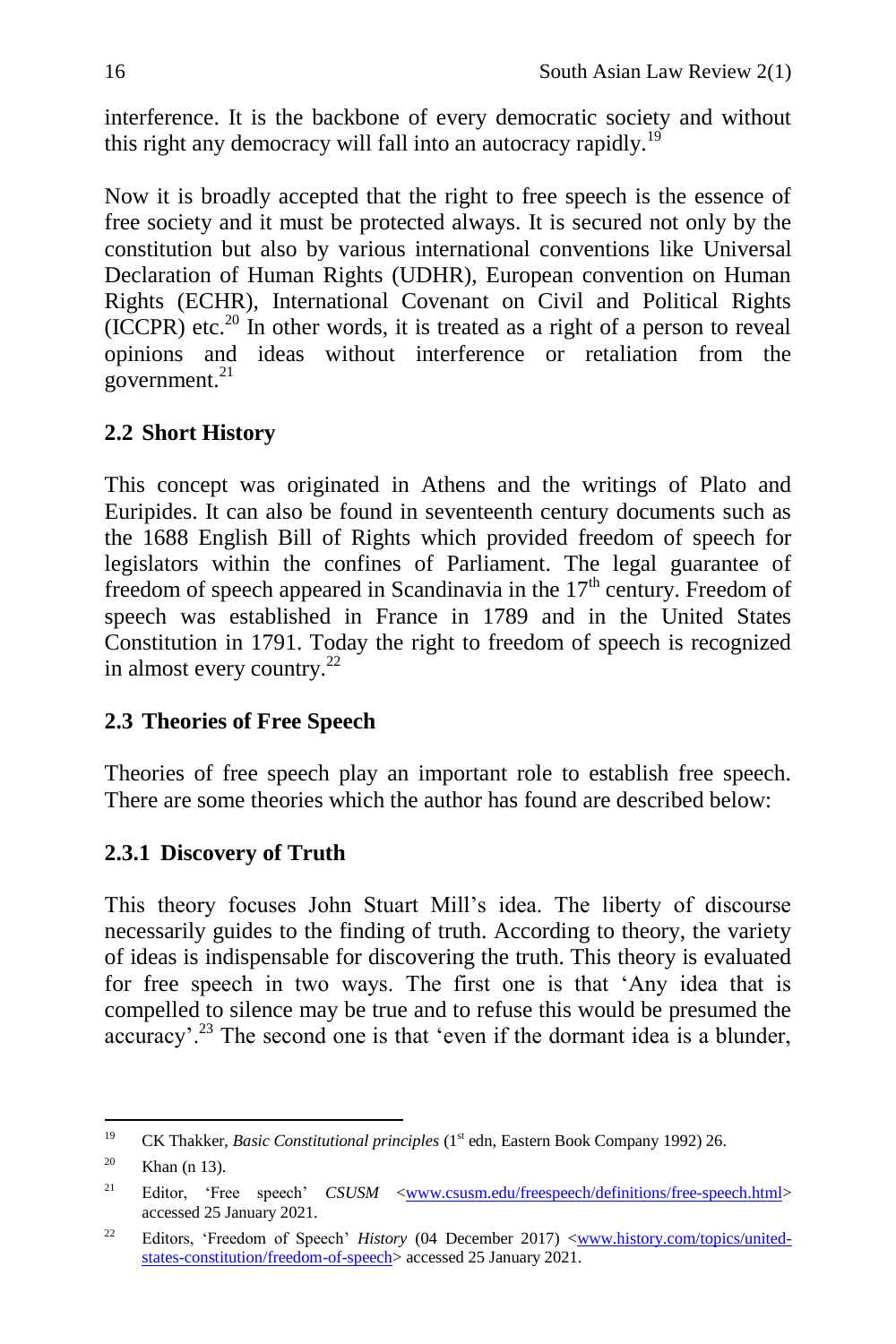it may possess a part of truth and since the common thought on any object can merely or never include the entire truth, it is done by the different unequivocal thoughts, thus the truth may be reached'. $^{24}$ 

However, no authority can presume infallibility in its verdict. The reasoning from skepticism is not erratic itself. Rather, the difficulty is appeared with Mill's presumption that 'a diversity of ideas and their free discourse goes ahead to the finding of truth'.<sup>25</sup> This Mill's argument faced extreme criticism for its contradiction on truth and free speech since it is normally demanded that 'to prove or disprove this presumption or opinion pragmatically is not possible'.<sup>26</sup>

Here Mill's theory<sup>27</sup> on 'skepticism by demanding that one cannot be ensured whether the dormant idea or thought is right or wrong'. Hence, for him, 'to deny a hearing to an idea means presuming ultimate certainty and infallibility'.<sup>28</sup>

In the opinion of the researcher, this kind of free speech suits with scientific communities and universities suitably, where the disclosure of opinion is important for developing scientific, technical, theoretical, social knowledge etc. $29$ 

### **2.3.2 Personal Development**

Limitation on free speech means the narrowness of disclosing one's ideas and thoughts or publishing one's plan or opinion in online or offline medium or suppression of one's personality and its evolvement.<sup>30</sup> People need to disclose their ideas freely and listen attentively and criticize others. It is significant for improving their personalities and thoughts. For this, the disclosure of speech is needed for the intellectual and soul improvement of one's personality. It is anticipated that this kind of evaluation treats free speech as a humanitarian necessity for one's self satisfaction. Anyway, it appears to be hard to prove this kind of pragmatic demand.

<sup>28</sup> ibid

 $30$  ibid 15.

 $2<sub>3</sub>$ <sup>23</sup> Devrim Kabasakal Badamchi, 'Justifications of freedom of speech: Towards a double-grounded non-consequentialist approach' (2014) 41 (09) Philosophy and Social Criticism 907-927 [<https://journals.sagepub.com/doi/full/10.1177/0191453714564457>](https://journals.sagepub.com/doi/full/10.1177/0191453714564457) accessed 30 January 2021.

 $^{24}$  ibid

<sup>&</sup>lt;sup>25</sup> Thakker (n 19).

<sup>26</sup> Eric Barendt, *Freedom of Speech* (2nd edn, OUP 2005) 09.

 $27$  ibid

<sup>29</sup> ibid 10*; See also* Khan (n 13).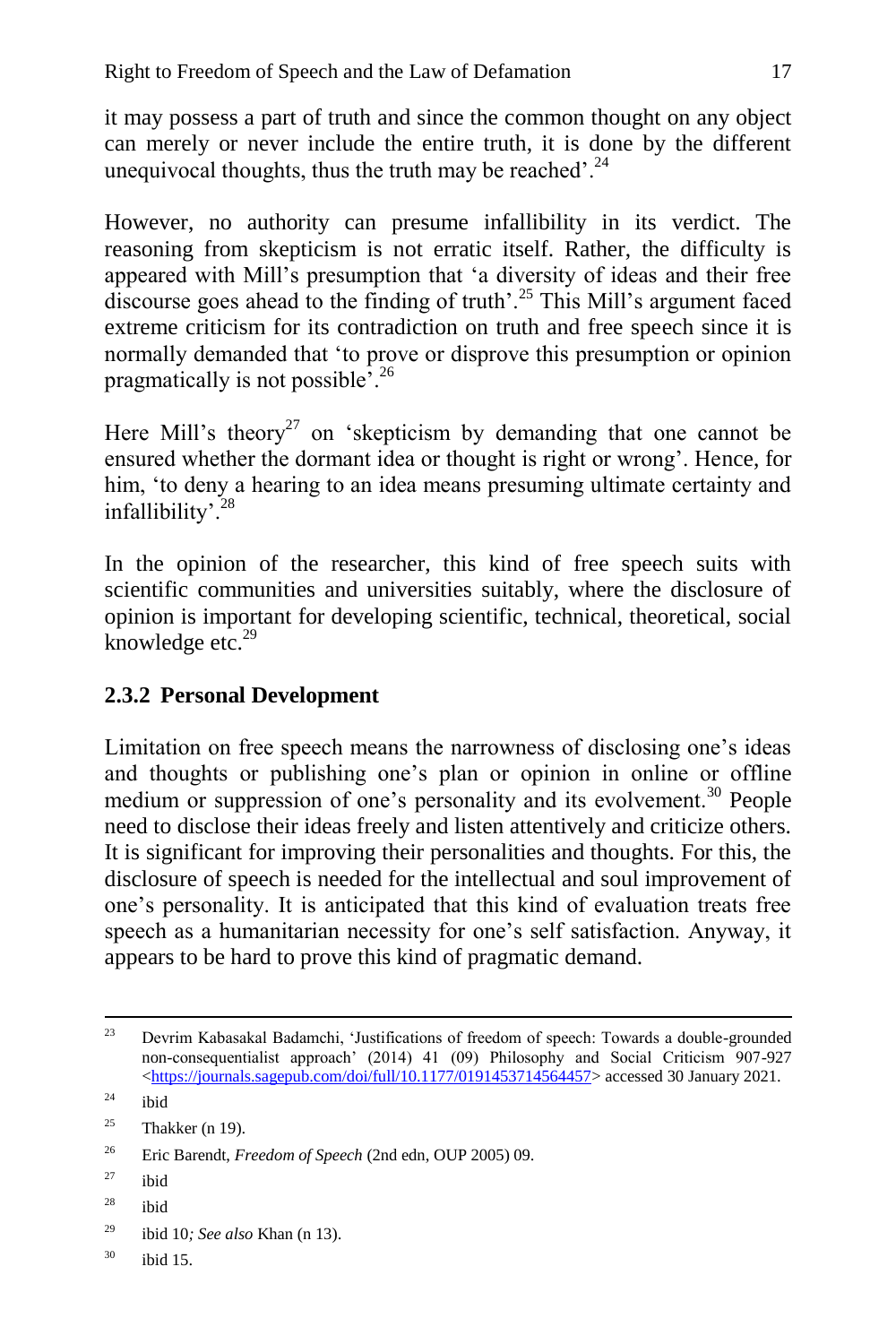Regarding this, Barendt commented that 'uninterrupted free speech is conducive to private complacency or that it convinces more fundamental humanitarian necessity like adequate housing and education etc'.<sup>31</sup> Here, it appears that one is needed to assert something more about the importance of free speech for human beings. $^{32}$ 

## **2.3.3 Democratic Participation**

Free speech is indispensable for conducting democracy as it is essential for the political involvement of citizens. People should be conscious to constitute their ideas and observations in political difficulties. The involvement in democracy for political aims is a right of citizens. Here the government censorship infringes this right for isolating them from politics. However, it is difficult to think bona-fide political participation maintaining the instructions of government censorship.<sup>33</sup>

This theory is discovered on various explanations of the First Amendment of the US Constitution.<sup>34</sup> Alexander Meiklejohn's explanations in which political participation is treated as the core ingredient of democracy. For his logical explanation, the right to free speech is established to engage real participation of people in democracy.<sup>35</sup> This right must be practiced in each cultural place where people can criticize or discuss about public policies. Regarding the regulation of speech, he tried to say that the private defamatory statement done by individual is not preserved<sup>36</sup> by 'the First Amendment<sup>37</sup> but if the similar defamation is caused against a person who seeks the governmental position, that is safeguarded by the 'First Amendment<sup>338</sup> cause the act is treated as the intention of political participation. This philosophy establishes in speech that overrides the policies of the government or the formation of the constitution.<sup>39</sup>. Regarding this, personal libel is subordinate to governmental control whereas political or seditious libel is not influenced. $40$ 

- <sup>35</sup> ibid
- <sup>36</sup> ibid
- <sup>37</sup> ibid
- $38$  ibid
- $39$  ibid
- $40$  ibid

 $31$ ibid

 $32$  Khan (n 13).

 $33$  Islam and Rahman (n 20).

<sup>&</sup>lt;sup>34</sup> US Constitution 1789. First Amendment.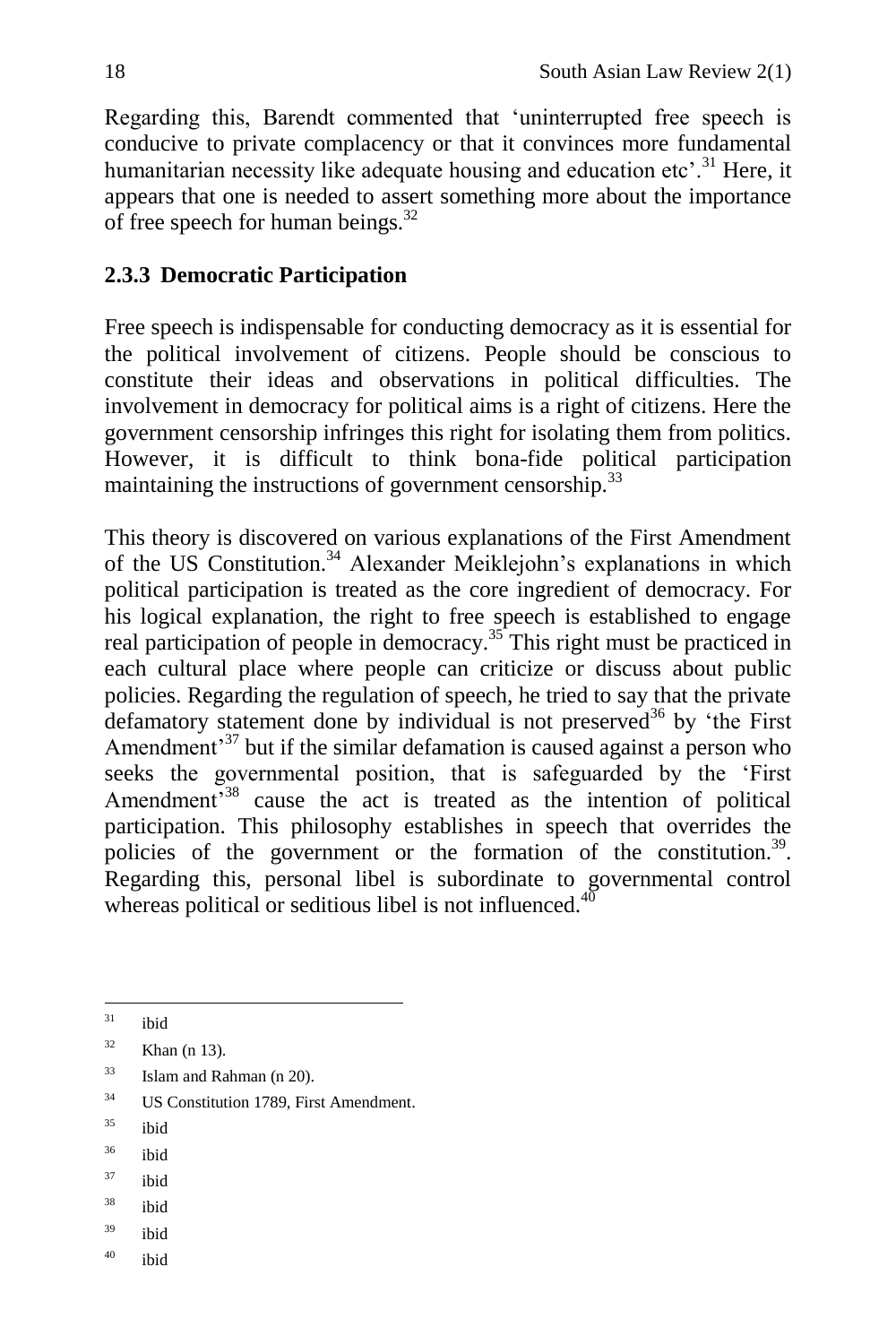## **2.3.4 Autonomy**

Here Ronald Dworkin introduced an idea based on moral liberty. He says:

People have the right not to suffer disadvantage in the distribution of social goods and opportunities, including disadvantage in the liberties permitted to them by the criminal law, just on the ground that their officials or fellow citizens think that their opinions about the right way for them to lead their own lives are ignorable or wrong. I shall call this (putative) right the right to moral independence. $41$ 

His conception of moral liberty allows people to disclose themselves freely. But this does not refer that his theory dominates the interests of listeners. The right to moral liberty acknowledges one's freedom in making one's decisions without being interrupted. Any interference based on the belief that a special path of life may be wrong or negligible is illogical.<sup>42</sup>

## **2.4 Legal Framework**

Here the author tries to build up a legal structure to perceive legal directives and understanding. The researcher tries to form a legal skeleton in accordance with legal prospect. It shows the legal directives on freedom of speech and defamation laws.

### **2.4.1 Freedom of Speech under Constitutional Provision with Case Laws**

Freedom of speech means the practice of disclosing personal opinions or ideas with others without being interrupted. It is a constitutional right of every human being. Article 39 (2) (a) provides such right for all citizens.<sup>43</sup> To explore the nature of democracy it is one of the tools. This right is essential for the progress and growth of democracy.<sup>44</sup> Without it, the idea of democracy cannot be run in a country.<sup>45</sup>

This right facilitates people to share their thoughts and criticize any governmental or political issues by publication, oral medium or any

 $41$ Ronald Dworkin, *A Matter of Principle* (1<sup>st</sup> edn, OUP 1985) 353.

<sup>&</sup>lt;sup>42</sup> Ronald Dworkin, 'Is there a Right to Pornography?' (1981) 1 (2) Oxford Journal of Legal Studies 177–212 [<www.jstor.org/stable/764457>](http://www.jstor.org/stable/764457) accessed 30 January 2021.

<sup>&</sup>lt;sup>43</sup> Constitution of the People's Republic of Bangladesh 1972, art 39 (2) (a).

<sup>&</sup>lt;sup>44</sup> Mahmudul Islam, *Constitutional Law of Bangladesh* (1<sup>st</sup> edn, Bangladesh Institute of Law and International Affairs 1995) 208.

<sup>45</sup> *Farid Ahmed v West Pakistan* (1965) PLD Lah 135.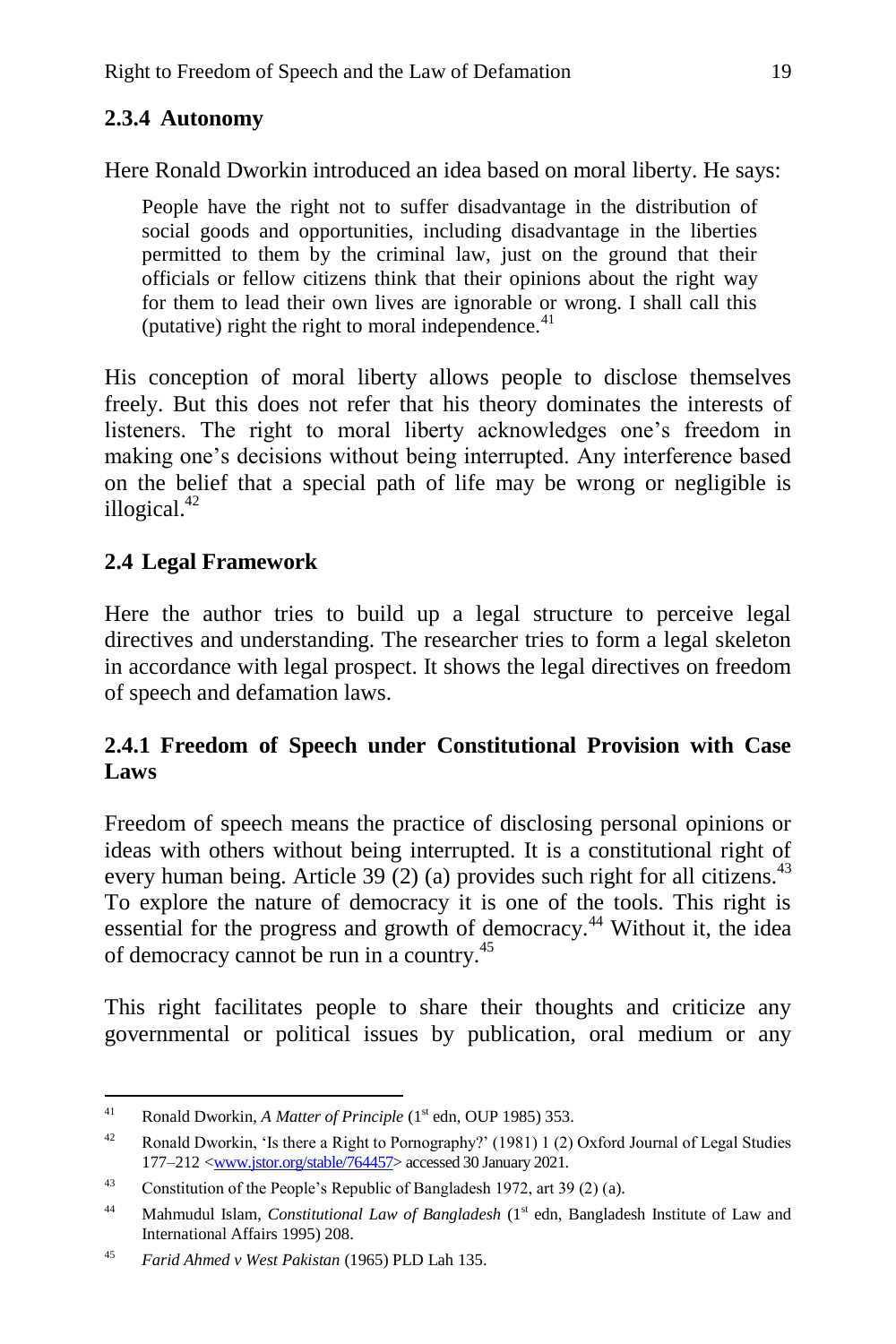means. It is not limited to any special arena of human interest<sup>46</sup> but ensures the wide practice of the right for religious, political, economic, scientific or informational ends. $47$  In democracy, the responsible public administration must always be public to criticism. Any endeavour to suppress such criticism equalizes to political censorship which is deceptive.<sup>48</sup>

*Dewan Abdul Kader v Bangladesh*, <sup>49</sup> in this case*,* a definition of freedom of speech was given as under:

A right to express one's own opinion absolutely freely by spoken words, writing, printing or in any other manner which may be open to the eyes and ears. It thus includes expression of one's ideas on any matter by any means including even gestures, postures, banners and signs. It thus appears to us that this freedom is wide enough to include expression of one's own original ideas and also expression of one's opinion in the form of comments, explanations, annotations, solutions and answers to questions on the ideas expressed by others.

Right to freedom of speech is considered as the first condition of liberty of thought, expression and belief mentioning in the features of the preamble of Bangladesh Constitution.<sup>50</sup> In the case of *S. Rangarajan etc. v P.* Jagjivan Ram<sup>51</sup> the apex court stated that right to criticize is a fundamental right. A person can openly criticize a political party.<sup>52</sup>

## **2.4.2 Circumstances where Freedom of Expression is Limited**

According to Article 39(2), some restrictions are found. These are interests of the security of the State, friendly relations with foreign states, public order, decency or morality or contempt of court, defamation, incitement to an offence.<sup>53</sup>

 $46$ <sup>46</sup> *Thomas v Collins* (1945) 323 US 516.

<sup>47</sup> *Douglas v Jeanette* (1943) 319 US 157.

<sup>48</sup> *Leonard Hector v AG of Antigua and Barbuda* (1990) 2 AC 312.

 $^{49}$  (1994) 46 DLR HCD 596, p 599.

<sup>50</sup> [Shreeparna](https://www.lawcolumn.in/author/shreeparna/) Goswami, 'Article 19 of Constitution of India' *Law Column* (14 November 2020) [<www.lawcolumn.in/article-19-of-constitution-of-india/#:~:text=Article%2019%20is%20a% 20](http://www.lawcolumn.in/article-19-of-constitution-of-india/#:~:text=Article%2019%20is%20a% 20 fundamental%20right%20well%20settled,including%20Jammu%20and%20Kashmir.%20Protection%20of%20Six%20Rights%3A-)  [fundamental%20right%20well%20settled,including%20Jammu%20and%20Kashmir.%20Protect](http://www.lawcolumn.in/article-19-of-constitution-of-india/#:~:text=Article%2019%20is%20a% 20 fundamental%20right%20well%20settled,including%20Jammu%20and%20Kashmir.%20Protection%20of%20Six%20Rights%3A-) [ion%20of%20Six%20Rights%3A->](http://www.lawcolumn.in/article-19-of-constitution-of-india/#:~:text=Article%2019%20is%20a% 20 fundamental%20right%20well%20settled,including%20Jammu%20and%20Kashmir.%20Protection%20of%20Six%20Rights%3A-) accessed 30 January 2021.

 $51$  (1989) SCC (2) 574.

<sup>52</sup> ibid

<sup>53</sup> Constitution of the People's Republic of Bangladesh 1972, art 39 (2).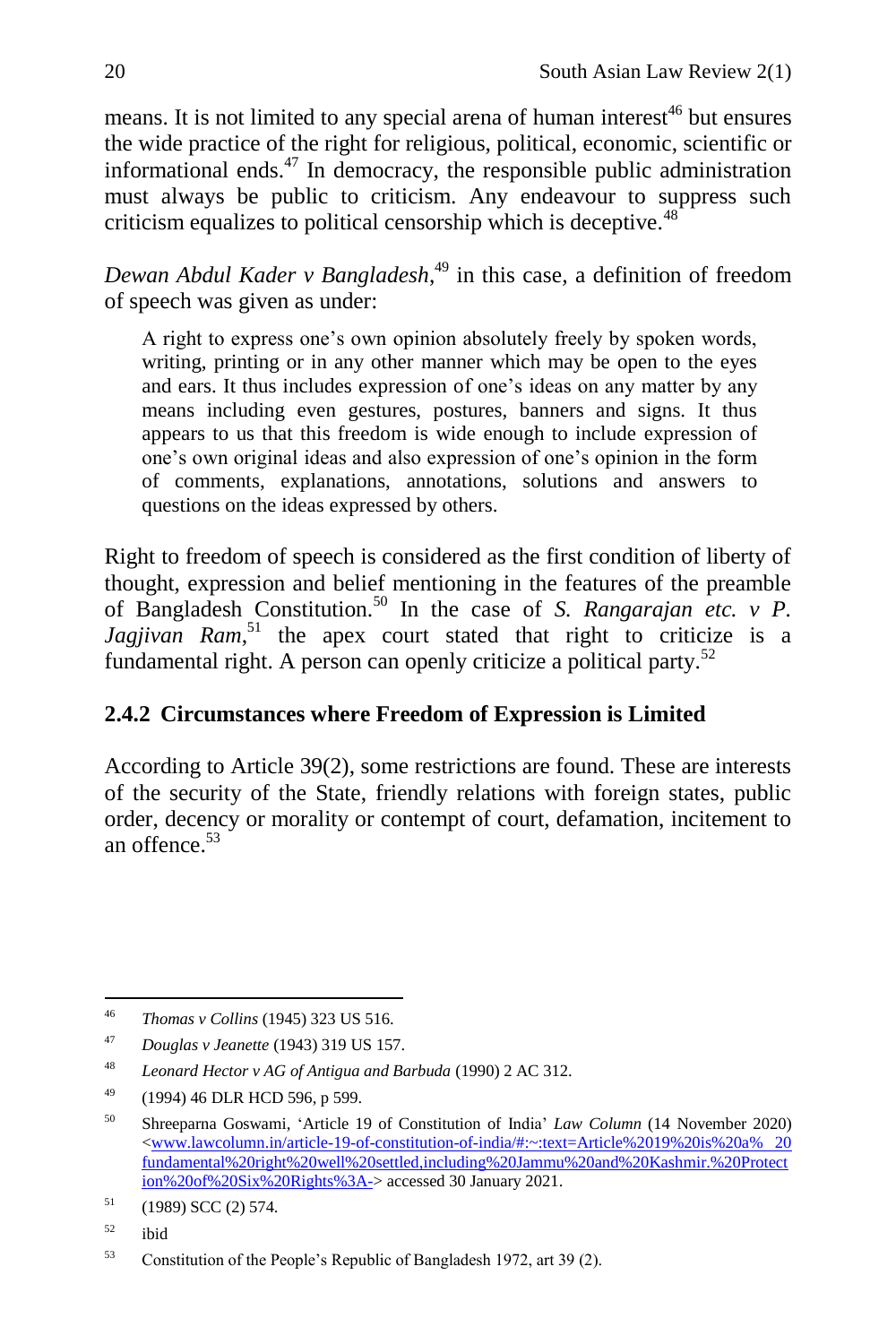### **2.4.2.1 Security of the State**

State's security is arisen when an extreme and provoked form public disorder is occurred. It infringes public safety which is not engaged with any danger of the state. By disordering people, a group of people intend to overthrow the government by revolt or external invasion.<sup>54</sup> To prevent such crimes and for the interest of state, the government can impose reasonable restrictions such as unlawful assembly, riot affray etc. However, inciting violent crimes like murder may endanger the security of the state  $55$ 

## **2.4.2.2 Public Order**

This ground was added by the Constitution (First Amendment) Act 1951 to face the circumstance emerging from the Supreme Court's decision in *Romesh Thappar v The State of Madras*, <sup>56</sup> the Supreme Court held that public order varies from law and order and security of state.<sup>57</sup> It implies the meaning of public peace, safety, tranquillity etc.<sup>58</sup> But mere criticism of the government unnecessarily annoys public order.<sup>59</sup> In the interest of public order, the state may order or forbid creating excessive noises in the streets and public places or regulate the places of public discussion for the aims of practicing the freedom of speech. $60$ 

### **2.4.2.3 Friendly Relations with Foreign States**

The aim of the exception is to prevent libels against foreign States in the interests of saving friendly relations with them.<sup>61</sup> This restriction was attached by the Constitution (First Amendment) Act 1951. The State can exercise its power to set reasonable limitations on the free speech if it hampers the friendly relations of state with other states.<sup>62</sup>

<sup>54</sup> <sup>54</sup> *Santosh Singh v Delhi Administration* (1973) AIR SC 1091.

<sup>55</sup> *Bihar v Shailabala* (1952) AIR SC 329.

<sup>56</sup> (AIR 1950 SC 124).

<sup>57</sup> *Kishori Mohan Bera v The State of West Bengal* (1972) 3 SCC 845.

<sup>58</sup> *Om Prakash v Emperor* (1948) AIR Nag 199.

<sup>59</sup> *Abdul Latif Mirza v Bangladesh* (1979) 31 DLR AD.

 $^{60}$  Islam (n 44).

<sup>&</sup>lt;sup>61</sup> Aqa Raza, 'Freedom of Speech and Expression as a Fundamental Right in India and the Test of Constitutional Regulations: The Constitutional Perspective' (2016) 43 (2) Indian Bar Review 87- 110 [<https://papers.ssrn.com/sol3/papers.cfm?abstract\\_id=2827985>](https://papers.ssrn.com/sol3/papers.cfm?abstract_id=2827985) accessed 28 January 2021.

<sup>62</sup> Npradhan, 'Constitution of India-Freedom of speech and expression' *Legal Service India* [<www.legalserviceindia.com/legal/article-572-constitution-of-india-freedom-of-speech-and-ex](http://www.legalserviceindia.com/legal/article-572-constitution-of-india-freedom-of-speech-and-ex%20pression.html#:~:text=Article%2019(1)%20(a,liberty%20of%20thought%20and%20expression)  [pression.html#:~:text=Article%2019\(1\)%20\(a,liberty%20of%20thought%20and%20expression>](http://www.legalserviceindia.com/legal/article-572-constitution-of-india-freedom-of-speech-and-ex%20pression.html#:~:text=Article%2019(1)%20(a,liberty%20of%20thought%20and%20expression) accessed 29 January 2021.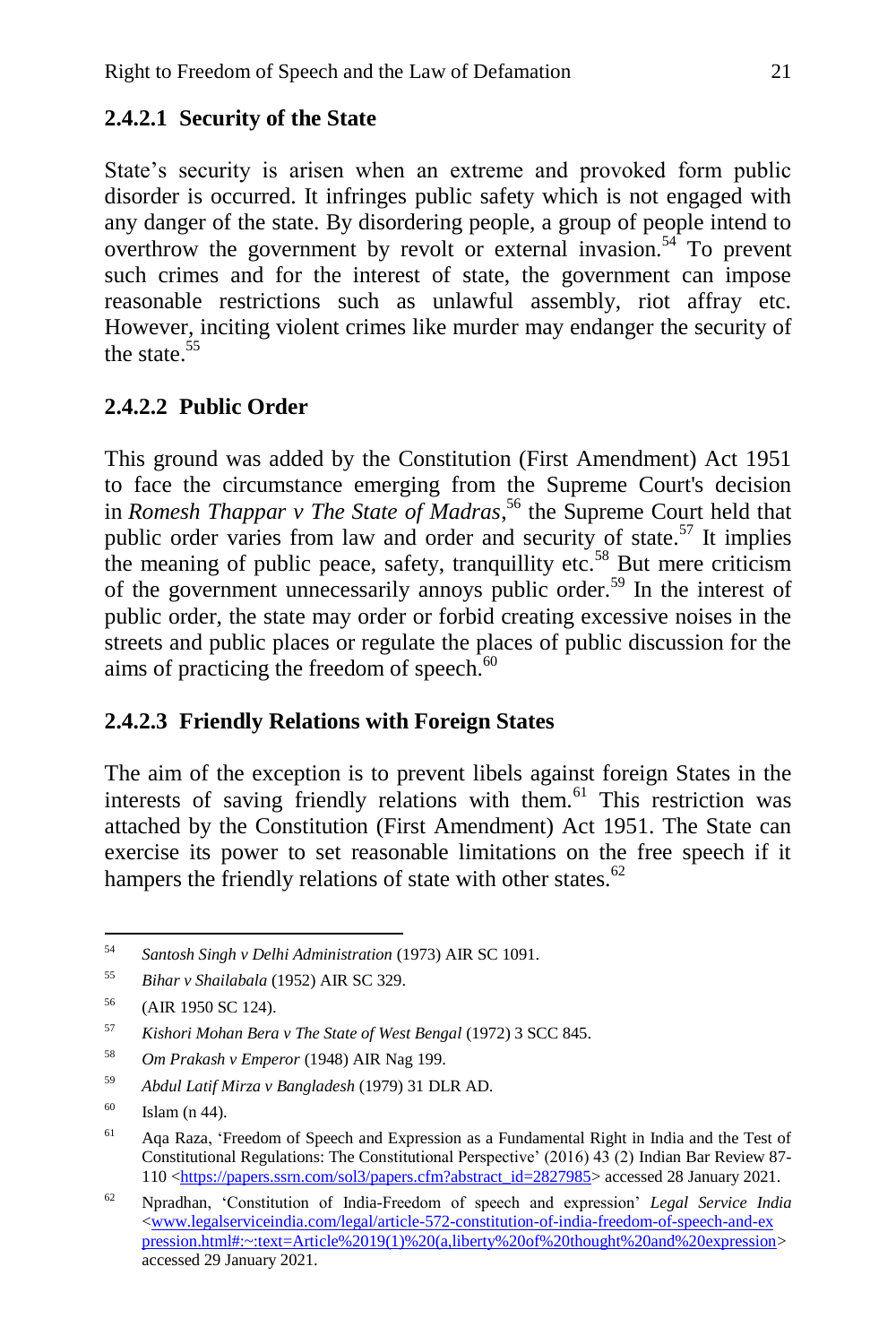# **2.4.2.4 Decency or Morality**

The govt. may put reasonable limitations on free speech which undermine public morality.<sup>63</sup> It forbids the sale or distribution or exhibition of obscene words. The standard of morality alters with altering times. In the case of *Ranjit D. Udeshi v The State of Maharashtra*,<sup>64</sup> the court upheld the conviction of the prosecuted book seller for selling and keeping the book<sup>65</sup> named Lady Chatterley's Lover.<sup>66</sup>

# **2.4.2.5 Contempt of Court**

To enjoy the right to freedom of speech, nobody can be permitted to intervene on the administration of justice $67$  or to degrade the prestige of the court even in criticizing judgment of the court<sup>68</sup>. In the case of *Saleem Ullah v State*,<sup>69</sup> the Court held that a court suffers criticism for freedom of press though it is protected by constitution. In the case of *E.M.S. Namboodripad v T.N. Nambiar*,<sup>70</sup> the Supreme Court upheld the decision of the High Court and made him liable for the contempt of court. In another case of *M.R. Parashar v Farooq Abdullah*,<sup> $71$ </sup> the contempt proceedings were commenced against the Chief Minister of Jammu and Kashmir. But the Court dismissed the petition for the lack of evidence.

# **2.4.2.6 Incitement to an Offence**

This restriction was also summed up by the Constitution (First Amendment) Act 1951. The government also forbids a person from publishing any statement which incites people to commit offense.<sup>72</sup> This ground allows legislation not only to penalize or repress incitement to commit serious offences. Indeed, it is not approved to provoke another to do any forbidden act penalized by law.<sup>73</sup>

<sup>65</sup> Penal Code 1860, s 292 b (Bangladesh).

<sup>68</sup> *CK Daphtary v OP Gupta* (1971) AIR SC 1132.

- $71$  (1984) 2 SCC 343.
- <sup>72</sup> *Dewan* (n 49).

<sup>63</sup> <sup>63</sup> *Ranjit vs Maharastra* (1965) AIR SC 881.

 $64$  (1965) AIR SC 881.

<sup>66</sup> *Dewan* (n 49).

<sup>67</sup> *Namboodripad v Nambair* (1970) AIR SC 2015.

<sup>69</sup> (1992) 44 DLR AD 309, p 313.

 $70$  (1970) 2 SCC 325.

<sup>73</sup> *Farid* (n 45).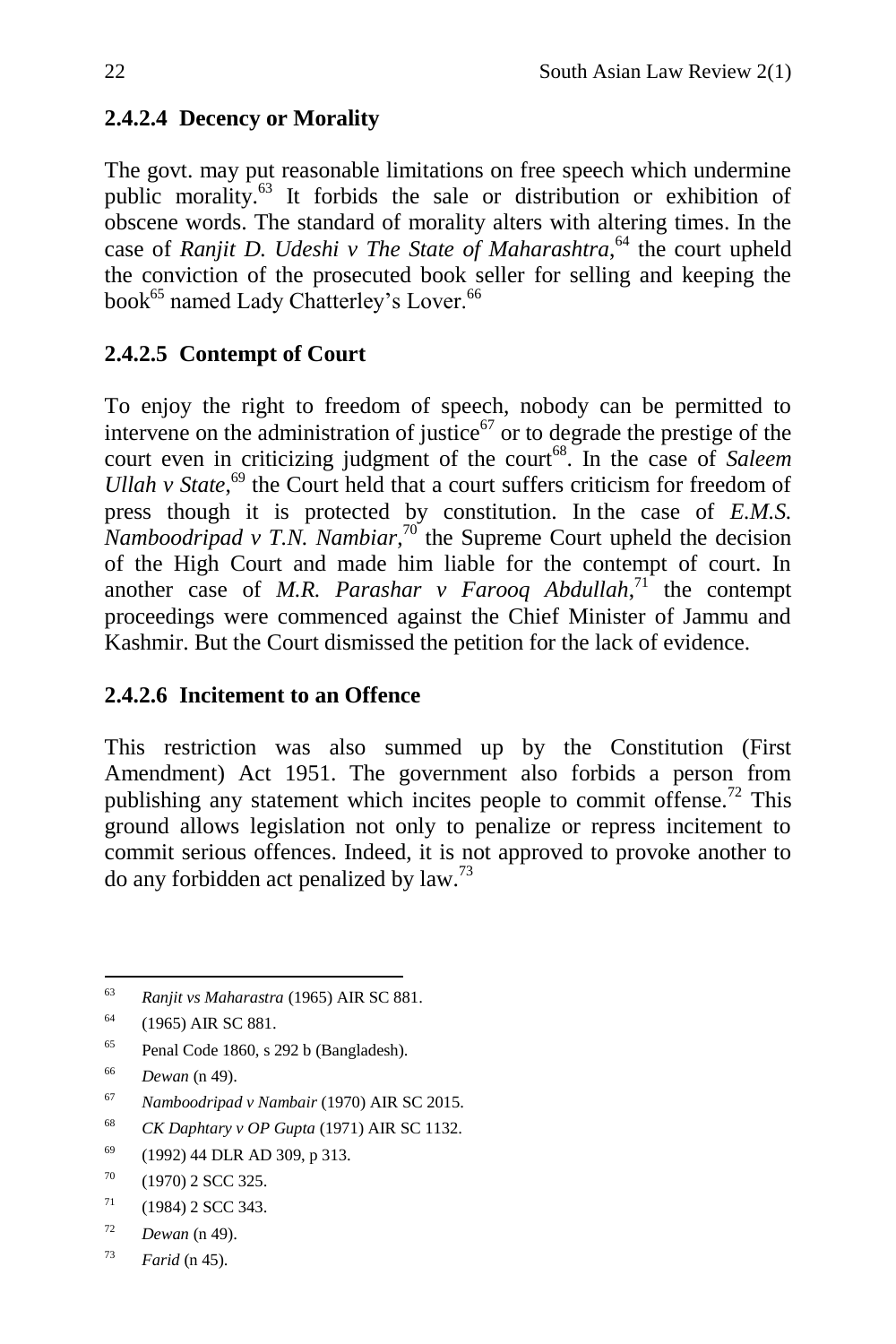# **2.4.2.7 Defamation**

If any person intentionally or knowingly publishes any imputation which harms the reputation of the person, then that is treated as defamation except the exceptions of this section.<sup>74</sup> Statement which is either true or false if it is published intentionally for harming the reputation of others must be defamation.

# **2.4.3 Existing Defamation Laws in Bangladesh**

Here the laws which stand by in the present country are being used against scandalous publication. A list of such laws is attached below in brief:

# **2.4.3.1 False Statement in Connection with an Election**

If any person intentionally publishes any true or false statement about the behaviour of candidate for affecting the result of election, then the person shall be penalized with fine.<sup>75</sup>

# **2.4.3.2 Sedition**

If any person publishes any disaffection or hatred against the established government through spoken or written words or signs or visible representation or any means, then the person shall be penalized life imprisonment or 3 years imprisonment or with fine.<sup>76</sup>

# **2.4.3.3 Defamation**

If any person intentionally or knowingly publishes any imputation which harms the reputation of the person, then that is treated as defamation except the exceptions of this section.<sup>77</sup> And for this the person shall be punished with imprisonment not exceeding 2 years or fine or with both.<sup>78</sup>

 $74$ Penal Code 1860, s 499 (Bangladesh).

 $^{75}$  ibid, s 171G (Bangladesh).

 $^{76}$  ibid, s 124A (Bangladesh).

 $77$  ibid, s 499 (Bangladesh).

<sup>78</sup> ibid, s 500 (Bangladesh).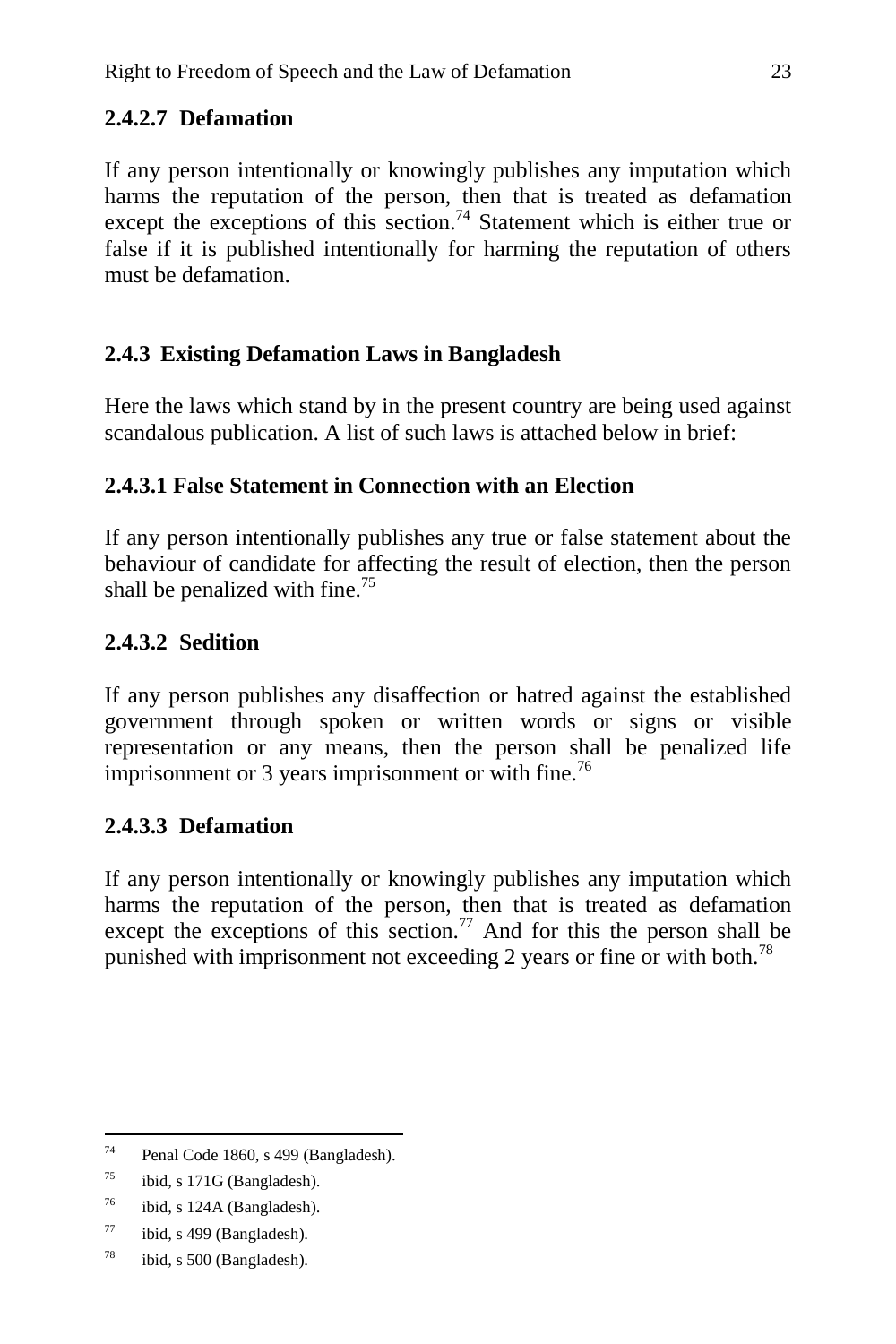# **2.4.3.4 Printing or Engraving Matter Known to be Defamatory**

If anyone knowingly prints any matter which is defamatory of any person, then he or she shall be punished with imprisonment not exceeding 2 years or with fine or with both.<sup>79</sup>

## **2.4.3.5 Sale of Printed or Engraved Substance containing Defamatory Matter**

If anyone knowingly sells or offers to sell any printed defamatory matter, then the person shall be punished with imprisonment not exceeding 2 years or with fine or with both  $80$ 

### **2.4.3.6 Power to Declare Certain Publications Forfeited and to Issue Search Warrants for the Same**

If any newspaper, book, document etc. containing defamatory of the president, prime minister, speaker, chief justice etc appears to the government, then the government can declare the publications forfeited and issue such warrants for the seizure.<sup>81</sup>

## **2.4.3.7 Punishment for Making False Statement**

If any person knowingly makes a false statement, the person shall be penalized with 6 months imprisonment or with fine not exceeding Tk.  $5000$  under this Act<sup>82</sup>

## **2.4.3.8 Power to Detain Newspapers and Other Articles being Transmitted by Post**

If any document is found seditious in the postal articles or in newspapers, then the authorized officer can detain those in course of transmission by  $post.<sup>83</sup>$ 

<sup>79</sup> ibid, s 501 (Bangladesh).

<sup>80</sup> ibid, s 502.

<sup>81</sup> Code of Criminal Procedure 1898, sec 99A (1) (b) and Printing Presses and [Publications](http://bdlaws.minlaw.gov.bd/act-437.html) (Declaration and [Registration\)](http://bdlaws.minlaw.gov.bd/act-437.html) Act 1973, s 20A (Bangladesh).

<sup>&</sup>lt;sup>82</sup> Printing Presses and Publications (Declaration and Registration) Act 1973, s 31 (Bangladesh).

<sup>&</sup>lt;sup>83</sup> Post Office Act 1898, s 27B (1) (a) (i) and (ii) (Bangladesh).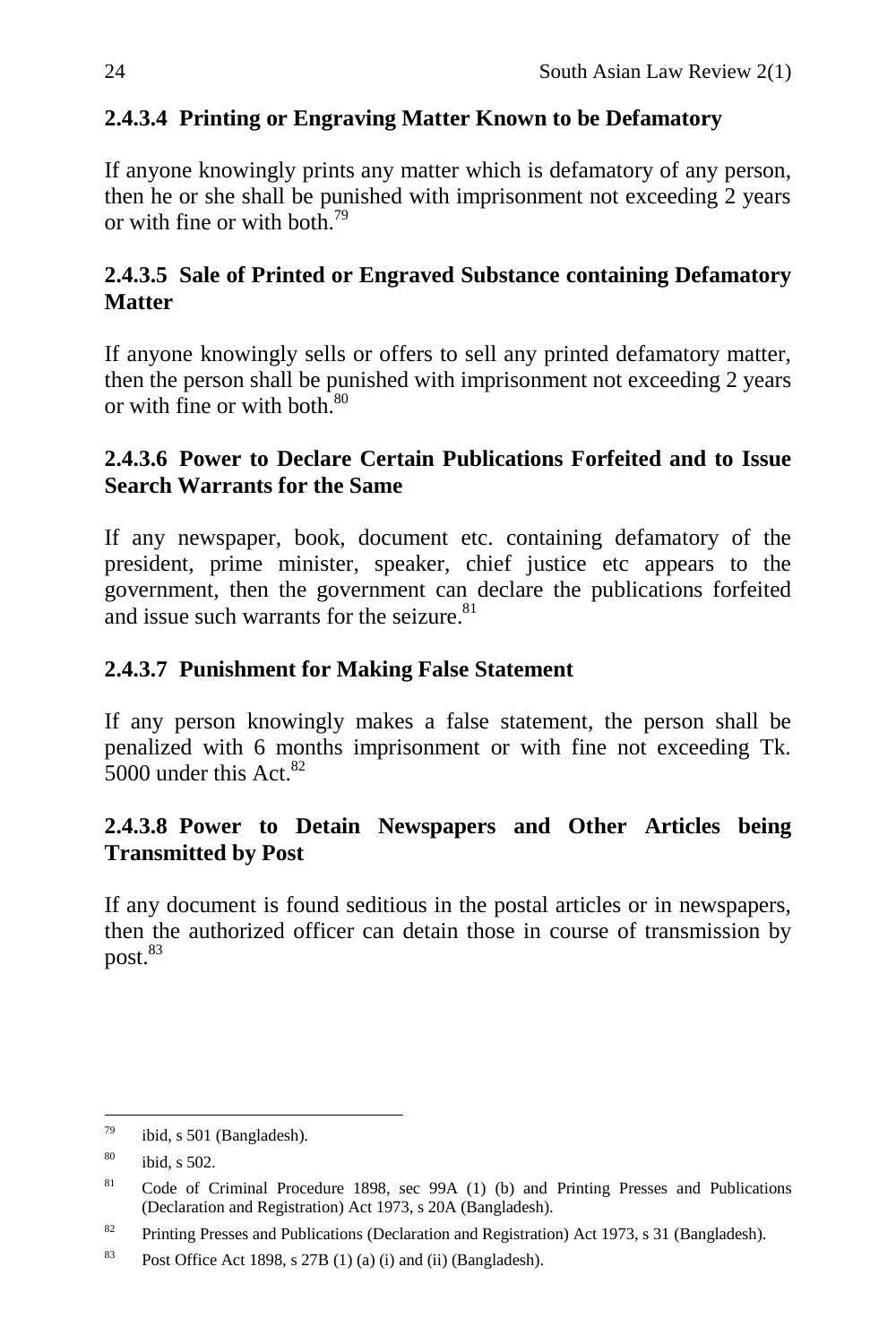### **2.4.3.9 Power of Superior Courts to Punish Contempt of Court**

The apex court can exercise the same jurisdiction, power, authority etc in the light of the same procedure in contempt of courts subordinate to it as it exercises in this regard. $84$  For this offence, imprisonment not exceeding 6 months or with fine not exceeding to Tk. 2000 or with both may be imposed.<sup>85</sup>

### **2.4.3.10 Power to Prohibit Certain Dramatic Performances**

If any play or pantomime or other drama etc. is found in public place with a scandalous or defamatory nature, then the government can prohibit such performances.<sup>86</sup>

### **2.4.3.11 Publication of False or Obscene or Defamatory Statement in Electronic Form**

If any person intentionally publishes any false or obscene or defamatory statement in electronic form and for this if anyone is dishonest or is hurt or may be hurt religious belief or is provoked against any person or organization, then this activity will be considered as an offence. And for such offences, anyone can be penalized with maximum 14 years or minimum 7 years imprisonment or with fine Tk. 1 crore or more.<sup>87</sup>

### **2.4.3.12 Publication, Broadcast, etc of Information in Website or in any Electronic Format that hurts the Religious Values or Sentiment**

If any person willingly publishes anything in any electronic form which hurts religious sentiment or values or provokes against any person, then such act of the person shall be an offence. And for such offences, the person shall be punished with imprisonment not exceeding 5 years or with fine not exceeding taka 10 lac or with both. And for the repetition, he shall be penalized with imprisonment not exceeding 10 years or with fine Tk. 20  $\overline{\phantom{a}}$  lac or with both  $^{88}$ 

<sup>84</sup> Contempt of Court Act 1971, s 10 (Bangladesh).

 $85$  ibid, s 12.

<sup>86</sup> Dramatic Performance Act 1876, s 3 (Bangladesh).

<sup>87</sup> Information and Communication Technology Act 2006, s 57 (Bangladesh).

<sup>88</sup> Digital Security Act 2018, s 28 (Bangladesh).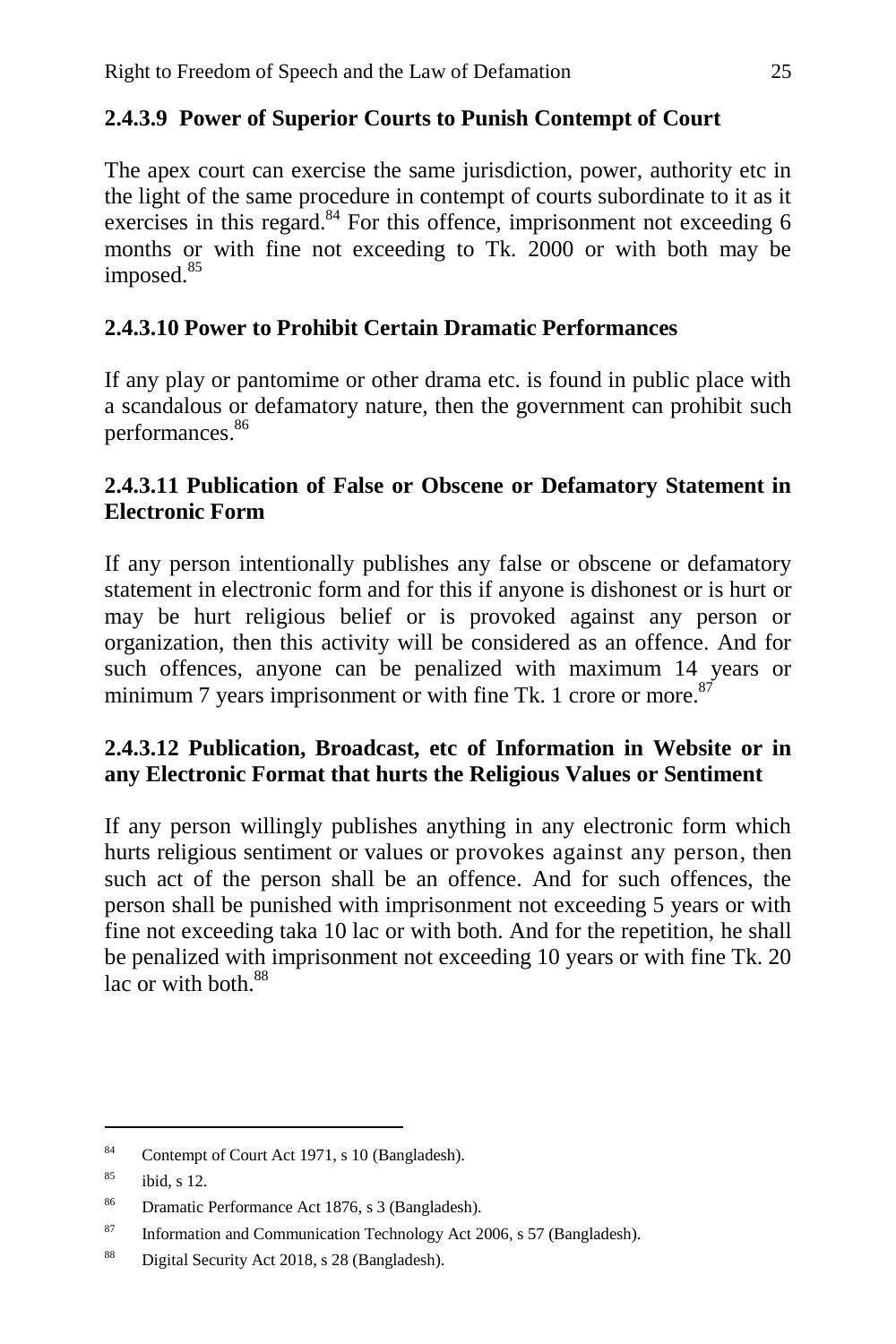## **2.4.4 Defences of Defamation Law in Bangladesh**

The Penal Code 1860 prescribes some defence about defamation. These can protect the publishers in some exceptions. These are stated here:

*Firstly*, statement which is true and can bring blessing for society or people, if published, then it will not defamation. *Secondly*, if the statement is published in good faith showing respect to the defamed person who is discharged from his public functions, then that will not be defamation. *Thirdly*, the statement will not be defamation if it is disclosed in good faith showing honour to the defamed person answering any public question. *Fourthly*, the publication of true court's proceedings for establishing justice is not defamation. *Fifthly*, the statement will not be defamation if is revealed in good faith showing respect the merits of cases which have been tried by court of justice. *Sixthly*, the statement is not defamation if it is asserted in good faith keeping honour the merits of any performance which its author has submitted to the judgment of the public. *Seventhly*, the commentary on another character is not defamation if it is made in good faith for saving the person for public interest. *Eighthly*, statement is not defamation if it is disclosed a caution in good faith for public interest.<sup>89</sup>

### **Chapter 3** BANGLADESHI SCENARIO: APPLICATION OF LAWS

Bangladesh is such a country where democracy is run. In a democratic country, the fundamental right protected by constitution facilitates lots of amenities to its citizens. But the pragmatic scenario is not same as constitution has said. Right to free speech is a constitutional right which is enjoyed by all without being interrupted. Here the author tries to show the practical on-going situations of free speech in Bangladesh and tries to give a transparent idea how the scenario is described in national, international instruments and case laws.

<sup>&</sup>lt;sup>89</sup> Tahmidur Rahman, 'Defamation Law in Bangladesh and regarding its offences and remedies' *Tahmidur Rahman* (20 October 2019) [<https://tahmidurrahman.com/defamation-law-in](https://tahmidurrahman.com/defamation-law-in-bangladesh/)[bangladesh/>](https://tahmidurrahman.com/defamation-law-in-bangladesh/) accessed 30 January 2021.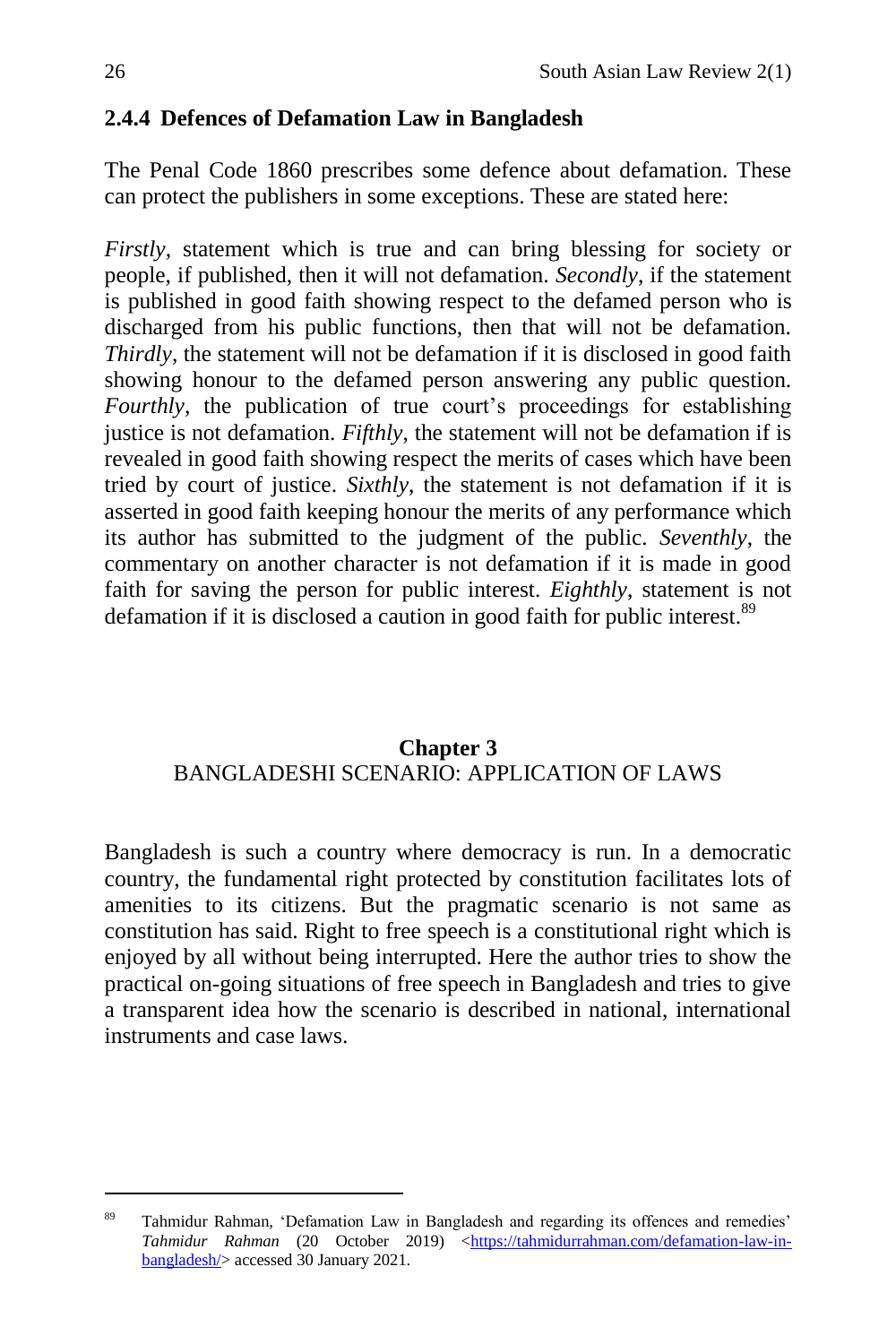### **3.1 Pragmatic Cases where Freedom of Expression in Curtailed applying Defamation Laws**

A list of cases about free speech and defamation laws in Bangladesh is given below for the realizing how the laws are used against this right and how it is curtailed. The case list is given here:

Case- 01: An editor of *Amar Desh* was physically assaulted for his defamatory comments about the prime minister and her niece. A recording of the incident showed that police was stood by while he was being attacked.<sup>90</sup> Here right to free speech is not protected though constitution guarantees this right.

Case- 02: During the quota protest and road safety movement, a report made by Dhaka Metropolitan Police (DMP) official shows that about 100 social media accounts were blocked for spreading the provocative content of the movement. Many of them were arrested, detained, and disappeared for the movement. <sup>91</sup> Here right to free speech, right to law, right to life etc are also violated. These activities repress the enjoyment of free speech.

Case- 03: Recently an Act named the Digital Security Act 2018 has been enacted to decrease cybercrimes. This law has been criticized badly. The concerned people opine that freedom of speech is suppressed and penalized. This is inconsistent with article 39 (2) of the constitution.<sup>92</sup> This law is also unconstitutional. This should be repealed.

Case- 04: A report shows that the government often intervenes in internet communications and sometimes filters or blocks access and internet services. The period of election, Road Safety Movement, Quota Movement  $(QM)$  etc are the best instances of Bangladesh.<sup>93</sup> Right to information and free speech are also the constitutional rights. They should not be dominated by the government.

Case- 05: A newspaper correspondent of *New Nation*, was arrested for publishing an erroneous status on his Facebook wall. He uploaded a photograph of the Chittagong Metropolitan Police Commissioner in lieu of the Bhola superintendent of police. For this, his bail was cancelled. $94$  This was

<sup>90</sup> <sup>90</sup> Editorial Team, '2018 Country Reports on Human Rights Practices' *US Department of State* (2019) [<www.state.gov/reports/2018-country-reports-on-human-rights-practices/bangladesh/>](http://www.state.gov/reports/2018-country-reports-on-human-rights-practices/bangladesh/) accessed on 29 January 2021.

 $91$  ibid

 $92$  ibid

<sup>93</sup> ibid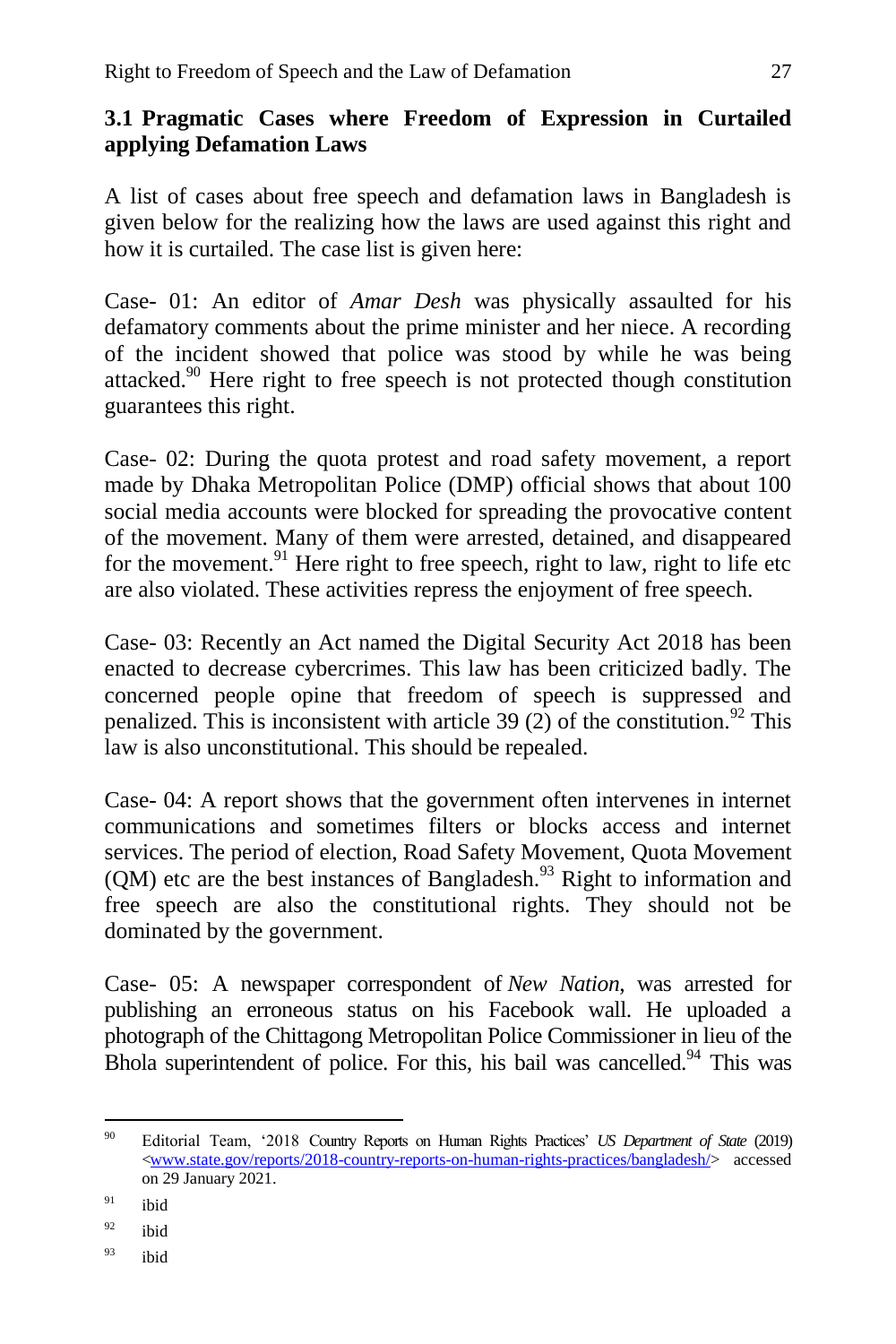happened mistakenly. The editor was unnecessarily harassed in the name of defamation whereas free speech is guaranteed by constitution.

Case- 06: A politician was arrested for his Facebook status and derogatory remarks posted concerning Prime Minister.<sup>95</sup> The editor of *Daily Prothom Alo* was also arrested from Khulna for publishing a report about the sale of drugs. He claimed that the local parliament member is engaged with a drug dealer of Khulna.<sup>96</sup>

Case- 07: The chief leader of BNP was arrested for her derogatory comments on the Father of Nation Sheikh Mujibur Rahman. She asserted openly that 'Bangabandhu Sheikh Mujibur Rahman did not work for independence. He worked in favour of independence for being Pakistan's prime minister. The Awami League government was plundering the country day by day in the name of development'. $97$  She was again arrested for such offensive words. She expressed openly that 'Sajeeb Wazed Joy, son of prime minister, belongs to \$300 million in a bank account'.<sup>98</sup> In democracy, an opposition leader does have the right to criticize the governmental activities. For the criticism, the chief leader should not be harassed in the name of defamation whereas right to free speech is protected by constitution.

Case- 08: The BNP vice chairman was also arrested for his defamatory comments. He revealed openly that Sheikh Hasina's condition will be worser than her father's. None will be left to mourn for her death like her father.<sup>99</sup> His bail was cancelled and sent him to prison. As an opposition party leader, he can criticize constructively. His comments can be

 $Q_{\Delta}$ <sup>94</sup> Editorial Team, '2019 Country Reports on Human Rights Practices' *US Department of State* (11 March 2020) [<www.state.gov/reports/2019-country-reports-on-human-rights-practices/bangladesh/>](http://www.state.gov/reports/2019-country-reports-on-human-rights-practices/bangladesh/) accessed 29 January 2021.

<sup>95</sup> Reporter, 'Freedom of Expression in Bangladesh: Annual Report' *Article19* (2017) [<www.article19.org/wp-content/uploads/2018/05/FoE-Report-2017-Final-Draft-02.05.2018-no](http://www.article19.org/wp-content/uploads/2018/05/FoE-Report-2017-Final-Draft-02.05.2018-no-mark-up.pdf)[mark-up.pdf>](http://www.article19.org/wp-content/uploads/2018/05/FoE-Report-2017-Final-Draft-02.05.2018-no-mark-up.pdf) accessed 26 August 2020.

<sup>96</sup> ibid

<sup>97</sup> Sumaiya Binte Shams, 'Derogatory comments on Bangabandhu: Police fail to submit probe report' *Dhaka Tribune* (Dhaka, 19 March 2018) [<www.dhakatribune.com/](http://www.dhakatribune.com/%20bangladesh/court/2018/03/19/probe-report-khaleda-zia-april-17)  [bangladesh/court/2018/03/19/probe-report-khaleda-zia-april-17>](http://www.dhakatribune.com/%20bangladesh/court/2018/03/19/probe-report-khaleda-zia-april-17) accessed 28 January 2021.

<sup>98</sup> Reporter, 'Comment on Joy: Defamation case filed against Khaleda´ *The Daily Sta*r (Dhaka, 15 May 2016) [<www.thedailystar.net/politics/comment-joy-defamation-case-filed-against-khaleda-](http://www.thedailystar.net/politics/comment-joy-defamation-case-filed-against-khaleda-1224157)[1224157>](http://www.thedailystar.net/politics/comment-joy-defamation-case-filed-against-khaleda-1224157) accessed 28 January 2021.

<sup>99</sup> [Nawaz Farhin Antara and Anwar Hussain, 'Giasuddin Quader Chowdhury denied bail](https://www.dhakatribune.com/author/Nawaz%20Farhin%20Antara;%20Anwar%20Hussain,%20Chittagong)  [in defamation case'](https://www.dhakatribune.com/author/Nawaz%20Farhin%20Antara;%20Anwar%20Hussain,%20Chittagong) *Dhaka Tribune* (Chittagong, 22 November 2018) <www.dhakatribune. com/bangladesh/court/2018/11/22/court-denies-giasuddin-quader-chowdhury-s-bail-in-defama tion-case> accessed 28 January 2021.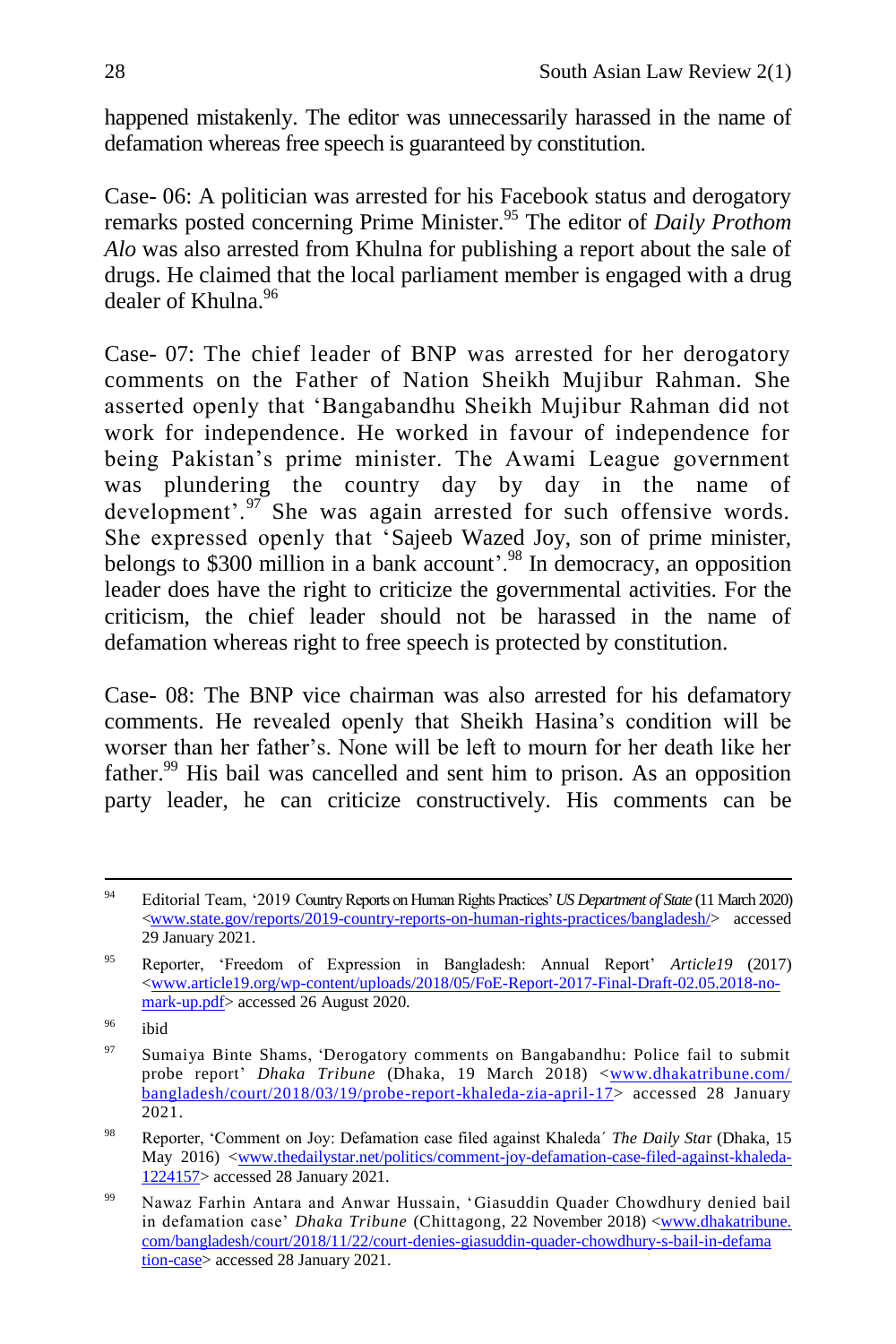investigated or asked for the sufficient proof. But they arrest them by exercising power.

Case- 09: The former editor of *Daily Manab Kantha* was also arrested for hurting public religious sentiment. He published a scandalous status on his Facebook wall about his illusion with Hindu Goddess of learning Saraswati.<sup>100</sup> Another political leader was also arrested cancelling his bail and sent to prison for his scandalous comments to a women journalist named Masuda Bhatti. He commented on a TV program that she is a characterless woman.<sup>101</sup> Nowadays, Facebook or social media is a popular means to share information or to clamour against the anti-fundamental right based activities. It should not be curtailed because the core information of the incident can be open through this medium. At this, everything is clear to all.

Case-10: Another aged participator of Road Safety Movement was brutally arrested for criticizing against government regarding movement on his Facebook live. During the movement, he stated that 'the prime minister came in power illegally. She has no mandate to continue, bank looting is done her associates, kidnapping, extra judicial killing etc are also held in her period. It is time to be overthrown<sup>'.<sup>102</sup> For his comment, his three cell</sup> phones with other devices were seized. He was sent to jail under section 57 of ICT Act 2006.<sup>103</sup> An open-minded female writer and journalist was also exiled from her country. She opined openly against the religious sentiment. She made blasphemous comments which were inconsistent with Islam.<sup>104</sup> Right to life and free speech are the constitutional right. For enjoying the right, if punished, then none will write against injustice or crimes. The female journalist could be punished in another way; she was banished whereas her constitutional right is violated.

### **3.2 Free Speech: Case Laws**

Here the author tries to relate free speech with some distinguished national and international judicial precedents. Here some case decisions are given:

 $100 -$ <sup>100</sup> Reporter, 'Journo sued for hurting religious sentiment' *The Daily Star* (Dhaka, 30 January 2018) [<www.thedailystar.net/city/journo-sued-hurting-religious-sentiment-1527361>](http://www.thedailystar.net/city/journo-sued-hurting-religious-sentiment-1527361) accessed 28 November 2021.

<sup>101</sup> Reporter, 'Barrister Mainul sent to jail' *The Daily Star* (Dhaka, 03 September 2019) [<www.thedailystar.net/city/barrister-mainul-hosein-sent-to-dhaka-jail-in-defamation-case-](http://www.thedailystar.net/city/barrister-mainul-hosein-sent-to-dhaka-jail-in-defamation-case-1794910)[1794910>](http://www.thedailystar.net/city/barrister-mainul-hosein-sent-to-dhaka-jail-in-defamation-case-1794910) accessed 28 November 2021.

 $102$  [Shaon](https://www.dhakatribune.com/author/ashif-islam-shaon) (n 8).

<sup>&</sup>lt;sup>103</sup> Information and Communication Technology Act 2006, s 57 (2).

 $104$  Hasan (n 9).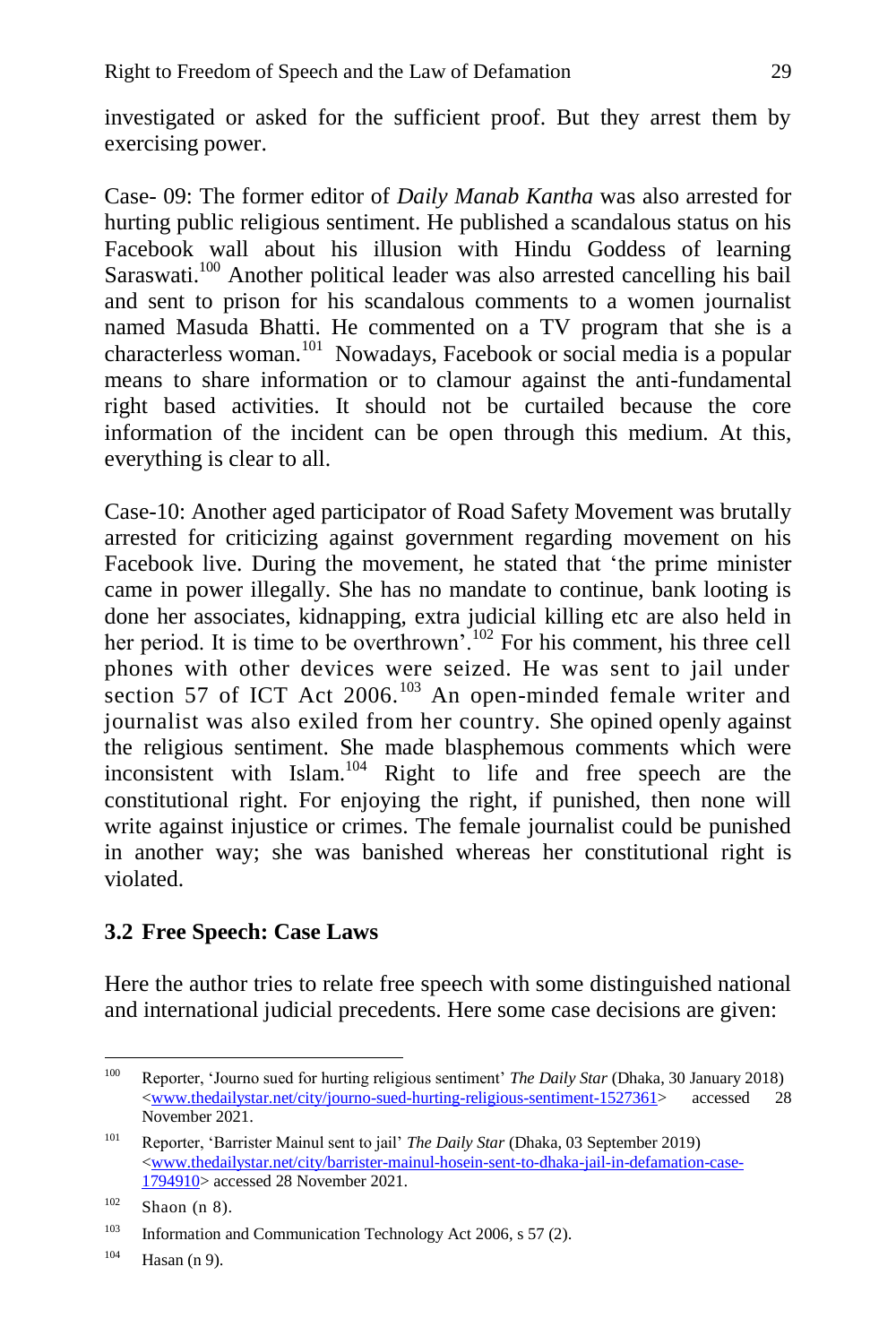# **3.2.1** *Tinker v Des Moines Independent Community School District***<sup>105</sup>**

In this case, it is seen that several people were ceased after the denial of removing 'black armbands' which were being put on in the Vietnam War. The Court held that the school could not forbid pupils from putting on armbands. They were inactive in putting on armbands. They were not aggressive and did not harm the rights of others. In the circumstances, their conduct was under the protection of the Free Speech Clause of the First Amendment $^{106}$ 

### **3.2.2** *New York Times v Sullivan***<sup>107</sup>**

In this case, a libel action was arisen against the Times for disseminating an ad with preposterous content. By proclaiming such speech safeguarded even if false, the Court took an indispensable step away from an earlier pattern of deciding First Amendment cases by balancing harms and benefits. In this case, the Court ruled that 'balancing the value of truth or further harmful effects against that of safeguarding free speech was not proper way to save free speech'.<sup>108</sup>

## **3.2.3** *S. Rangarajan v P. Jagjivan Ram***<sup>109</sup>**

In this case, it is said that everyone can exercise his fundamental right to express his opinion on any issues of state. The open criticism of government policies and operations cannot be a ground for restraining expression. Intolerance is as much hazardous to democracy as to the person himself. $110$ 

## **3.2.4** *Romesh Thappar v State of Madras***<sup>111</sup>**

In this case, the Supreme Court held that freedom of press is treated as a part of freedom of speech and expression. Freedom of Speech and Press are the foundation of all democratic organizations. Without them, free

 $\ddot{\phantom{a}}$ <sup>105</sup> (1969) 393 US 503 pp 504-507. *See* Cory M Daige, 'Freedom of Speech in the Technological Age: Are Schools Regulating Social Media?' (2012) 11 (2) Connecticut Public Interest Law Journal [<https://cpilj.law.uconn.edu/wp-content/uploads/sites/2515/2018/10/11.2-Freedom-of-](https://cpilj.law.uconn.edu/wp-content/uploads/sites/2515/2018/10/11.2-Freedom-of-Speech-in-the-Technological-Age-Are-Schools-Regulating-Social-Media-by-Cory-M.-Daige.%20pdf)[Speech-in-the-Technological-Age-Are-Schools-Regulating-Social-Media-by-Cory-M.-Daige.](https://cpilj.law.uconn.edu/wp-content/uploads/sites/2515/2018/10/11.2-Freedom-of-Speech-in-the-Technological-Age-Are-Schools-Regulating-Social-Media-by-Cory-M.-Daige.%20pdf)  [pdf>](https://cpilj.law.uconn.edu/wp-content/uploads/sites/2515/2018/10/11.2-Freedom-of-Speech-in-the-Technological-Age-Are-Schools-Regulating-Social-Media-by-Cory-M.-Daige.%20pdf) accessed 30 January 2021.

 $106$  ibid

 $107$  (1964) 376 US 254.

 $108$  ibid

 $109$  (1989) SCC (2) 574.

<sup>110</sup> ibid

 $111$  (1950) SCR 594.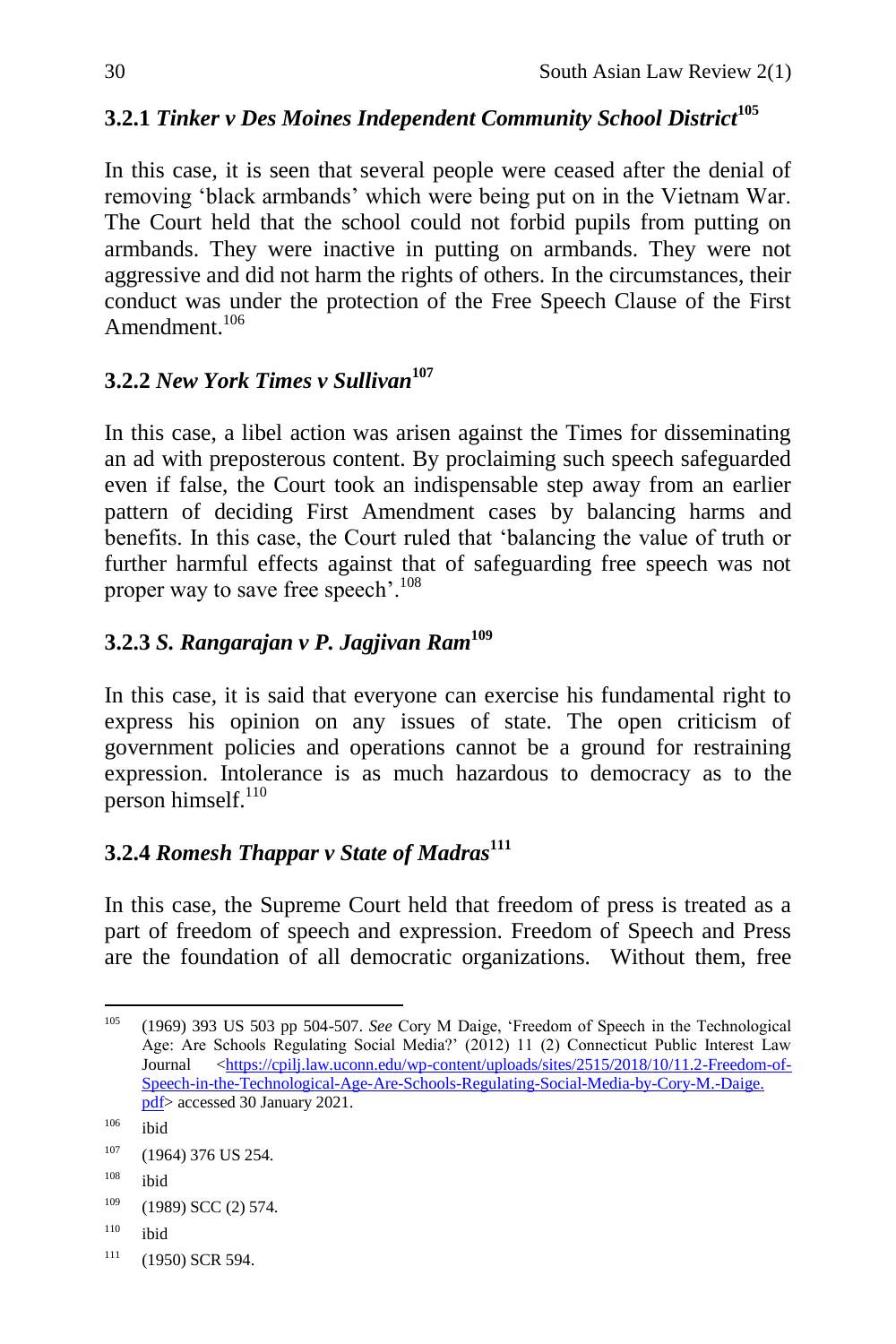political discussion, public education, proper functioning of the process of Government etc. are not possible. $^{112}$ 

### **3.3 Free Speech under National and International Instruments**

Here the legal directives on free speech are given. How these laws introduce free speech is showed below referring the statutes.

### **3.3.1 Universal Declaration of Human Rights 1948**

Everybody exercises the right to freedom of opinion and expression without intervention. He can seek information and share with others through any media.<sup>113</sup>

### **3.3.2 International Covenant on Civil and Political Rights 1966**

All people can exercise the right to hold opinions and freedom of expression without interventions. Here 5 restrictions are imposed. These are national security, reputation of others, public health, moral and public order $114$ 

### **3.3.3 African Charter on Human and Peoples' Rights 1981**

All can practice the right to express and disclose his opinions under the law and can exchange information with each other.<sup>115</sup>

### **3.3.4 European Convention of Human Rights 1950**

All can enjoy the right to freedom of expression and can disclose his opinions and can receive and share information and ideas with others without government's intervention. For democracy, the govt. can impose reasonable conditions or penalties which are essential.<sup>116</sup>

### **3.3.5 American Convention on Human Rights 1969**

Every person can exercise the right to hold opinions and freedom of expression without interventions. Here 5 restrictions are imposed. These

 $112$ ibid

<sup>113</sup> Universal Declaration of Human Rights 1948, art 19.

<sup>114</sup> International Covenant on Civil and Political Rights 1966, art 19.

<sup>&</sup>lt;sup>115</sup> African Charter on Human and Peoples' Rights 1981, art 9.

<sup>116</sup> European Convention of Human Rights 1950, art 10.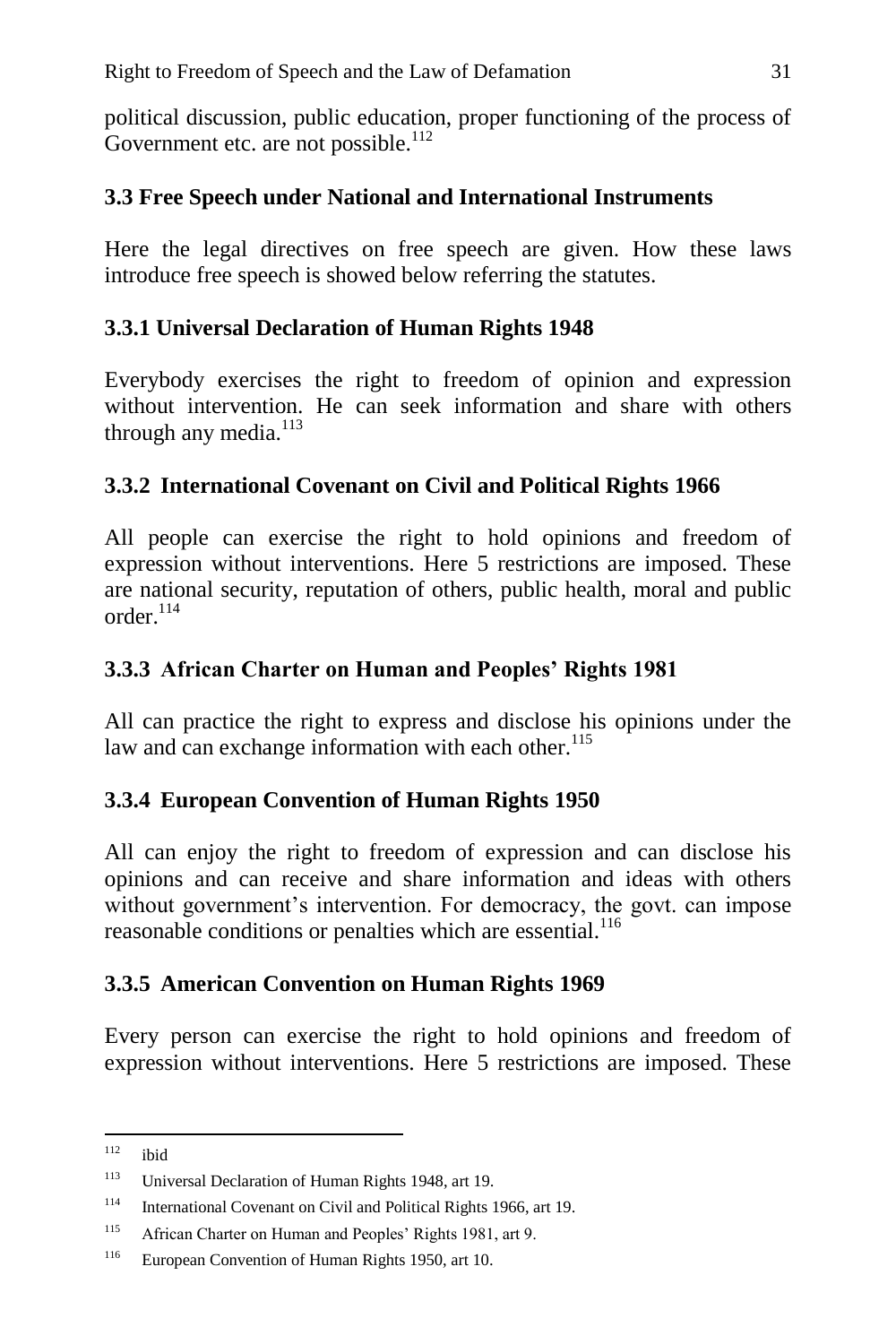are national security, reputation of others, public health, moral and public order $117$ 

## **3.3.6 Constitution of the People's Republic of Bangladesh 1972**

Every person can freely express their thoughts and speech and opine openly in any manner.<sup>118</sup> Right to freedom of speech and expression is guaranteed by the constitution. Under this article, the government can impose reasonable limitations on certain arenas which bring blessing to democracy.

### **3.4 Principles of First Amendment from Supreme Court in favour of Free Speech**

The US Supreme Court delivered some principles in various cases favour of free speech. These principles protect the right to free speech. The brief of such principles is given beneath:

## **3.4.1 Protection of Political Speech and Advocacy**

Political speech and advocacy are safeguarded by First Amendment. It saves the right of any person to engage in political speech and advocacy. In 1966, a newspaper editor was convicted for publishing an election-day editorial that sought to persuade people to vote in a particular way. The Court held that the First Amendment exists to protect the free discussion of governmental affairs.<sup>119</sup>

## **3.4.2 Protection of False Speech and Speech**

The 'First Amendment' saves false speech and speech which criticizes public figures. In the year of 1964, the Supreme Court set aside the verdict of its subordinate court and delivered its judgment in the side of the defamed public official. The court ruled that public officials must prove whether the speakers intentionally lied or spoke with dishonour not.<sup>120</sup> Speech that is not defamatory is safeguarded even if the speaker knows it is false if it does not create specific harm.<sup>121</sup>

<sup>117</sup> American Convention on Human Rights 1969, art 13.

<sup>118</sup> Constitution of the People's Republic of Bangladesh 1972, art 39 (2) (a).

<sup>119</sup> *Mills v State of Alabama* (1966) 384 US 214, p 218.

<sup>120</sup> Writer, 'First Amendment Principles' *Newamericadotorg.S3.Amazonaws* (2019) <https://newame ricadotorg.s3.amazonaws.com/documents/First\_Amendment\_Principles\_2019-FINAL\_ Interactive\_O0JA9oV.pdf> accessed on 30 January 2021.

<sup>121</sup> *United States v Alvarez* (2012) 567 U S 709, pp 727-729.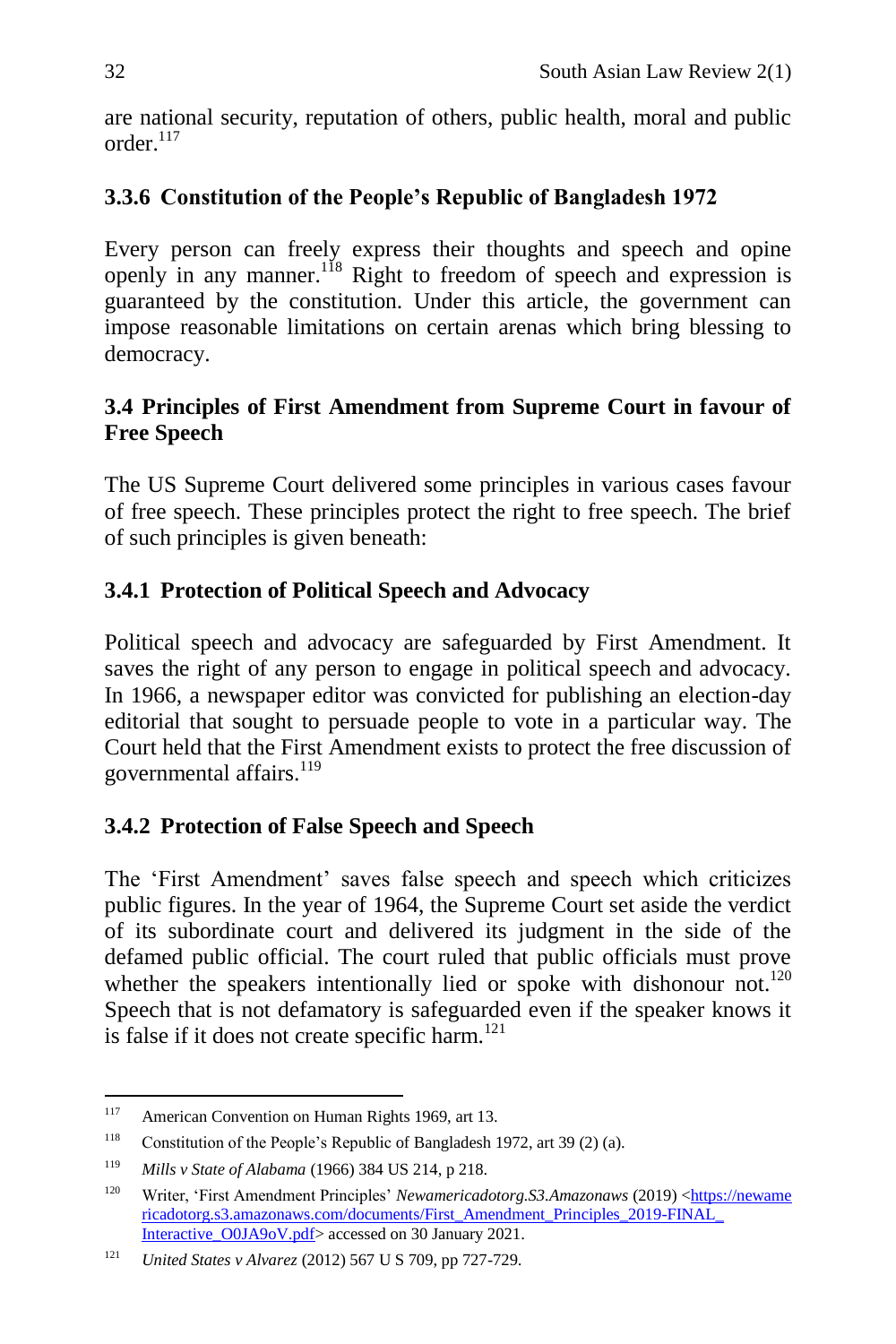## **3.4.3 Defence against Government's Attempt**

The amendment defends against government's efforts to target speech based on its content. The constitution restricts the government's ability to codify laws. The Court explained that the government's capacity to put content-based encumbrance on speech raises the spectre. The government can successfully run certain notions from the plaza or bazaar.<sup>122</sup> This Amendment also safeguards against government endeavour to implement prior limitations on publications. The Supreme Court has set aside government's attempt to censor speech prior to publication.<sup>123</sup> In the year of 1963, the Court stated that the system of previous limitations of free speech is appeared to this Court enduring a bulky conjecture against its constitutional legality and further stated that the government cannot prescribe the certain publications if it is found objectionable something without a prior judicial determination, then such publications may lawfully be banned.<sup>124</sup>

### **3.4.4 Hindrance to Make Laws**

The 'First Amendment' states that Congress shall not make laws which can restrict the freedom of speech. This principle establishes when the free speech is shared in the public places or in internet. The Supreme Court held that the most essential place for sharing information or exchanging opinions is cyberspace.<sup>125</sup> As Congress continues its important oversight of online platforms, Congress must not legislate in ways that would threaten free expression in online because it proceeds its indispensable oversight of internet platform.<sup>126</sup>

### **3.5 Relation between Free Speech and Defamation Laws in Bangladesh**

If it is clearly observed the present scenario of Bangladesh about the application of defamation laws, it is generally said that the relationship between free speech and defamation laws in Bangladesh is not satisfactory. In many cases, it is seen that the defamation laws are abused in many cases. Here the researcher tries to show some arenas where these

<sup>122</sup> <sup>122</sup> *Simon & Schuster, Inc v Members of New York State Crime Victims Bd* (1991) 502 US 105, p 116.

<sup>&</sup>lt;sup>123</sup> American Convention on Human Rights 1969, art 13.

<sup>124</sup> *Bantam Books, Inc v Sullivan* (1963) 372 U S 58, p 70.

<sup>125</sup> *Packingham v North Carolina* (2017) 137 S Ct 1730, p 1735.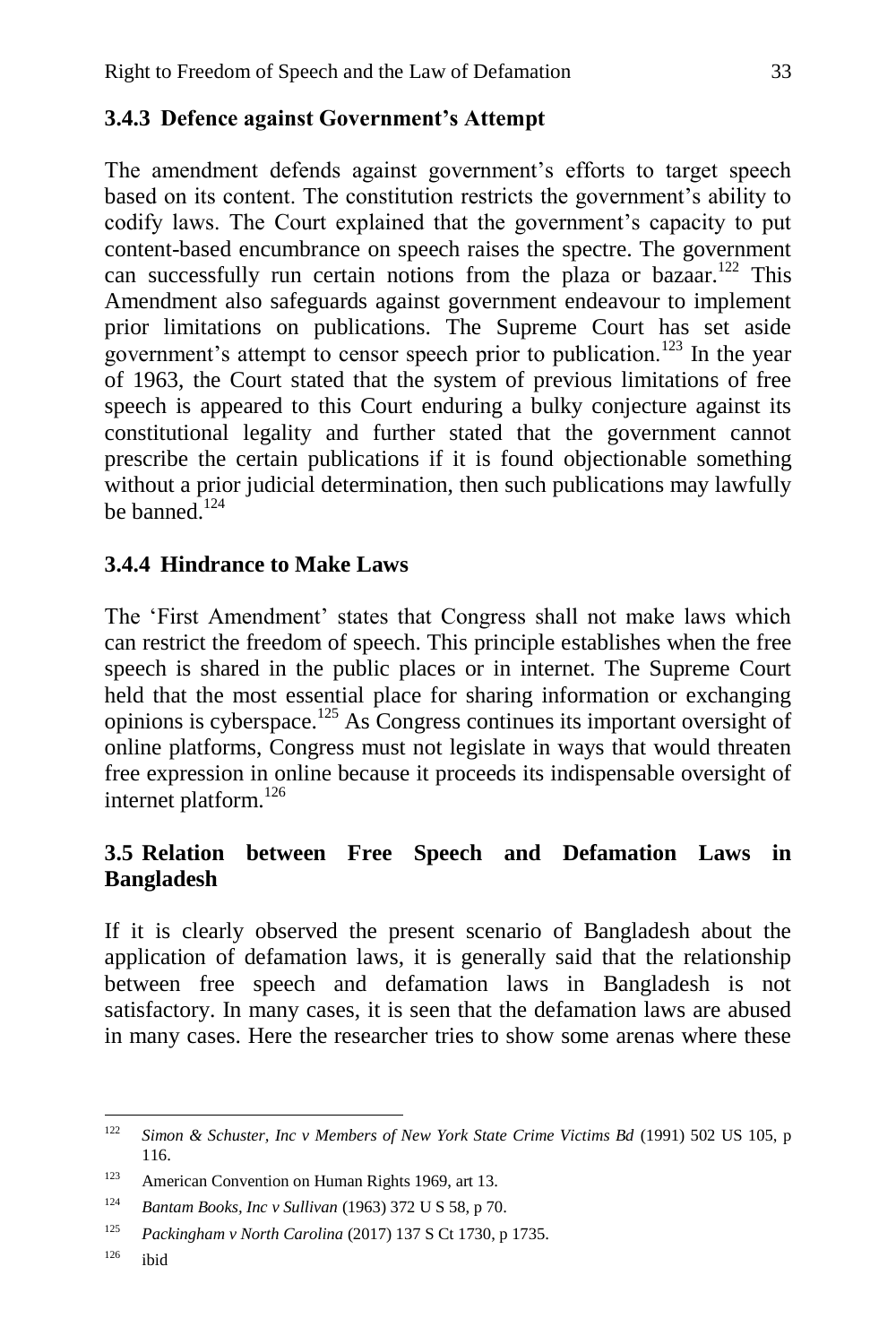laws are being misused day by day. The most prominent ways of defaming others are recorded here in short: $127$ 

## **3.5.1 Political Purpose**

After winning in the election, most political parties file a lot of cases against their opposed party. In this regard, they misuse this law to harass them so that they cannot stand against their path.<sup>128</sup>

## **3.5.2 Self Interest**

It is severally seen that some leaders cannot be honest due to their greediness. They utilize their face value to gain self-profit. If any weakness of other leaders or information is leaked, they promptly provoke to lodge a suit under defamation laws and they pretend to be honest. Thus, they become very popular.<sup>129</sup>

## **3.5.3 Concealing Corrupted Activities**

It is frequently seen in newspapers that the government employees and political leaders file suits against reporters and editors to conceal their such loathsome activities. They take the advantage of this law and they are harassing their enemy day by day and hyping general classes of people in many ways.<sup>130</sup>

### **3.5.4 Taking Amenities of the Law**

It is recognized that law always helps the rich people. In our surroundings it is appeared that the rich people of the society take privileges from this law. They sometimes use this law to take revenge against their opponent.<sup>131</sup>

### **3.5.5 Utilizing as a Tool to Threaten Others**

Section 57 of the Information and Communication Technology Act 2006 is a tool to provide amenities for them. They often threat others if any

<sup>127</sup> Munmun Saha, 'Section 57 of ICT Act: A threat to the freedom of expression through the suit of defamation' (2017) 22 (11) IOSR Journal of Humanities and Social Science 24-27 [<www.iosrjournals.org/iosr-jhss/papers/Vol.%2022%20Issue11/Version-1/D2211012427.pdf>](http://www.iosrjournals.org/iosr-jhss/papers/Vol.%2022%20Issue11/Version-1/D2211012427.pdf) accessed 30 January 2021.

 $128$  ibid

 $129$  ibid

 $130$  ibid

 $131$  ibid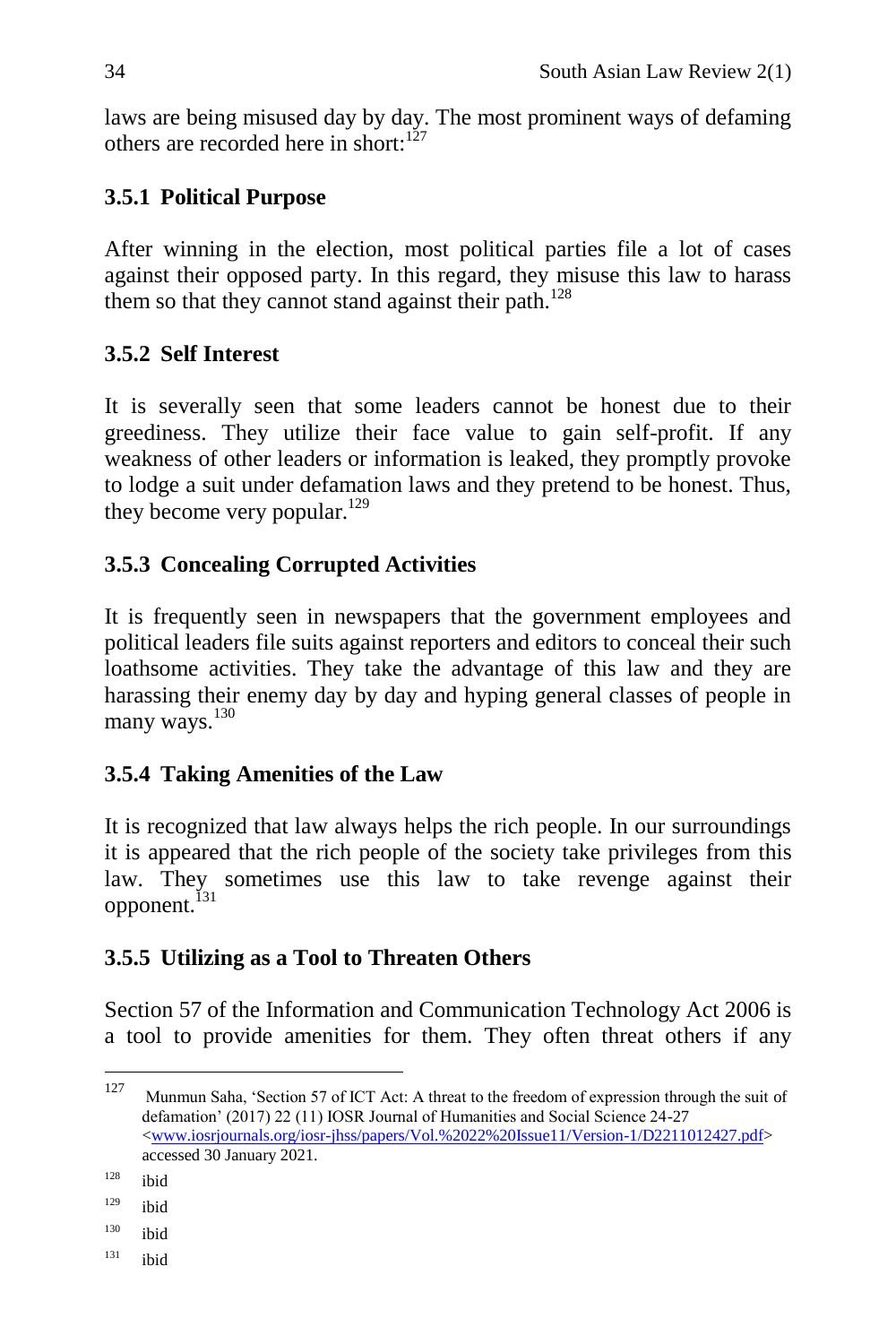contradictory issue is found. The convicted person can be penalized 14 years imprisonment or with fine TK. 1 crore.<sup>132</sup> Most experts criticize this law badly. They comment that this is a trap for the victim.<sup>133</sup>

### **Chapter 4** LEGAL ANALYSIS OF DEFAMATION LAWS AND FREEDOM OF SPEECH

The right to freedom of speech is a fundamental right which is guaranteed by many national and international instruments and many case laws. Similarly, this right is limited in those instruments in some certain grounds. It is a matter of regret that these grounds are being misused day by day though these were incorporated for the interest or protection of state. Some political and religious leaders abuse these grounds. They are committing different kinds of illegal activities, for not to be leaked the activities they misuse these grounds like defamation. The punishment is kept high in laws. For it, people frighten to express their opinions, which are ensured by constitution. On the other hand, the exceptions of defamation mentioned in section 499 of the Penal Code  $1860^{134}$  are also abused. It is time the government amended the ambiguous limitations on the freedom of speech against the right to free speech and drew a balance between free speech and defamation laws.<sup>135</sup>

### **4.1 Abuses of Restrictions of Freedom of Speech**

Sedition is an outstanding example of limiting the freedom of speech. Section 124A of Penal Code  $1860^{136}$  is used to maintain peace and harmony throughout the country. Nowadays it is being misused by the political and religious leaders to curtail the right of freedom of speech.<sup>137</sup>

Another abusive restriction is defamation. It is a crime under section 499 and 500 of Penal Code  $1860^{138}$  and section 57 of ICT Act<sup>139</sup>. Most political

<sup>132</sup> ibid

 $133$  ibid

<sup>134</sup> Penal Code 1860, s 499 (Bangladesh).

<sup>135</sup> Kabir Dhamija, 'Freedom of Speech and Expression: Exigency for Balance' *Latest Laws* (15 May 2020) [<www.latestlaws.com/articles/freedom-of-speech-and-expression-exigency-for](http://www.latestlaws.com/articles/freedom-of-speech-and-expression-exigency-for-balance/)[balance/>](http://www.latestlaws.com/articles/freedom-of-speech-and-expression-exigency-for-balance/) accessed 02 February 2021.

<sup>136</sup> Penal Code 1860, s 124A (Bangladesh).

 $137$  ibid

<sup>&</sup>lt;sup>138</sup> Penal Code 1860, ss 499 and 500 (Bangladesh).

<sup>139</sup> Information and Communication Technology Act 2006, s 57 (Bangladesh).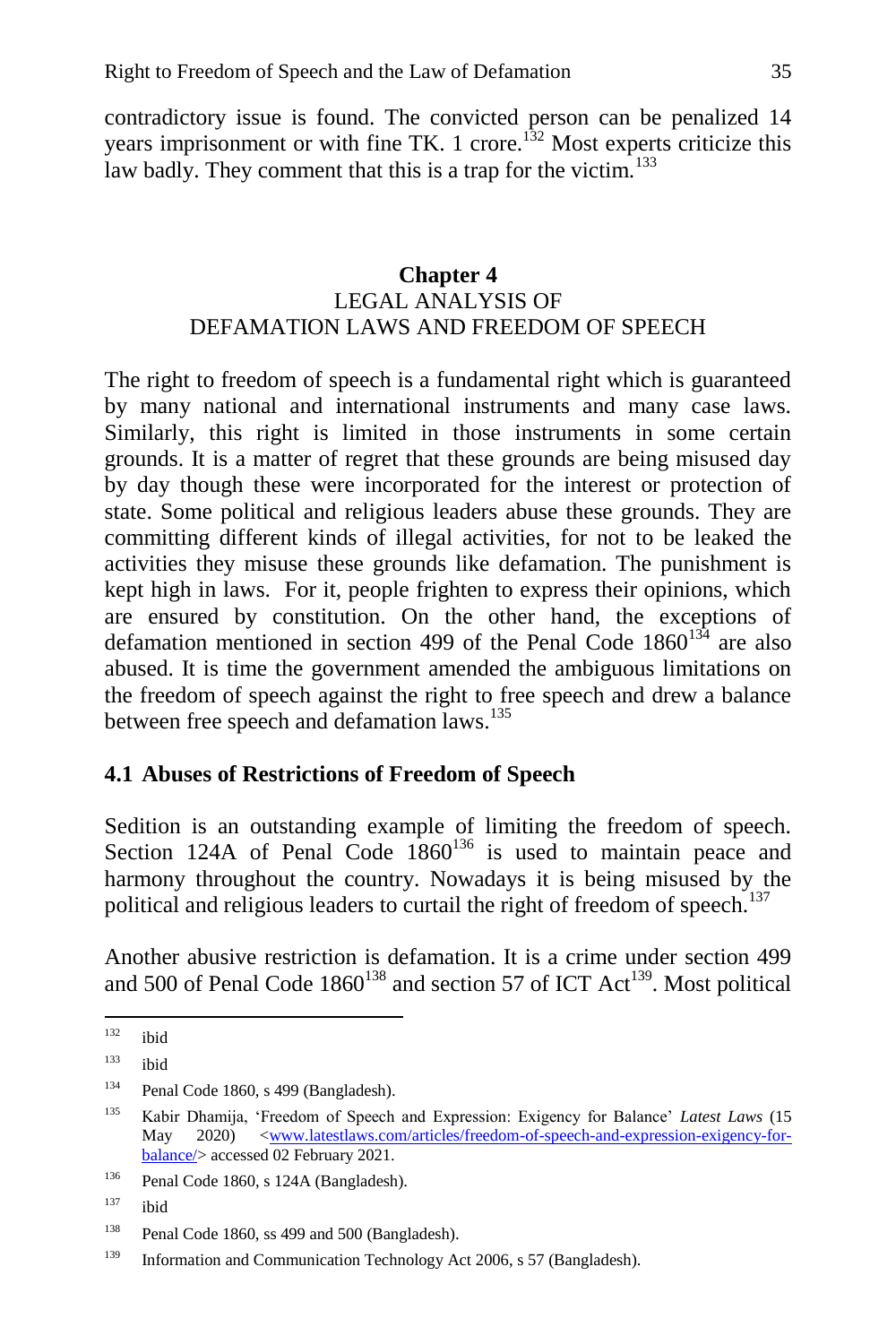and religious leaders, government and non-government office holders utilize this law if their weakness or fault is leaked or published. In Bangladesh, the judicial system and court proceedings are very critical. To avoid mental stress, many people are silent. As a result, the concerned people become successful in their target.<sup>140</sup>

## **4.2 Misuses of Right to Freedom of Speech**

Freedom in expressing opinions and sharing with others is ensured by constitution. It is a fundamental right of every citizen. It is a matter of sorrow that some people abuse this right to be successful in their heinous act. In Bangladesh, it is seen that most people publish or sell obscene photos, private information etc to harm the reputation of others. Specially to be popular or to hold the chair of post, many political leaders or government authorities express such information thinking it as their right. They use this provision against their enemy to degrade morality or reputation. $141$ 

# **4.3 Judicial Decisions**

The Supreme Court raises question against Section 57 of ICT Act 2006.<sup>142</sup> The court issued a rule to the concerned authority, why the section is not declared unconstitutional. In the petition, it was mentioned that the section is inconsistent with the constitutional provision of freedom of expression. It is also asserted that the said section has been created following the Indian ICT<sup>143</sup> laws which have already been declared unconstitutional.<sup>144</sup>

In the case of *Subramanian Swamy v Union of India, Ministry of Law & others*, <sup>145</sup> the superior court held that the utterance of defamation was decriminalized when the constitutional legality of the inconsistent provisions was upheld.<sup>146</sup> After giving the verdict, it is observed by some prominent legal experts that defamation should not be decriminalized, unbridled powers entrusts particularly to the political leaders and

 $\ddot{\phantom{a}}$ <sup>140</sup> ibid

<sup>141</sup> ibid

<sup>142</sup> *Romesh* (n 111).

<sup>143</sup> ibid

<sup>144</sup> Reporter, 'HC questions legality of Section 57' *The Daily Star* (Dhaka, 01 September 2015) [<www.thedailystar.net/country/hc-questions-legality-section-57-136120>](http://www.thedailystar.net/country/hc-questions-legality-section-57-136120) accessed 02 February 2021.

<sup>&</sup>lt;sup>145</sup> (2016) AIR SC 2728.

<sup>146</sup> *Subramanian Swamy v Union of India, Ministry of Law & others* (2014) Writ Petition (Criminal) No 184 [<http://supremecourtofindia.nic.in/outtoday/wr18414p-2014\\_10\\_30.pdf>](http://supremecourtofindia.nic.in/outtoday/wr18414p-2014_10_30.pdf) accessed 02 February 2021.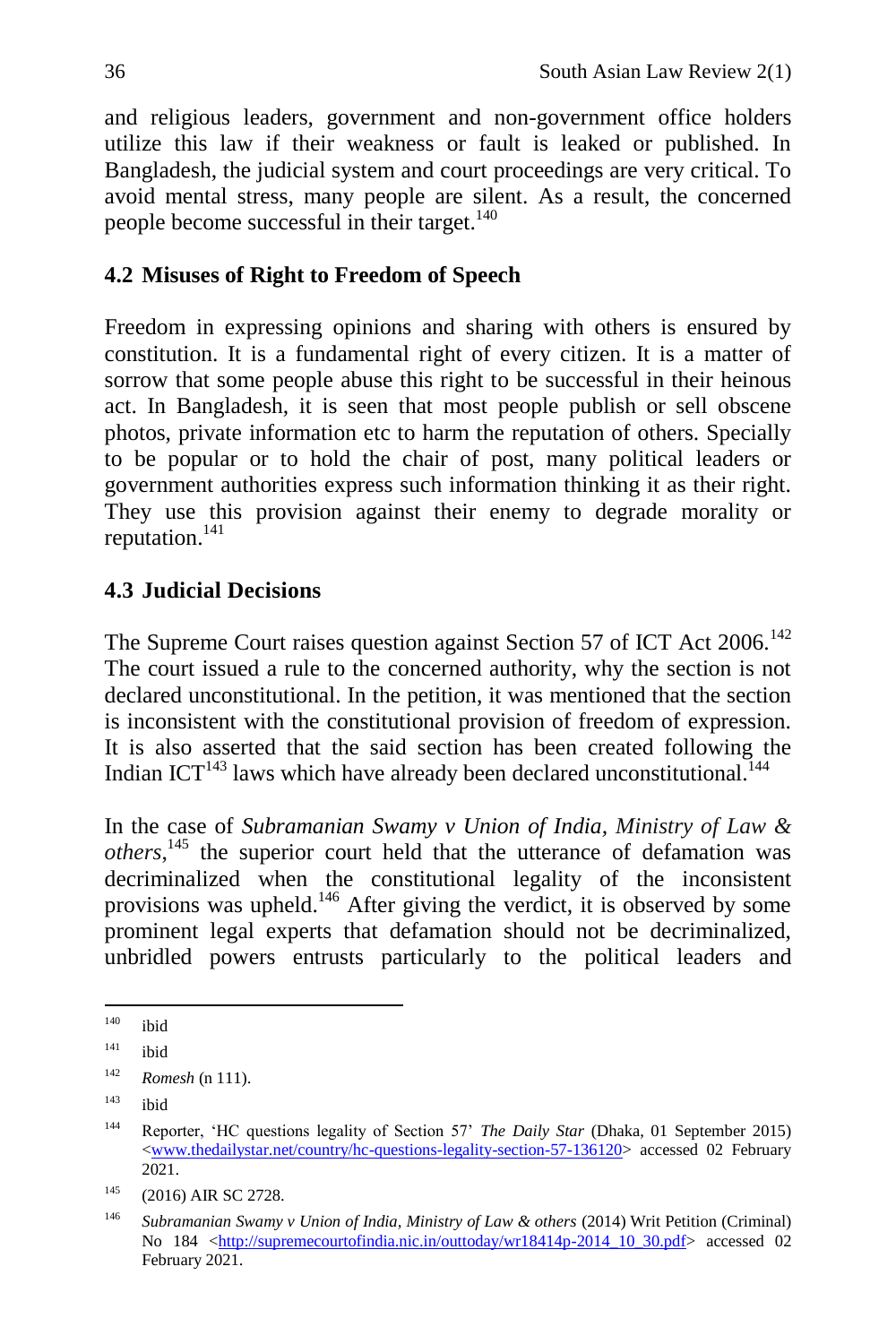corporations who intend to manipulate in accordance with their choice which can unnecessarily hassle general people. $147$ 

Shreya Singhal v Union of India,<sup>148</sup> is the prominent verdict in the arena of free speech. In the case, section  $66A^{149}$  was extremely criticized for its opacity and its chilling impact on speech was struck down for the inconsistency. The Court explained that the embargo against the publication of statement of a computer resource or a communication device which causes disturbance or difficulty did not cover any reasonable exceptions to the enjoy the right to freedom of speech.<sup>150</sup>

### **4.4 Legality of Section 57 of ICT 2006**

This section contains 'harm the prestige of the state' which is contradictory with the constitution. The word 'state' mentioned in the said section is too broad. It covers all members of parliament and all statutory public authorities. Here, any person seeks defamatory remedies in favour of state. This section is also unconstitutional because it is unable to comply with article 39 of the constitution. It infringes the right to criticize against government on internet arena. For this section, the role of media in society is being shrunk day by day.<sup>151</sup>

### **4.5 Legality of Sections 499-500 of PC 1860**

These sections do not constitute a 'reasonable limitation' on speech. Here truth is not considered a defence. One is prosecuted for defamation though he speaks truth. Under the first exception to section 499, truth may be a defence if the statement was made for the public good. Moreover, one may be prosecuted for a statement about the death whereas article 39  $(2)^{152}$  allows limiting speech in the benefit of saving the personal interest in the reputation of the deceased.<sup>153</sup>

<sup>147</sup> <sup>147</sup> Shivi, 'Defamation laws and judicial intervention: a critical study' (2016) ILI Law Review [<http://ili.ac.in/pdf/paper10.pdf>](http://ili.ac.in/pdf/paper10.pdf) accessed 02 February 2021.

<sup>&</sup>lt;sup>148</sup> (2015) AIR SC 1523.

<sup>&</sup>lt;sup>149</sup> Information and Communication Technology Act 2000, s 66A (Bangladesh).

<sup>150</sup> Unnati Tripathi, 'Case Comment on *Shreya Singhal v Union of India*' (2018) 2 (1) Parag Agrawal 952 [<www.cusb.ac.in/images/cusb-files/2020/el/law/w2/case\\_comment\\_ viii\\_sem.pdf>](http://www.cusb.ac.in/images/cusb-files/2020/el/law/w2/case_comment_%20viii_sem.pdf) accessed 02 February 2021.

<sup>151</sup> Ariza Binte Ahmed, 'Defamation laws of Bangladesh: a threat to democracy' *LCLS South* [<http://lcls-south.com/ariza-binte-ahmed/%3E>](http://lcls-south.com/ariza-binte-ahmed/%3E) accessed 02 February 2021.

<sup>152</sup> Constitution of People's Republic of Bangladesh 1972, art 39 (2).

<sup>153</sup> Aparna Viswanathan, 'Seven Reasons Why Criminal Defamation Should Be Declared Unconstitutional' *The Wire* [<https://thewire.in/law/seven-reasons-why-criminal-defamation](https://thewire.in/law/seven-reasons-why-criminal-defamation-should-be-declared-unconstitutional)[should-be-declared-unconstitutional>](https://thewire.in/law/seven-reasons-why-criminal-defamation-should-be-declared-unconstitutional) accessed 02 February 2021.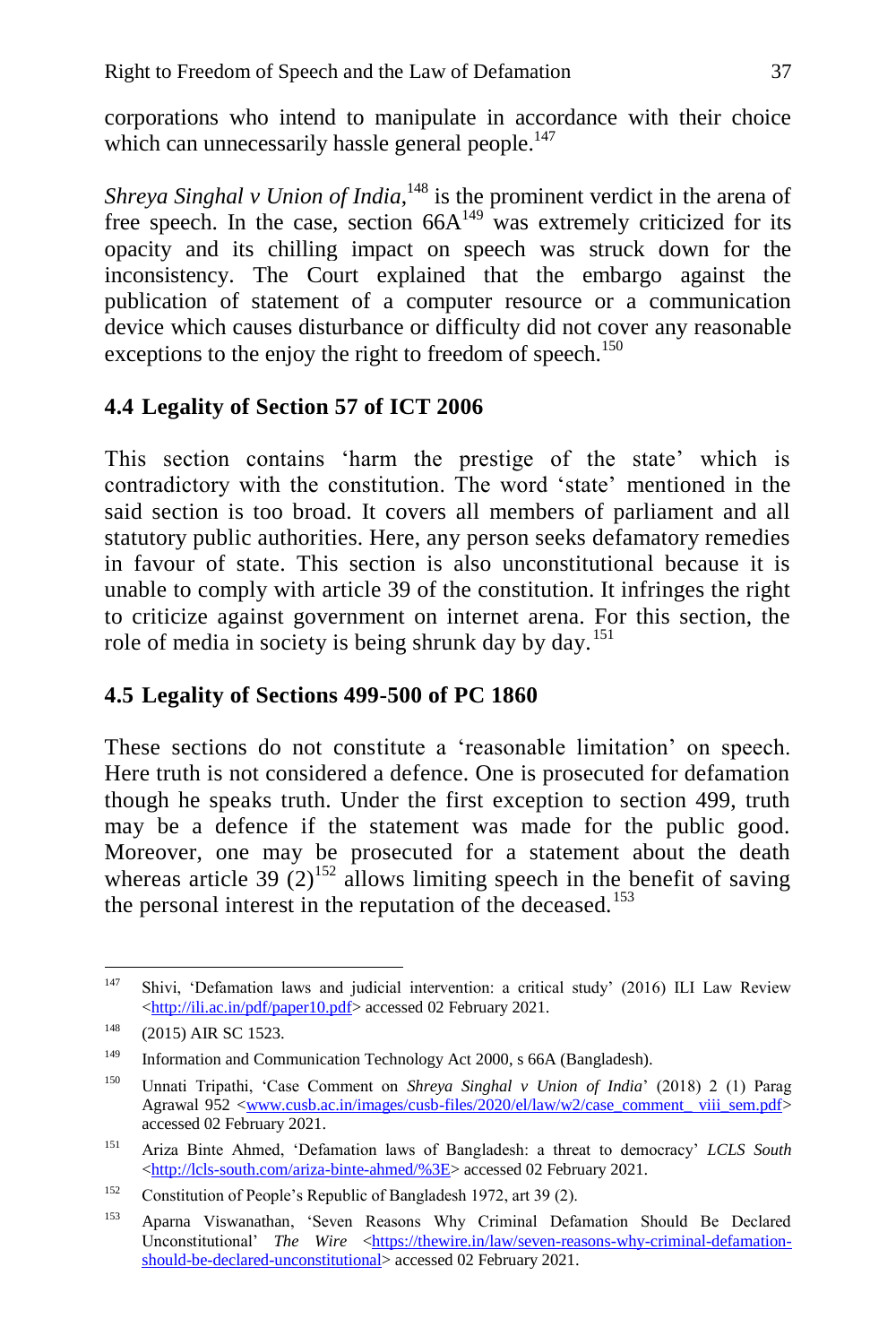## **4.6 Defamation Laws on Internet in Other Countries**

Here the researcher tries to show the legal instruments or statutes in other countries regarding defamation. This may be followed by the law makers of Bangladesh. The defamation laws in online of other countries are focused below:

In India, publishing false or scandalous information in online is considered as an offense under section 66A of ICT Act 2000.<sup>154</sup> The Supreme Court found this provision inconsistent with freedom of speech. To protect free speech, this provision has been repealed by the court.<sup>155</sup>

In Malaysia, the government enacted Anti Fake News Act  $2018^{156}$  to suppress and penalize the social media and cybercrimes. But this Act curtails the freedom of media. That is why, the govt. abolished the new law for facing extreme criticism of country people.<sup>157</sup>

Kenya enacted the Computer Misuse and Cybercrimes Act 2018<sup>158</sup> to impose criminal charges for bringing against persons who intentionally publish erroneous and fictitious information. After the excessive protest of country people, the government repealed the provision of the Act. Cause that provision was inconsistent with freedom of speech.<sup>159</sup>

In the Philippines, the Cyber Prevention Act  $2012^{160}$  containing the antifree speech provision which was also criticized for the violation with freedom of speech. The government enforced the Act repealing the said section $161$ 

 $161$  ibid

<sup>154</sup> Information and Communication Technology Act 2000, s 66A (India).

 $155$  Shaon (n 8).

<sup>156</sup> Anti-Fake News Act 2018 (Malaysia).

 $157$  ibid

<sup>&</sup>lt;sup>158</sup> Computer Misuse and Cybercrimes Act 2018 (Kenya).

 $159$  ibid

<sup>&</sup>lt;sup>160</sup> Cyber Prevention Act 2012 (Philippines).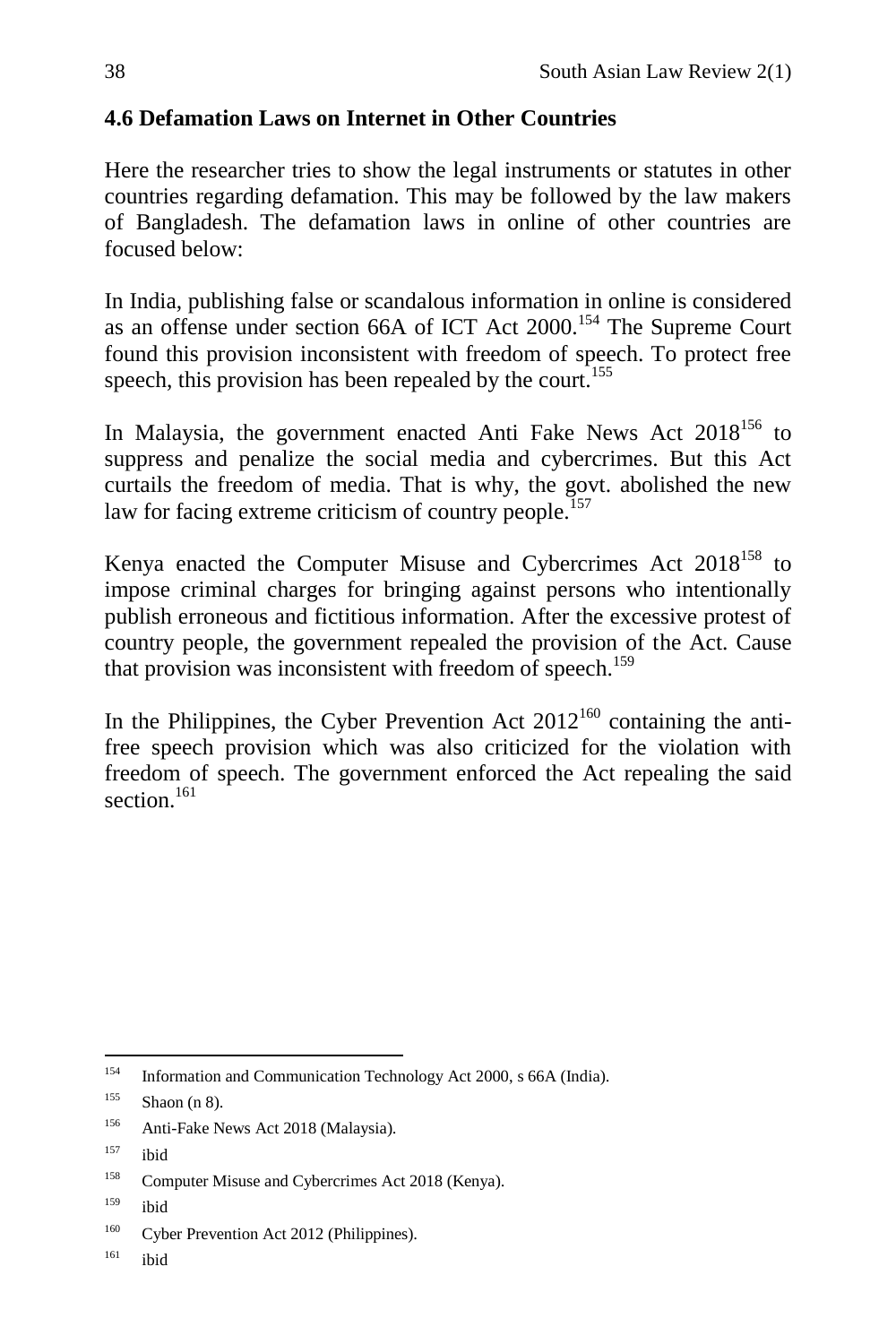### **Chapter 5** FINDINGS AND SUGGESTIONS

The author attempts to put the answer of the research's queries. In this chapter, the author has inserted his observations here. Here how a balance is drawn is showed. The necessity of enacting new laws to find a balance is recommended repealing the previous contradictory laws with the right to freedom of speech.

## **5.1 Findings**

The author has found the answers to the research questions. Here the answers are recorded below:

Free speech is a fundamental right to all human beings. It is recognized by national and international instruments. The constitution itself guarantees its protection. Every human being can enjoy its right, but one must be remembered that his enjoyment is not the reason of harming to enjoy another right.

The relation between free speech and defamation laws is not satisfactory. It often makes contradiction. The nature of freedom of speech and expression is to disclose or broad the ideas and opinions of people whereas defamation laws shrink their such right because most people intentionally harm the reputation of others in the name of free speech. Adversely, some people abuse the laws in the name of reputation to suppress the free speech so that their weakness or corruption cannot be come out to general people. The relation between them has already described elaborately in chapter 04.

The parliament must amend the defamation laws, particularly section 57 of Information and Communication Technology Act 2006. It creates violation badly with constitution and represses badly the media freedom. Section 499 of Penal Code 1860 also infringes the right to freedom of speech. Under this section defamation is criminalized but the infringement of reputation is a civil crime. It is codified from common law. Here this is inconsistent with constitutional provisions of article 39 (2) (a). The parliament should also amend the said section. It should be decriminalized, and it should be included in civil  $law$ <sup>162</sup>

The recent occurrences held in Bangladesh shows that criminal defamation represses free speech and humiliates public attraction. It creates a conflict on whether defamation should be decriminalized or not. Critics contend

<sup>162</sup> Saha (n 127).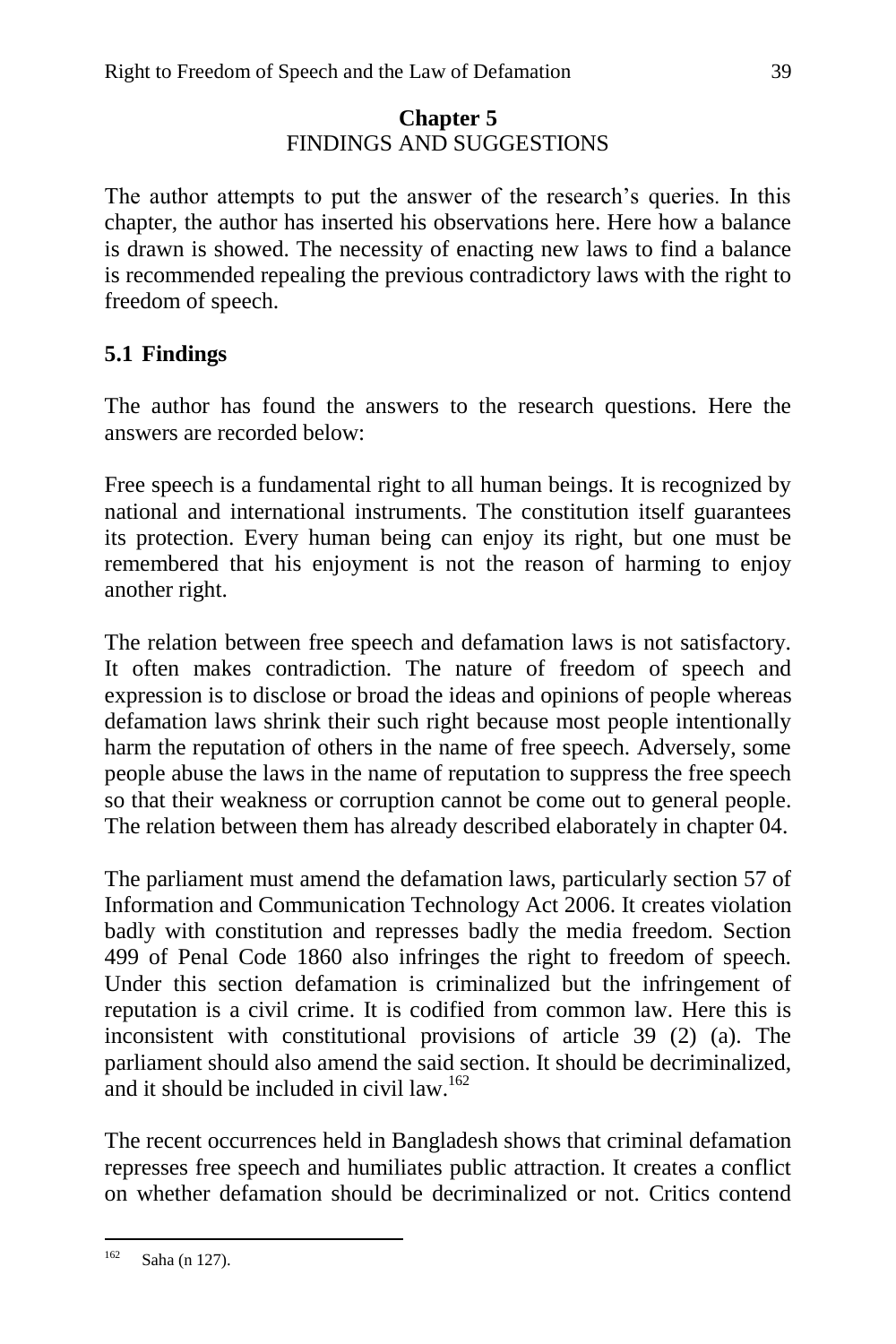that it should only be civil. It is time to abolish such criminal defamation<sup>163</sup>

The Human Rights Committee of the International Covenant on Civil and Political Rights (ICCPR) summoned states to exclude criminal defamation stating that the citizens of a state are being prosecuted and harassed by this law. Freedom of expression is a basic right ensured by constitution whereas defamation laws suppress this right. Section 499 of the Penal Code 1860 and section 57 of the Information and Communication Technology Act 2006 are unable to impose reasonable limitations on speech. Moreover, defamation is a civil wrong. Normally it should not be criminalized. It is high time to set up civil responsibility for defamation.<sup>164</sup>

Similarly, the Constitution imparts reasonable limitations on free speech which does not influence state's security, ethics, morality etc. Right to media freedom is not protected yet. In many places, it is seen that the media is still limited to telecast any news that goes against government. On the other hand, it is seen that commercial advertisements are being telecast nowadays which go against ethics and morality.<sup>165</sup>

In one word, the practice of free speech is limited if it uses against government or political leaders' activities. But in other sides, it is seen that in the name of free speech many people or organizations are doing lots of activities which are against the restrictions of free speech. So, it is said that the restrictions of free speech are also misused in many ways. It should also be amended. To draw a strong balance between freedom of speech and defamation laws in Bangladesh, the parliament must repeal the contradictory laws first, then it can enact new laws excluding the loopholes. $16\overline{6}$ 

### **5.2 How to Balance between Freedom of Speech and Laws of Defamation in Bangladesh?**

One of the significant duties of any country's government is to maintain the balance between different fundamental rights exercised by the people of the country. The basic rights are many guaranteed by the constitution.

<sup>163</sup> Tasmiah Nuhiya Ahmed and Md. Shahnewaj, 'Defamation: A civil wrong or a criminal offence' *The Independent BD* (02 August 2018) [<www.theindependentbd.com/printversion/](http://www.theindependentbd.com/printversion/%20details/160470)  [details/160470>](http://www.theindependentbd.com/printversion/%20details/160470) accessed 02 February 2021.

<sup>164</sup> [ibid](http://www.theindependentbd.com/printversion/details/160470)

<sup>165</sup> Editor, 'Freedom of speech and expression-analyze and illustrate' *Lawyers Jurists* [<www.lawyersnjurists.com/article/freedom-speech-expression-analyze-illustrate/>](http://www.lawyersnjurists.com/article/freedom-speech-expression-analyze-illustrate/) accessed 02 February 2021.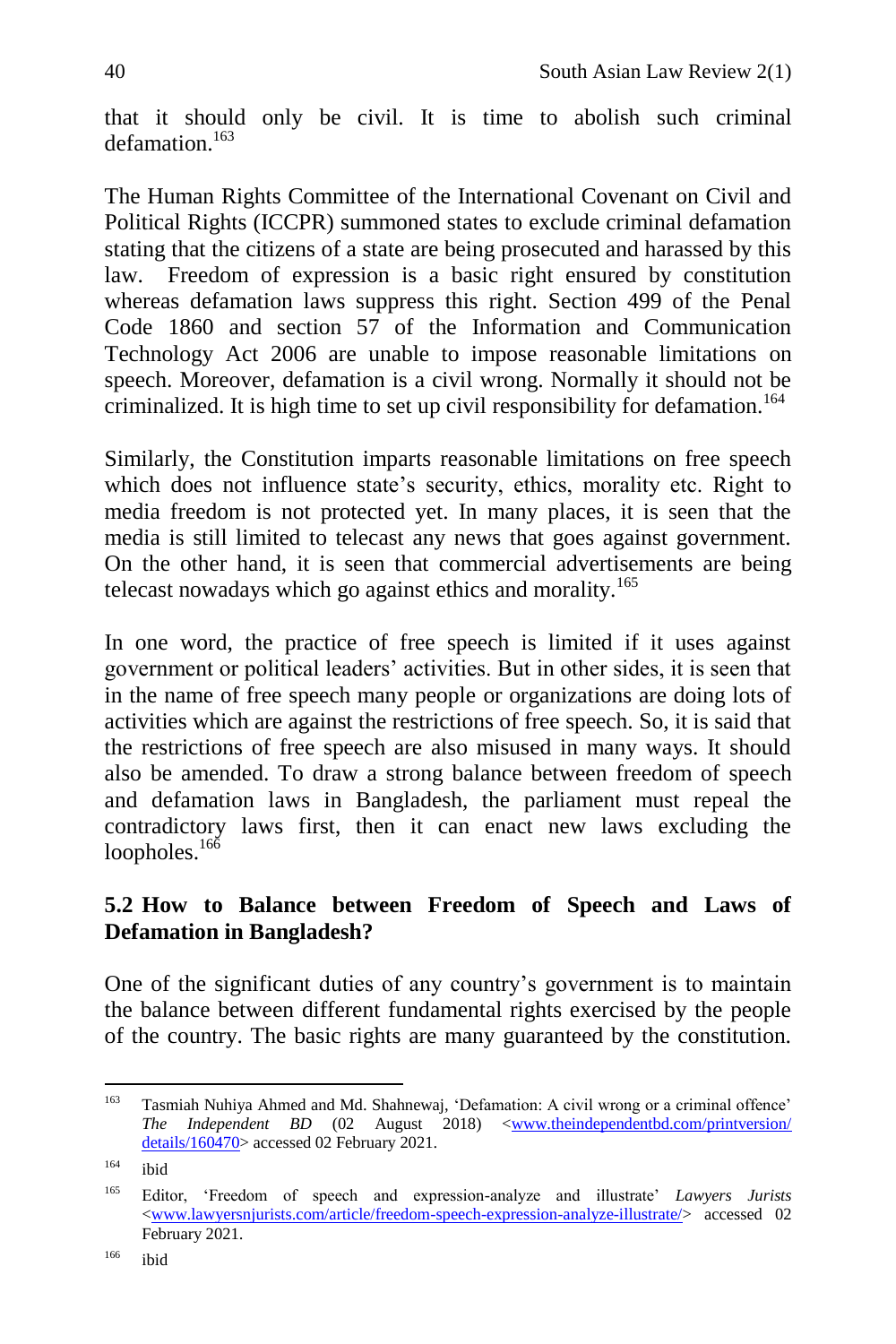The government should check the balance of enjoying these rights. Sometimes, people infringe the right of others to enjoy their rights. This is very contradictory because such enjoying rights harm to enjoy the rights of others. For say example, someone publishes a scandalous statement claiming that it is his right, but this right can bring harm to enjoy the rights of other people like right to reputation. So, drawing a strong balance between them is very essential to ensure the practice of the rights of all classes of people. If such a balance is not drawn, then the judicial organ will be fallen in trouble. As a result, the conflict between these rights will have continued. Here right to reputation or right to life and freedom of expression etc will be in a critical situation. They will make conflict frequently.

Right to reputation covers right to life<sup>167</sup> that is also guaranteed by the constitution. Without reputation, life is in vain. Nobody should be permitted to harm the reputation of a person in the name of free speech.<sup>168</sup> This liberty is enjoyable if it will not have any scandalous content or if it will not bring harm to reputation of others. If something is found defamatory statement which is not true, then the publisher will not be protected by the constitutional rights.<sup>169</sup> In the case of *Swami Ramdev v Juggernaut books Pvt. Ltd & Others*, 170 the Court explained that the name and fame of a person cannot be immolated or offered for enjoying another right to freedom of speech. Both should be adjusted since any kind of compensation cannot restore the reputation which has been lost. In another case of *Subramaniam Swamy v Union of India*, <sup>171</sup> the petitioner contended that section 499 of PC curtails the constitutional right of free speech. Imposing reasonable limitations applies to save the interest of state, not for any individual. Defamation is a civil wrong, it should not be criminalized. The said section should be abolished. The court interpreted nicely referring the case of *Board of Trustees of the Port of Bombay v Dilip Kumar Raghvendranath Nadkarni and others.* <sup>172</sup> In this case the court explained that the word 'life' does not imply the existence of beast. Life without reputation is worthless. Reputation adds grace to human being which makes his life happy that may be ruined for the injustice. In another case *Umesh Kumar v State of Andhra Pradesh and another,*<sup>173</sup> the court opined

<sup>&</sup>lt;sup>167</sup> Constitution of the People's Republic of Bangladesh 1972, art 32.

<sup>168</sup> *Gertz v Robert Welch, Inc* (1974) 418 US 323.

<sup>169</sup> *Saxena v Chief Justice* (1996) AIR SC 2481.

 $170$  (2018) Delhi High Court, CM(M) 556.

<sup>171</sup> (2014) Writ Petition (Criminal) 184. See (2016) 7 SCC 22.

 $172$  (1983) SCR (1) 828.

 $173$  (2013) 10 SCC 591.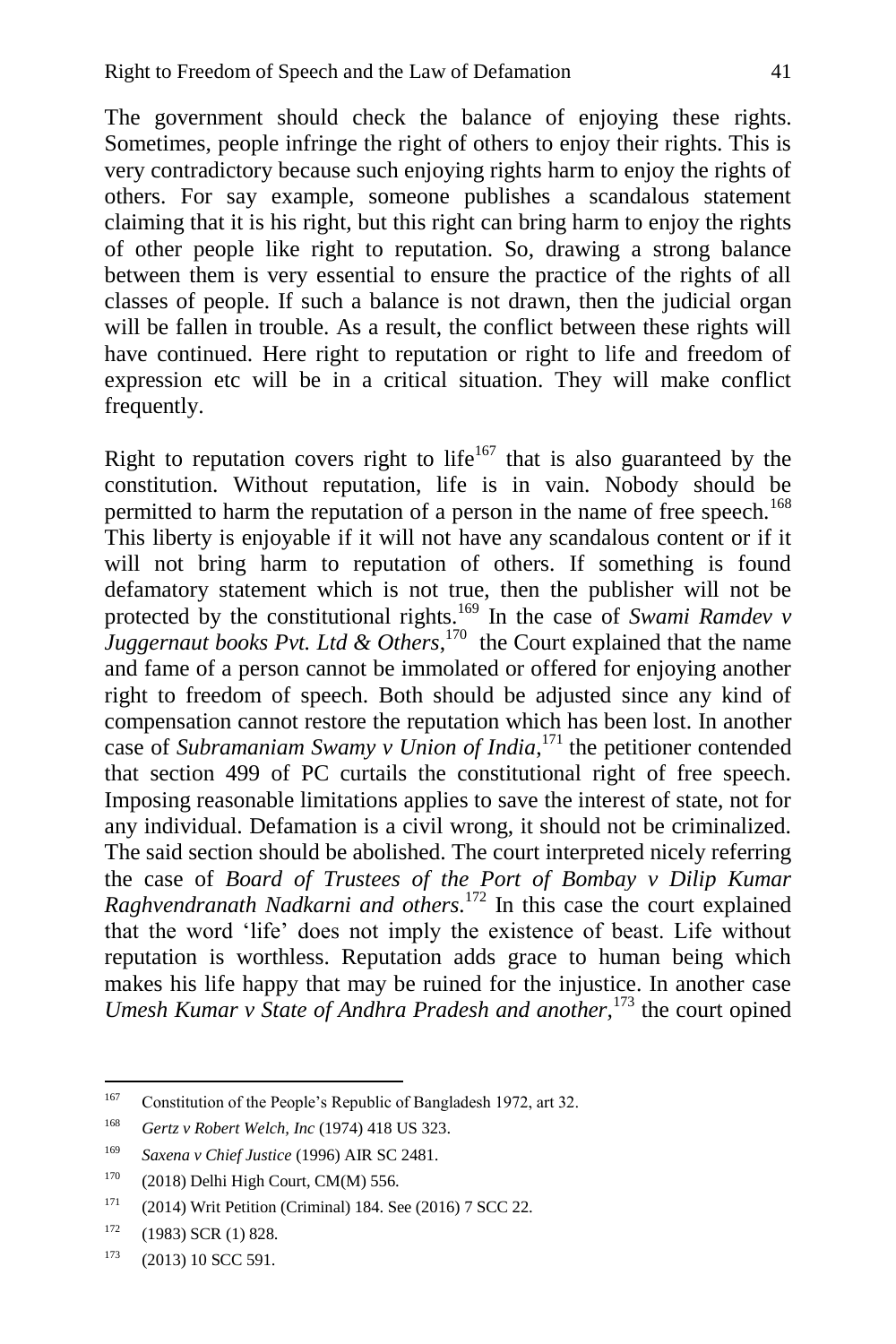that the right to reputation is involved in the individual right of human beings.<sup>174</sup>

The Court experimented the importance of both the rights and then perceived the necessity for drawing a balance between them. The Court finally upheld the constitutional legality of criminal defamation. The court interpreted that the right to free speech does not provide that one defames the other. Both the rights are fundamental. These should be harmonized.<sup>175</sup>

In the famous case of *Morrison v Ritchie and co.*,<sup>176</sup> the defendant printed a statement that a woman had given birth twins though she was got wed a few months ago. The court penalized him explaining that the statement was scandalous because it harmed the reputation of the woman. Here right to freedom of speech did not protect the defendant.<sup>177</sup> In another case named *D.P. Chaudhary v Kumari Manjulata*, <sup>178</sup> the defendant disseminated that a girl (17) fled with her boyfriend. Subsequently, it came to know that she went to be appeared in her night classes. The court held him liable for derogatory publication and penalized him. Here it is clear that right to free speech fails to protect the defendant.<sup>179</sup>

It is time to amend the existing defamation laws in Bangladesh following other countries. For drawing a balance between them, freedom of expression should be liberal more. In this regard, some restricted grounds may be repealed from the constitution, Information and Communication Technology Act, the Digital Security Act and Penal Code. At the same time, everyone should be careful about the reasonable grounds as prescribed in the defamation laws. One should not violate the grounds. Right to freedom is a fundamental right. But one must keep in mind that man's reputation is not defamed by enjoying such rights. From personal aggression or revenge to others, this right should not be exercised. Then, it is possible to bring a balance between them.

<sup>174</sup> Jismin Jose, 'Case summary on Subramanian Swamy vs. Union of India, Ministry of Law & others' *Law Times Journal* (10 March 2019) [<http://lawtimesjournal.in/subramanian-swamy-vs](http://lawtimesjournal.in/subramanian-swamy-vs-union-of-india-ministry-of-law-ors/)[union-of-india-ministry-of-law-ors/>](http://lawtimesjournal.in/subramanian-swamy-vs-union-of-india-ministry-of-law-ors/) accessed 02 February 2021.

 $175$  ibid

 $176$  (1902) SLR 39 432.

<sup>&</sup>lt;sup>177</sup> Siddharth sharma, 'Defamation' *Legal Service India* [<www.legalserviceindia.com/legal/article-](http://www.legalserviceindia.com/legal/article-1607-defamation.html)[1607-defamation.html>](http://www.legalserviceindia.com/legal/article-1607-defamation.html) accessed 02 February 2021.

<sup>178</sup> (1997) AIR Raj 170.

<sup>179</sup> Vivek Singh, *'*Case Briefs' *Lawctopus* (02 January 2015) [<www.lawctopus.com/academike/case](http://www.lawctopus.com/academike/case-briefs/)[briefs/>](http://www.lawctopus.com/academike/case-briefs/) accessed 02 February 2021.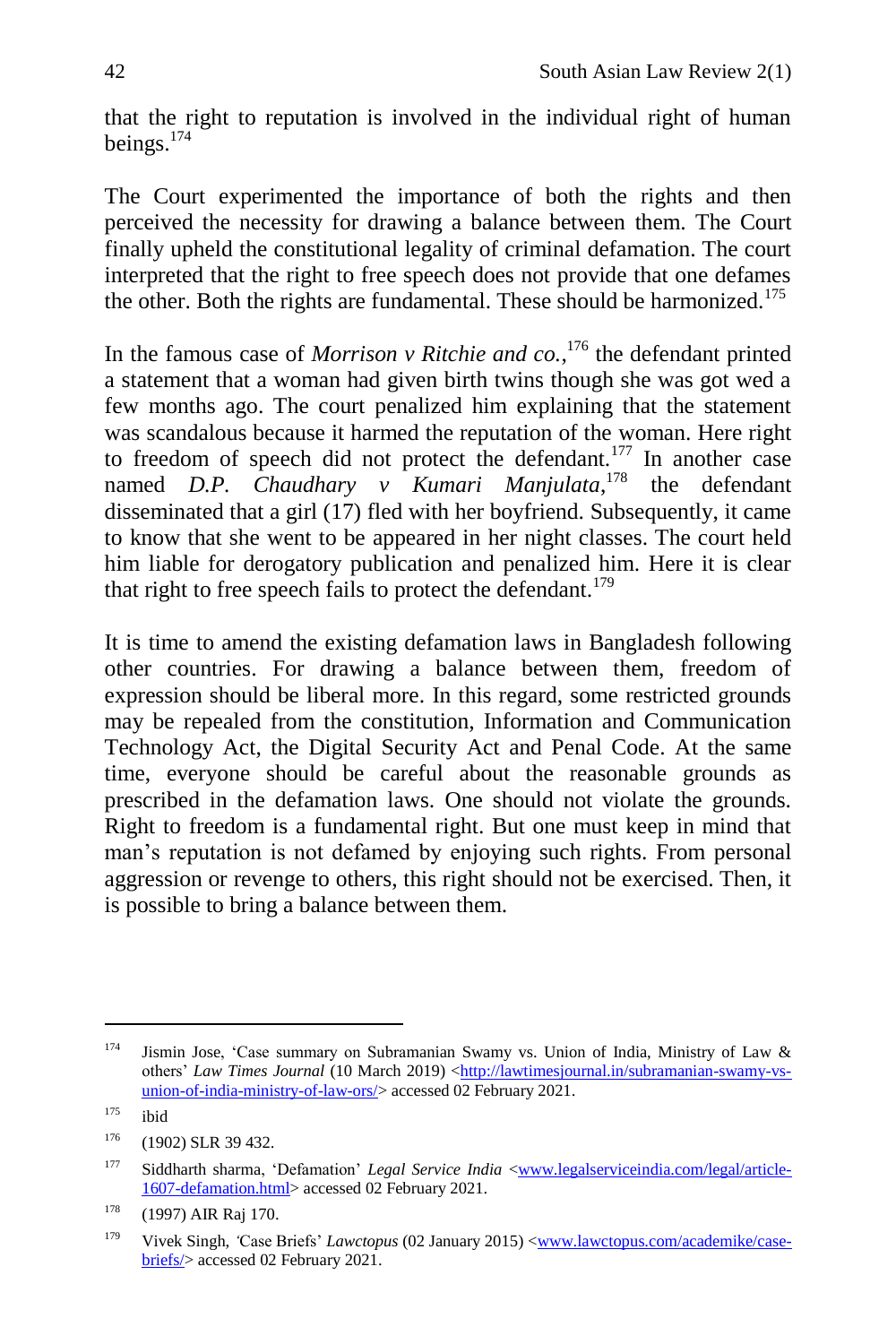## **5.3 Suggestions**

To bring a balance between right to freedom of speech and law of defamation in Bangladesh, here the author would like to recommend some initiatives. If these are implemented, a positive outcome will come. My suggestions are noted here in brief:

*Firstly*, the punishment for cyber defamation needs to be reduced as it has been given on the discussion on the matter of fact. *Secondly*, article 39 (2) of the Constitution must not be used as an excuse to offend the government interests and as a tool of opposition repression.<sup>180</sup> *Thirdly*, fundamental rights and relevant provisions from defamation law should be reviewed by the courts applying harmonious interpretation if necessary. *Fourthly*, in the case of section 57 of Information and Communication Technology Act 2006 it should be repealed as it is contradictory to people's fundamental rights.<sup>181</sup>

*Fifthly*, no person should not be penalized under section 499 of Penal Code 1860, if it is not proved the defamation beyond a reasonable doubt analysing all the ingredients of this offence. Apart from, the statement which defames must be checked whether it had any falsity or not and it was not made intentionally or not and it harms the reputation or not.<sup>182</sup>

*Sixthly*, the freedom of media should be protected. It is the platform by which people can share their expression. It helps people to implement their rights. It should not be unnecessarily limited except the logical and legal exceptions.<sup>183</sup>

*Seventhly*, the National Human Rights Commission in Bangladesh (NHRCB) should play an insignificant role here. It can form establish a dynamic and active Sub-Committee to trace infringement of free speech and make sure that breaching free speech is given priority as a fundamental right involving on the security of news reporters.<sup>184</sup>

*Eighthly*, the parliament can review the neighbour countries' laws regarding defamation and free speech. How they have balanced these two

<sup>180</sup> Saha (n 162).

<sup>181</sup> Raphael Cohen Almagor, 'Speech, Media, and Ethics: The Limits of Free Expression' (2005) Palgrave [<https://link.springer.com/book/10.1057%2F9780230501829>](https://link.springer.com/book/10.1057%2F9780230501829) accessed 02 February 2021.

 $182$  Reporter (n 6).

<sup>183</sup> [Clear Ias Team,](https://www.clearias.com/author/clear-ias-team/) 'Defamation in India – IPC Section 499/500 vs Freedom of Speech' *Clearias*, (03 April 2019) [< www.clearias.com/defamation-freedom-speech/>](http://www.clearias.com/defamation-freedom-speech/) accessed 30 January 2021.

 $184$  ibid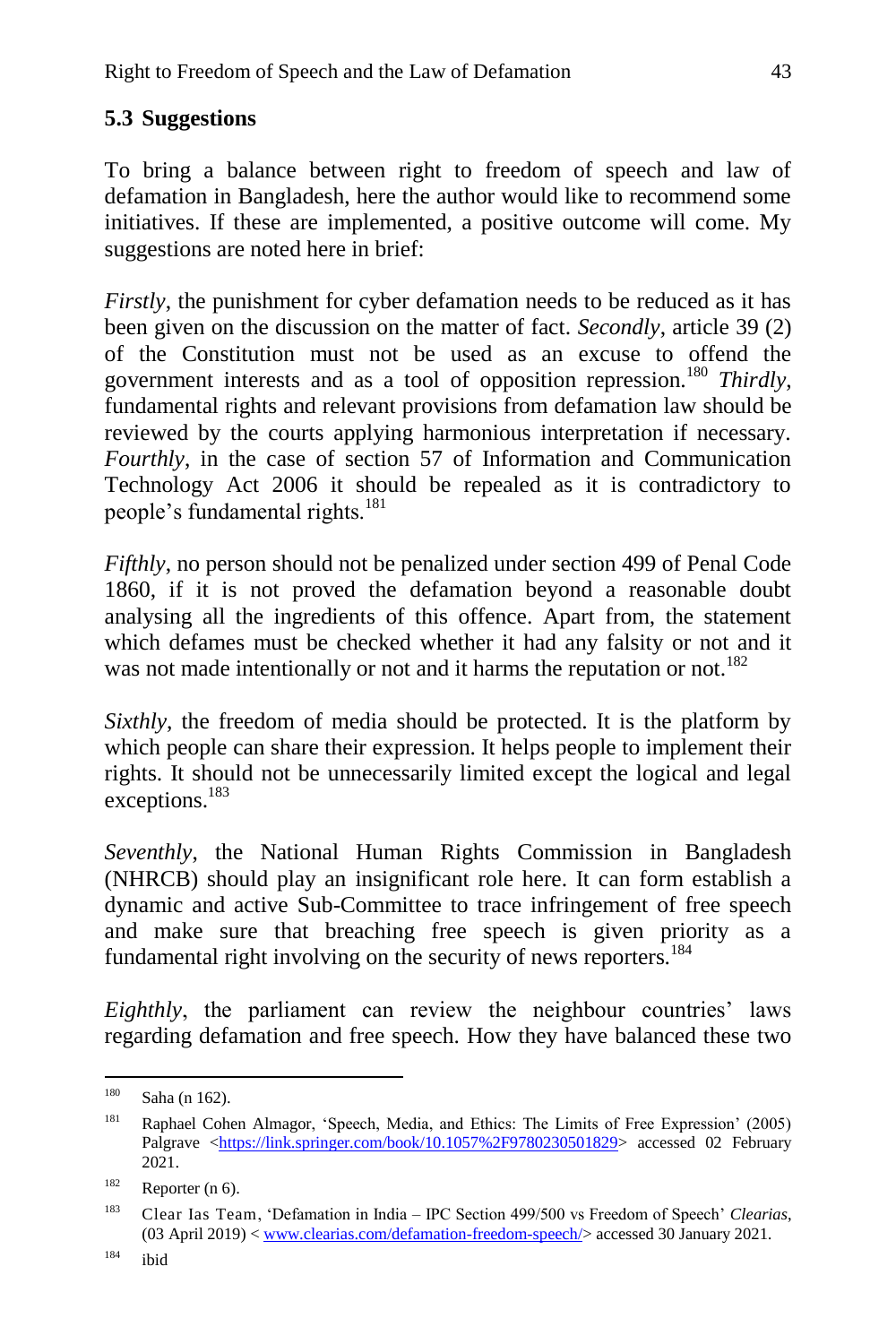contradictory rights can be visited. In this paper, it is described early that the other countries have amended their defamation laws which made a conflict with free speech. Bangladesh should also amend such conflicting  $laws.$ <sup>185</sup>

## **5.4 Concluding Remarks**

John Milton said that 'Give me the liberty to know, to utter, and to argue freely according to conscience, above all liberties.<sup>'186</sup>

The right to freedom of speech is not yet entirely free in Bangladesh. The government of Bangladesh must prioritize maximum freedom of speech to readily make sure the basic rights. As Bangladesh is a democratic country, it should have ensured the fundamental rights like right to free speech. Free speech creates chances of sharing and criticizing against the government's policies and activities. If this right is protected, citizens can participate in democracy by expressing their opinions and thoughts which is the idealism of democracy. Right to equality before law is also ensured. The political leaders and government leaders and others should not use defamation laws against the opposition parties. They should think that it is a democratic country. Here everyone has this right to criticize and express his ideas and plans. In one word, the balance between free speech and defamation laws should always be maintained. Here, the government should not use the restrictions unnecessarily to take its privileges whereas nobody should express something scandalous which is false can bring harm to the reputation of others in the name of free speech.<sup>187</sup>

### **REFERENCES**

### **Legislations**

- Anti-Fake News Act 2018 (Malaysia).
- Code of Criminal Procedure 1898 (Bangladesh).
- Computer Misuse and Cybercrimes Act 2018 (Kenya).
- Constitution of the People's Republic of Bangladesh 1972.
- Contempt of Court Act 1971 (Bangladesh).

<sup>185</sup> Saha (n 162).

<sup>&</sup>lt;sup>186</sup> John Milton, *Areopagitica* ( $1<sup>st</sup>$  edn, John W Hales Ed 1875) 50.

<sup>&</sup>lt;sup>187</sup> Editor, 'The right to freedom of speech and expression is not totally liberal in a democratic country like Bangladesh' (*Lawyers Jurists*) [<www.lawyersnjurists.com/article/the-right-to](http://www.lawyersnjurists.com/article/the-right-to-freedom-of-speech-and-expression-is-not-totally-liberal-in-a-democratic-country-like-bangladesh/)[freedom-of-speech-and-expression-is-not-totally-liberal-in-a-democratic-country-like](http://www.lawyersnjurists.com/article/the-right-to-freedom-of-speech-and-expression-is-not-totally-liberal-in-a-democratic-country-like-bangladesh/)[bangladesh/>](http://www.lawyersnjurists.com/article/the-right-to-freedom-of-speech-and-expression-is-not-totally-liberal-in-a-democratic-country-like-bangladesh/) accessed 03 February 2021.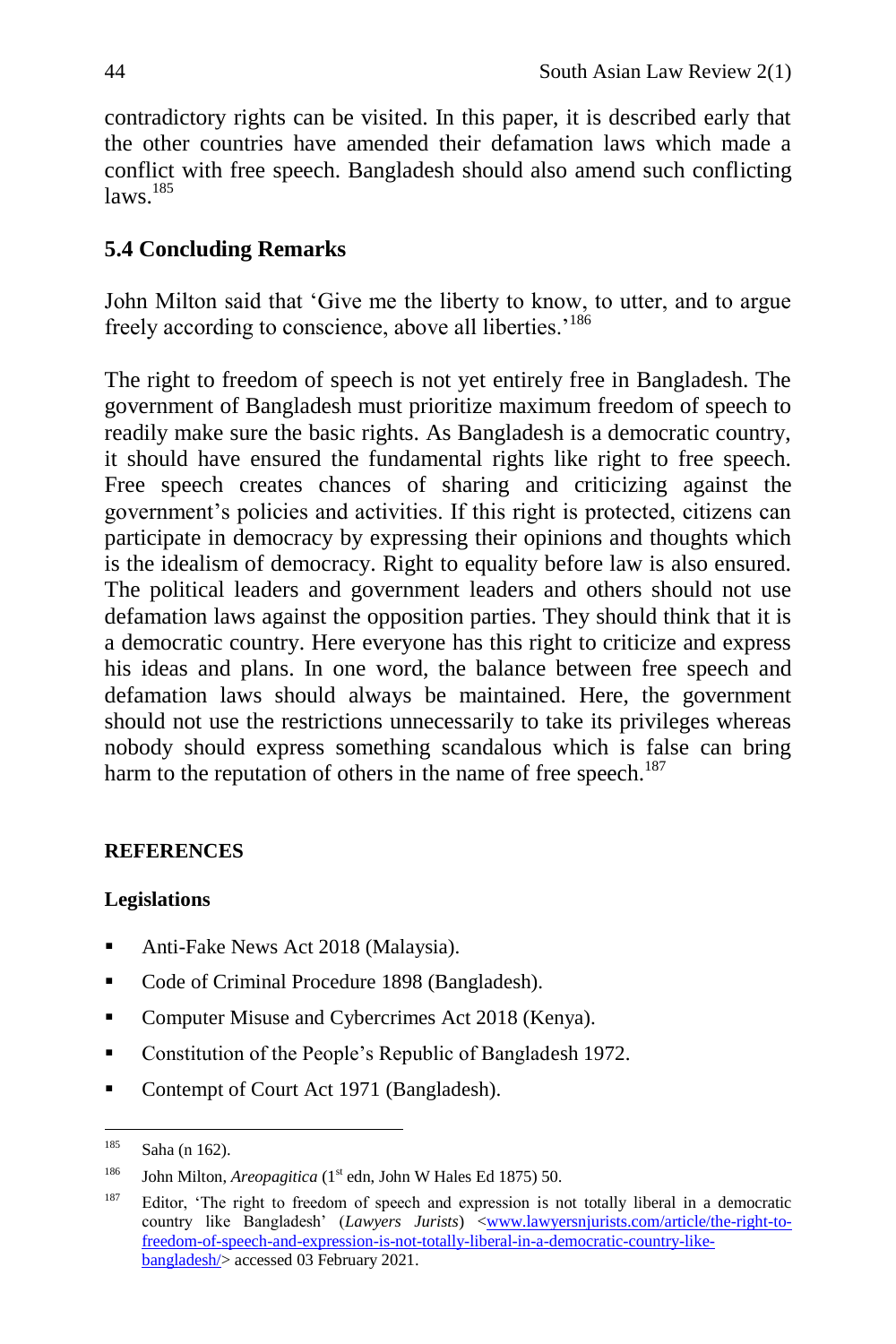- Cyber Prevention Act 2012 (Philippines).
- Digital Security Act 2018 (Bangladesh).
- **•** Dramatic Performance Act 1876 (Bangladesh).
- **Information and Communication Technology Act 2006 (Bangladesh).**
- Penal Code 1860 (Bangladesh).
- Post Office Act 1898 (Bangladesh).
- Printing Presses and Publications (Declaration and [Registration\)](http://bdlaws.minlaw.gov.bd/act-437.html) Act 1973 (Bangladesh).
- US Constitution 1789.

### **International Instruments**

- **African Charter on Human and Peoples' Rights 1981.**
- **American Convention on Human Rights 1969.**
- **European Convention of Human Rights 1950.**
- **International Covenant on Civil and Political Rights 1966.**
- **Universal Declaration of Human Rights 1948.**

### **Cases**

- Abdul Latif Mirza v Bangladesh (1979) 31 DLR AD.
- Bantam Books, Inc v Sullivan (1963) 372 U S 58, p 70.
- Board of Trustees of the Port of Bombay v Dilip Kumar Raghvendranath Nadkarni and others (1983) SCR (1) 828.
- Bihar v Shailabala (1952) AIR SC 329.
- CK Daphtary v OP Gupta (1971) AIR SC 1132.
- Dewan Abdul Kader v Bangladesh (1994) 46 DLR HCD 596, p 599.
- Douglas v Jeanette (1943) 319 US 157.
- D.P. Chaudhary v Kumari Manjulata (1902) SLR 39 432.
- E.M.S. Namboodripad v T.N. Nambiar (1970) 2 SCC 325.
- Farid Ahmed v West Pakistan (1965) PLD Lah 135.
- Gertz v Robert Welch, Inc (1974) 418 US 323.
- Kishori Mohan Bera v The State of West Bengal (1972) 3 SCC 845.
- Leonard Hector v AG of Antigua and Barbuda (1990) 2 AC 312.
- Mills v State of Alabama (1966) 384 US 214, p 218.
- **Morrison v Ritchie and co. (1902) SLR 39 432.**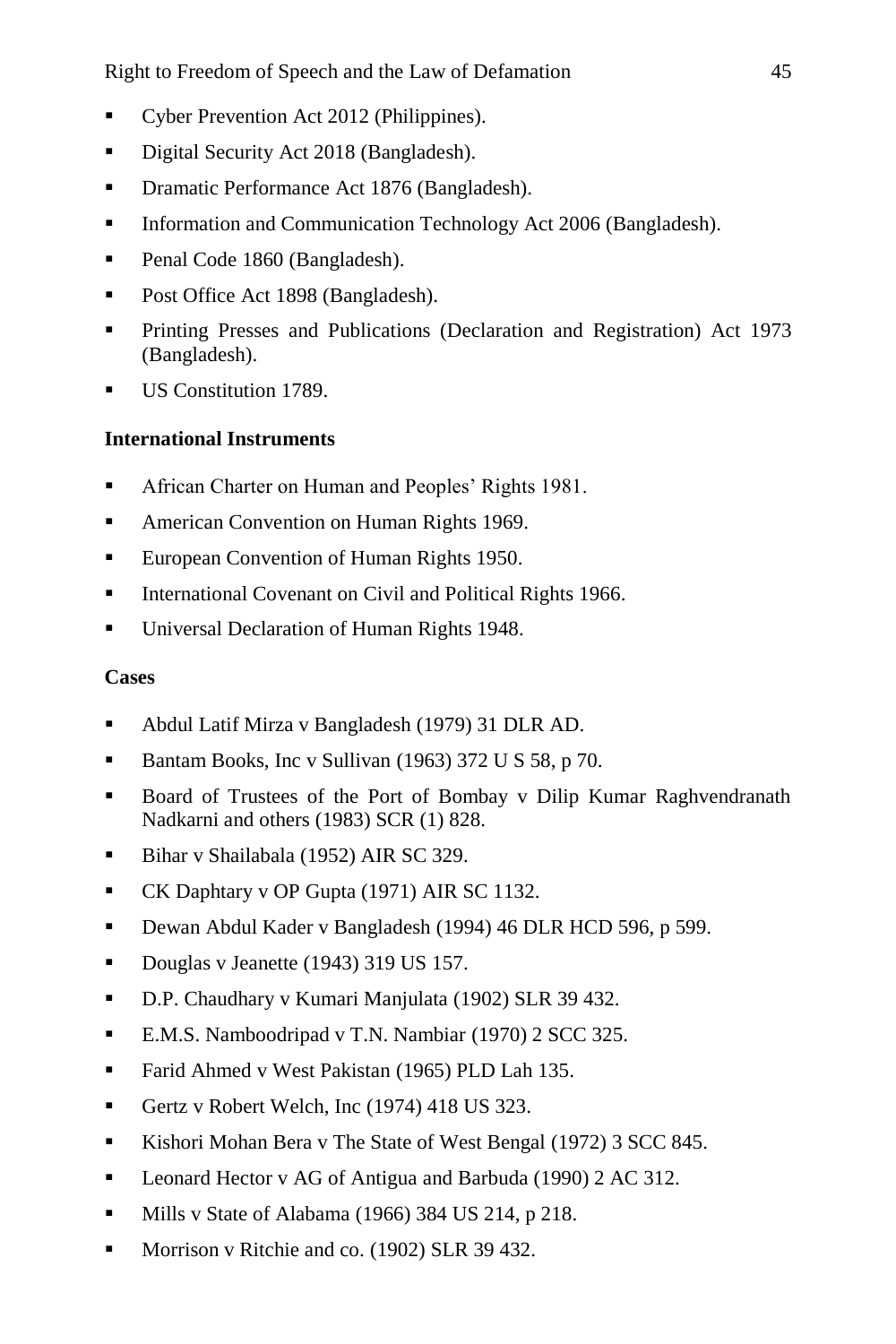- M.R. Parashar v Farooq Abdullah (1984) 2 SCC 343.
- Namboodripad v Nambair (1970) AIR SC 2015.
- New York Times v Sullivan (1964) 376 US 254.
- Om Prakash v Emperor (1948) AIR Nag 199.
- Packingham v North Carolina (2017) 137 S Ct 1730, p 1735.
- Ranjit D. Udeshi v The State of Maharashtra (1965) AIR SC 881.
- Ranjit vs Maharastra (1965) AIR SC 881.
- Romesh Thappar v The State of Madras (AIR 1950 SC 124).
- Saxena v Chief Justice (1996) AIR SC 2481.
- Shreya Singhal v Union of India (2015) AIR SC 1523.
- Saleem Ullah v State (1992) 44 DLR AD 309, p 313.
- **Santosh Singh v Delhi Administration (1973) AIR SC 1091.**
- Simon & Schuster, Inc v Members of New York State Crime Victims Bd (1991) 502 US 105, p 116.
- S. Rangarajan etc. v P. Jagjivan Ram (1989) SCC (2) 574.
- Subramanian Swamy v Union of India, Ministry of Law & others (2016) AIR SC 2728.
- Swami Ramdev v Juggernaut books Pvt. Ltd & Others (2018) Delhi High Court, CM(M) 556.
- Tinker v Des Moines Independent Community School District (1969) 393 US 503 pp 504-507.
- $\blacksquare$  Thomas v Collins (1945) 323 US 516.
- Umesh Kumar v State of Andhra Pradesh and another (2013) 10 SCC 591.
- United States v Alvarez  $(2012)$  567 U S 709, pp 727-729.

### **Books**

- Barendt E, *Freedom of Speech* (2nd edn, OUP 2005).
- Dworkin R, *A Matter of Principle* (1<sup>st</sup> edn, OUP 1985).
- Islam M, *Constitutional Law of Bangladesh* (1<sup>st</sup> edn, Bangladesh Institute of Law and International Affairs 1995).
- **Thakker CK,** *Basic Constitutional principles* (1<sup>st</sup> edn, Eastern Book Company 1992).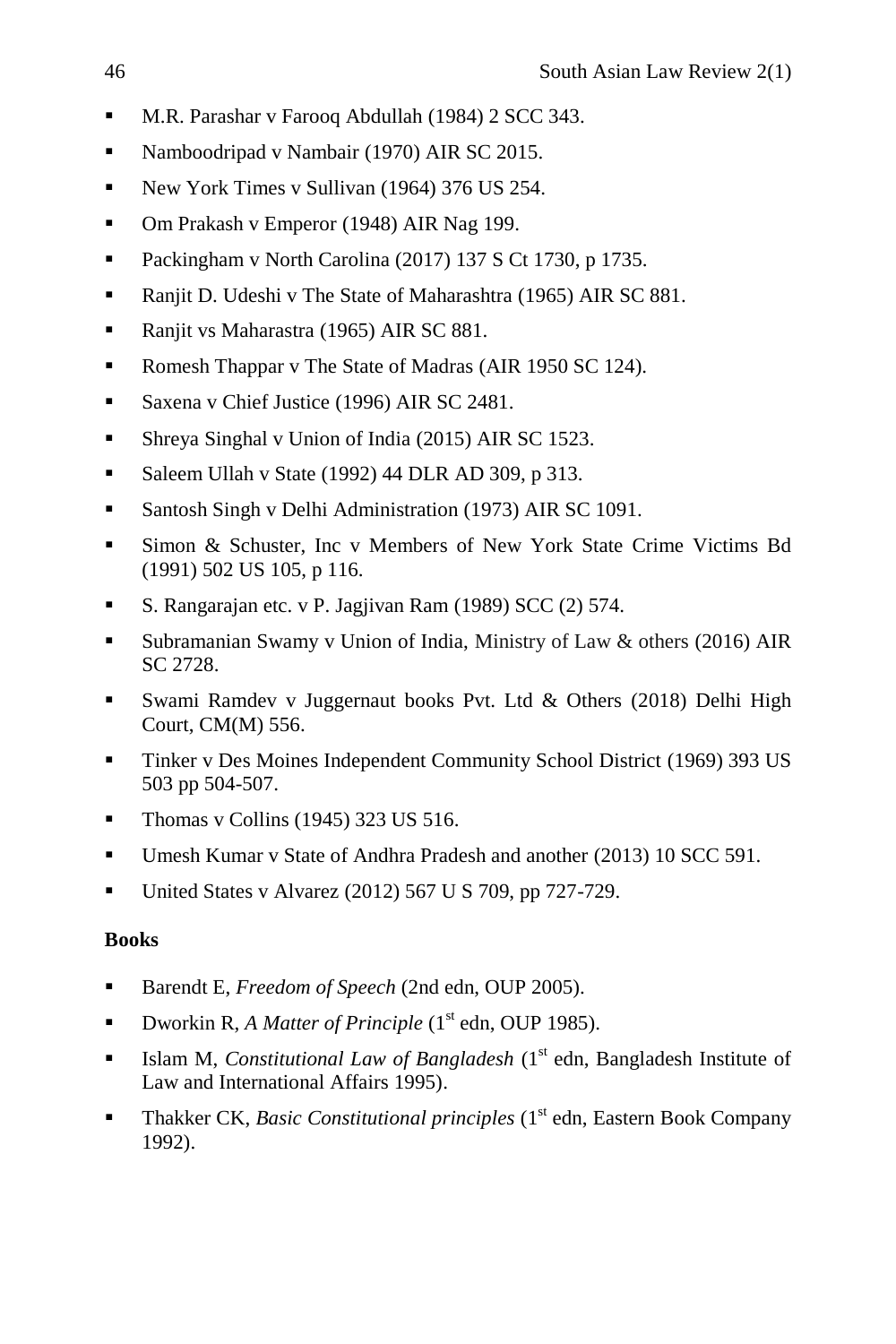### **Journal Articles**

- Alam S and Islam M Z, 'Offensive Statements on Social Networking Platforms with the special reference to Cyber Defamation: A Comparative Analysis between Malaysia and Bangladesh' (2015) 1 (3) Journal of Asian and African Social Science and Humanities 40-57 [<www.researchgate.net/publication/330737801\\_Offensive\\_Statements\\_on\\_S](http://www.researchgate.net/publication/330737801_Offensive_Statements_on_Social_Networking_Platforms_with_the_special_reference_to_Cyber_Defamation_A_Comparative_Analysis_between_Malaysia_and_Bangladesh_Offensive_Statements_on_Social_Networking_Plat) ocial Networking Platforms with the special reference to Cyber Defamat ion A Comparative Analysis between Malaysia and Bangladesh Offensiv [e\\_Statements\\_on\\_Social\\_Networking\\_Plat>](http://www.researchgate.net/publication/330737801_Offensive_Statements_on_Social_Networking_Platforms_with_the_special_reference_to_Cyber_Defamation_A_Comparative_Analysis_between_Malaysia_and_Bangladesh_Offensive_Statements_on_Social_Networking_Plat) accessed 26 August 2020.
- Asif D D, 'Restriction on the freedom of speech and expression and its effect on democracy: An evaluation in light of the Constitution of the People's Republic of Bangladesh' (2015) 9 (1) World Vision [<http://bv-f.org/WV-](http://bv-f.org/WV-09/15.%20WV%20Final.-9.pdf)[09/15.%20WV%20Final.-9.pdf>](http://bv-f.org/WV-09/15.%20WV%20Final.-9.pdf) accessed 26 September 2020.
- Badamchi D K, 'Justifications of freedom of speech: Towards a doublegrounded non-consequentialist approach' (2014) 41 (09) Philosophy and Social Criticism 907-927 [<https://journals.sagepub.com/doi/full/10.1177/](https://journals.sagepub.com/doi/full/10.1177/%200191453714564457)  [0191453714564457>](https://journals.sagepub.com/doi/full/10.1177/%200191453714564457) accessed 30 January 2021.
- Badruzzaman M, 'Controversial Issues of Section-57 of the ICT Act, 2006: A Critical Analysis and Evaluation' (2016) 21 (1) IOSR-JHSS 62-71  $\lt$ www. [iosrjournals.org/iosr-jhss/papers/Vol.%2021%20Issue1/Version-2/L0211262](http://www.iosrjournals.org/iosr-jhss/%20papers/Vol.%2021%20Issue1/Version-2/L021126271.pdf) [71.pdf>](http://www.iosrjournals.org/iosr-jhss/%20papers/Vol.%2021%20Issue1/Version-2/L021126271.pdf) accessed 26 August 2020.
- Belnap A G, 'Defamation of Religions: A Vague and Overbroad Theory that Threatens Basic Human Rights' (2010) (2) BYU <https://digitalcommons .law.byu.edu/cgi/ viewcontent. cgi?article=2521&context=lawreview> accessed 27 August 2020.
- Daige C M, 'Freedom of Speech in the Technological Age: Are Schools Regulating Social Media?' (2012) 11 (2) Connecticut Public Interest Law Journal [<https://cpilj.law.uconn.edu/wp-content/uploads/sites/2515/2018/](https://cpilj.law.uconn.edu/wp-content/uploads/sites/2515/2018/%2010/11.2-Freedom-of-Speech-in-the-Technological-Age-Are-Schools-Regula%20ting-Social-Media-by-Cory-M.-Daige.%20pdf)  [10/11.2-Freedom-of-Speech-in-the-Technological-Age-Are-Schools-Regula](https://cpilj.law.uconn.edu/wp-content/uploads/sites/2515/2018/%2010/11.2-Freedom-of-Speech-in-the-Technological-Age-Are-Schools-Regula%20ting-Social-Media-by-Cory-M.-Daige.%20pdf)  [ting-Social-Media-by-Cory-M.-Daige. pdf>](https://cpilj.law.uconn.edu/wp-content/uploads/sites/2515/2018/%2010/11.2-Freedom-of-Speech-in-the-Technological-Age-Are-Schools-Regula%20ting-Social-Media-by-Cory-M.-Daige.%20pdf) accessed 30 January 2021.
- Dworkin R, 'Is there a Right to Pornography?' (1981) 1 (2) Oxford Journal of Legal Studies 177–212 [<www.jstor.org/stable/764457>](http://www.jstor.org/stable/764457) accessed 30 January 2021.
- Hasan M M, 'Free speech, ban and 'fatwa': A study of the Taslima Nasrin affair' (2010) 46 (5) Journal of Postcolonial Writing 540-552 [<www.tandfonline.com/doi/abs/10. 1080/17449855.2010.517061>](http://www.tandfonline.com/doi/abs/10.%201080/17449855.2010.517061) accessed 28 November 2021.
- Islam A and Rahman M, 'A Conceptual Analysis and Understanding of Press Freedom from Bangladesh Perspective' (2016) 9 (1) Global Media Journal 1- 12 <www.aiou.edu. pk/sab/gmj/GMJ%20Spring%202016/Article\_3.pdf> accessed 28 August 2020.
- Jose J, 'Case summary on Subramanian Swamy vs. Union of India, Ministry of Law & others' *Law Times Journal* (10 March 2019)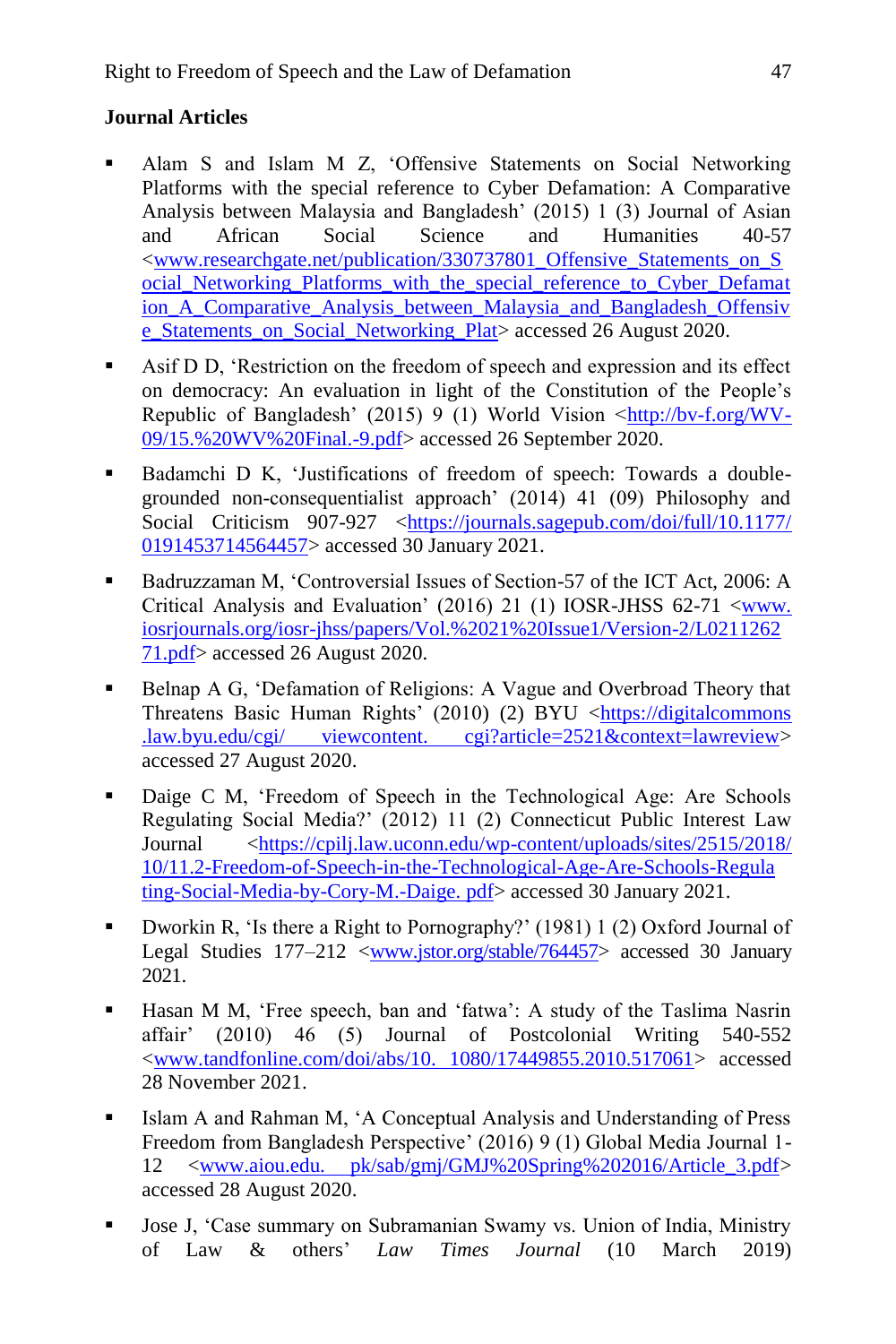[<http://lawtimesjournal.in/subramanian-swamy-vs-union-of-india-ministry](http://lawtimesjournal.in/subramanian-swamy-vs-union-of-india-ministry-of-law-ors/)[of-law-ors/>](http://lawtimesjournal.in/subramanian-swamy-vs-union-of-india-ministry-of-law-ors/) accessed 02 February 2021.

- Kashyap A, 'Defamation in internet age: law  $\&$  issues in India' (2016) 1 (1) IJIEMT [<www.onlinejournal.org.uk/index.php/IJIEMT/article/download/68/](http://www.onlinejournal.org.uk/index.php/IJIEMT/article/download/68/%2033)  [33>](http://www.onlinejournal.org.uk/index.php/IJIEMT/article/download/68/%2033) accessed 27 August 2020.
- Khan A H, 'Restrictions on Freedom of Expression: Getting the Right Balanced' (2015) 6 (6) Journal of International relations <www.iip-bd.org/ [wp-content/uploads/2020/03/ Restrictions-on-Freedom-of-Expression.pdf>](http://www.iip-bd.org/%20wp-content/uploads/2020/03/%20Restrictions-on-Freedom-of-Expression.pdf) accessed 28 August 2020.
- Patanjali D, *'*Freedom of Speech and Expression *India v America* A study' (2010) 3 (4) India Law Journal [<www.indialawjournal.org/archives/volume3/](http://www.indialawjournal.org/archives/volume3/%20issue_4/article_by_%20dhee%20rajendra.html)  [issue\\_4/article\\_by\\_ dhee rajendra.html](http://www.indialawjournal.org/archives/volume3/%20issue_4/article_by_%20dhee%20rajendra.html)*>* accessed 25 January 2020.
- Raza A, 'Freedom of Speech and Expression as a Fundamental Right in India and the Test of Constitutional Regulations: The Constitutional Perspective' (2016) 43 (2) Indian Bar Review 87-110 [<https://papers.ssrn.com/](https://papers.ssrn.com/%20sol3/papers.cfm?abstract_id=2827985)  [sol3/papers.cfm?abstract\\_id=2827985>](https://papers.ssrn.com/%20sol3/papers.cfm?abstract_id=2827985) accessed 28 January 2021.
- Saha M, 'Section 57 of ICT Act: A threat to the freedom of expression through the suit of defamation' (2017) 22 (11) IOSR Journal of Humanities and Social Science 24-27 [<www.iosrjournals.org/iosr-jhss/papers/Vol.%](http://www.iosrjournals.org/iosr-jhss/papers/Vol.%25%202022%20Issue11/Version-1/D2211012427.pdf)  [2022%20Issue11/Version-1/D2211012427.pdf>](http://www.iosrjournals.org/iosr-jhss/papers/Vol.%25%202022%20Issue11/Version-1/D2211012427.pdf) accessed 30 January 2021.
- Shivi, 'Defamation laws and judicial intervention: a critical study' (2016) ILI Law Review [<http://ili.ac.in/pdf/paper10.pdf>](http://ili.ac.in/pdf/paper10.pdf) accessed 02 February 2021.
- SM Hoque S, 'Freedom of Thought and Social Networking in Bangladesh: Case Studies on Facebook' (2017) 17 (1) Banglavision [<http://bv-f.org/VOL-](http://bv-f.org/VOL-17/05.%20BV%20Final.pdf)[17/05.%20BV%20Final.pdf>](http://bv-f.org/VOL-17/05.%20BV%20Final.pdf) accessed 28 August 2020.
- Weaver R L and Partlett D F, 'Defamation, free speech and democratic governance' (2006) 50 (1) NYLS [<https://digitalcommons.nyls.edu/cgi/](https://digitalcommons.nyls.edu/cgi/%20viewcontent.cgi?article=1287&%20context=nyls_law_review)  [viewcontent.cgi?article=1287& context=nyls\\_law\\_review>](https://digitalcommons.nyls.edu/cgi/%20viewcontent.cgi?article=1287&%20context=nyls_law_review) accessed 26 August 2020.

### **Newspaper Articles**

- Ahmed T N and Shahnewaj M, 'Defamation: A civil wrong or a criminal offence' *The Independent BD* (02 August 2018) <www.theindependentbd. com/printversion/ details/160470> accessed 02 February 2021.
- Correspondent C, 'Jahangirnagar University teacher gets 3-years prison term for wishing PM Hasina's death' *BD News24* (Dhaka, 12 August 2015) 2 [<https://bdnews24.com/bangladesh/ 2015/08/12/jahangirnagar-university](https://bdnews24.com/bangladesh/%202015/08/12/jahangirnagar-university-teacher-gets-3-year-prison-term-for-wishing-pm-hasinas-death)[teacher-gets-3-year-prison-term-for-wishing-pm-hasinas-death>](https://bdnews24.com/bangladesh/%202015/08/12/jahangirnagar-university-teacher-gets-3-year-prison-term-for-wishing-pm-hasinas-death) accessed 27 August 2020.
- [Nawaz Farhin Antara and Anwar Hussain, 'Giasuddin Quader](https://www.dhakatribune.com/author/Nawaz%20Farhin%20Antara;%20Anwar%20Hussain,%20Chittagong)  [Chowdhury denied bail in defamation case'](https://www.dhakatribune.com/author/Nawaz%20Farhin%20Antara;%20Anwar%20Hussain,%20Chittagong) *Dhaka Tribune* [\(Chittagong,](https://www.dhakatribune.com/author/Nawaz%20Farhin%20Antara;%20Anwar%20Hussain,%20Chittagong) 22 November 2018) <www.dhakatribune. com/bangladesh/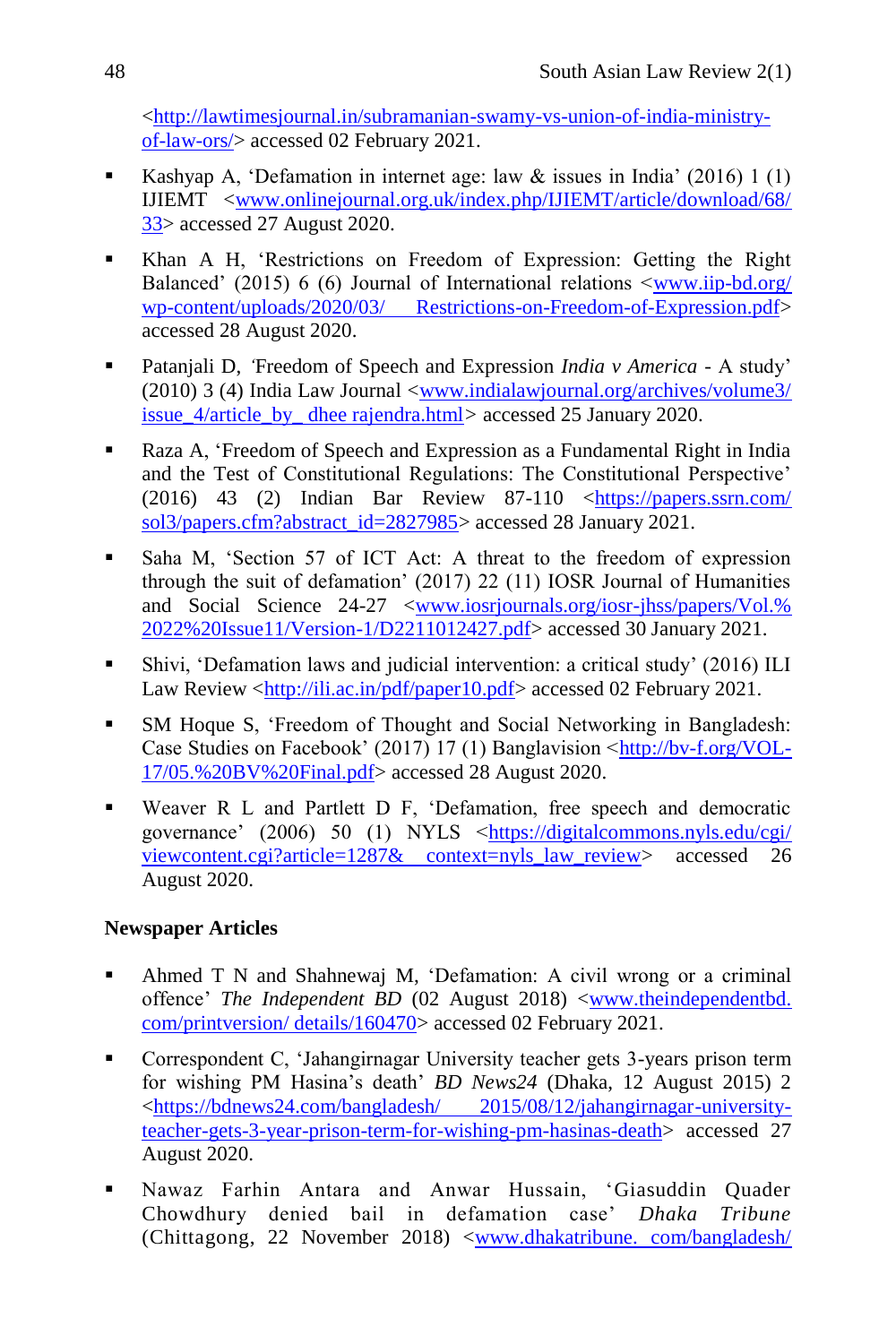court/2018/11/22/court-denies-giasuddin-quader-chowdhury-s-bail-in-defama tion-case> accessed 28 January 2021.

- Npradhan, 'Constitution of India-Freedom of speech and expression' *Legal Service India* [<www.legalserviceindia.com/legal/article-572-constitution-of](http://www.legalserviceindia.com/legal/article-572-constitution-of-india-freedom-of-speech-and-ex%20pression.html#:~:text=Article%2019(1)% 20(a,liberty%20of%20thought%20and%20expression)[india-freedom-of-speech-and-ex pression.html#:~:text=Article%2019\(1\)%](http://www.legalserviceindia.com/legal/article-572-constitution-of-india-freedom-of-speech-and-ex%20pression.html#:~:text=Article%2019(1)% 20(a,liberty%20of%20thought%20and%20expression)  [20\(a,liberty%20of%20thought%20and%20expression>](http://www.legalserviceindia.com/legal/article-572-constitution-of-india-freedom-of-speech-and-ex%20pression.html#:~:text=Article%2019(1)% 20(a,liberty%20of%20thought%20and%20expression) accessed 29 January 2021.
- [Shaon](https://www.dhakatribune.com/author/ashif-islam-shaon) A I, 'The question of Section 57' *Dhaka Tribune* (Dhaka, 10 August 2018) [<www.dhakatribune.com/bangladesh/law-rights/2018/08/10/](http://www.dhakatribune.com/bangladesh/law-rights/2018/08/10/%20the-question-of-section-57)  [the-question-of-section-57>](http://www.dhakatribune.com/bangladesh/law-rights/2018/08/10/%20the-question-of-section-57) accessed 02 February 2021.
- Shams S B, 'Derogatory comments on Bangabandhu: Police fail to submit probe report' *Dhaka Tribune* (Dhaka, 19 March 2018) [<www.dhakatribune.com/ bangladesh/court/2018/03/19/probe](http://www.dhakatribune.com/%20bangladesh/court/2018/03/19/probe-report-khaleda-zia-april-17) -report[khaleda-zia-april-17>](http://www.dhakatribune.com/%20bangladesh/court/2018/03/19/probe-report-khaleda-zia-april-17) accessed 28 January 2021.
- Reporter, 'Barrister Mainul sent to jail' *The Daily Star* (Dhaka, 03 September 2019) **<**[www.thedailystar.net/city/barrister-mainul-hosein-sent-to-dhaka-jail](http://www.thedailystar.net/city/barrister-mainul-hosein-sent-to-dhaka-jail-in-defamation-case-1794910)[in-defamation-case-1794910](http://www.thedailystar.net/city/barrister-mainul-hosein-sent-to-dhaka-jail-in-defamation-case-1794910)**>** accessed 28 November 2021.
- **—**, 'Comment on Joy: Defamation case filed against Khaleda´ *The Daily Sta*r (Dhaka, 15 May 2016) [<www.thedailystar.net/politics/comment-joy](http://www.thedailystar.net/politics/comment-joy-defamation-case-filed-against-khaleda-1224157)[defamation-case-filed-against-khaleda-1224157>](http://www.thedailystar.net/politics/comment-joy-defamation-case-filed-against-khaleda-1224157) accessed 28 January 2021.
- **—**, 'HC questions legality of Section 57' *The Daily Star* (Dhaka, 01 September 2015) [<www.thedailystar.net/country/hc-questions-legality](http://www.thedailystar.net/country/hc-questions-legality-section-57-136120)[section-57-136120>](http://www.thedailystar.net/country/hc-questions-legality-section-57-136120) accessed 02 February 2021.
- —, 'Journo sued for hurting religious sentiment' *The Daily Star* (Dhaka, 30 January 2018) **<**[www.thedailystar.net/city/journo-sued-hurting-religious](http://www.thedailystar.net/city/journo-sued-hurting-religious-sentiment-1527361)[sentiment-1527361](http://www.thedailystar.net/city/journo-sued-hurting-religious-sentiment-1527361)**>** accessed 28 November 2021.

### **Internet Materials and Others**

- Ahmed A B, 'Defamation laws of Bangladesh: a threat to democracy' *LCLS South* [<http://lcls-south.com/ariza-binte-ahmed/%3E>](http://lcls-south.com/ariza-binte-ahmed/%3E) accessed 02 February 2021.
- Almagor R C, 'Speech, Media, and Ethics: The Limits of Free Expression' (2005) Palgrave [<https://link.springer.com/book/10.1057%2F9780230501](https://link.springer.com/book/10.1057%2F9780230501%20829)  [829>](https://link.springer.com/book/10.1057%2F9780230501%20829) accessed 02 February 2021.
- All Answers Ltd, 'Freedom of Speech and Expression' *Law Teacher* (September 2020) [<www.lawteacher.net/free-law-essays/constitutional](http://www.lawteacher.net/free-law-essays/constitutional-law/freedom-of-speech-and-expression-constitutional-law-essay.php?vref=1)[law/freedom-of-speech-and-expression-constitutional-law-essay.php?vref=1>](http://www.lawteacher.net/free-law-essays/constitutional-law/freedom-of-speech-and-expression-constitutional-law-essay.php?vref=1) accessed 27 September 2020.
- [Clear Ias Team,](https://www.clearias.com/author/clear-ias-team/) 'Defamation in India IPC Section 499/500 vs Freedom of Speech' *Clearias*, (03 April 2019) < [www.clearias.com/defamation-freedom](http://www.clearias.com/defamation-freedom-speech/)speech/ $>$  accessed 30 January 2021.